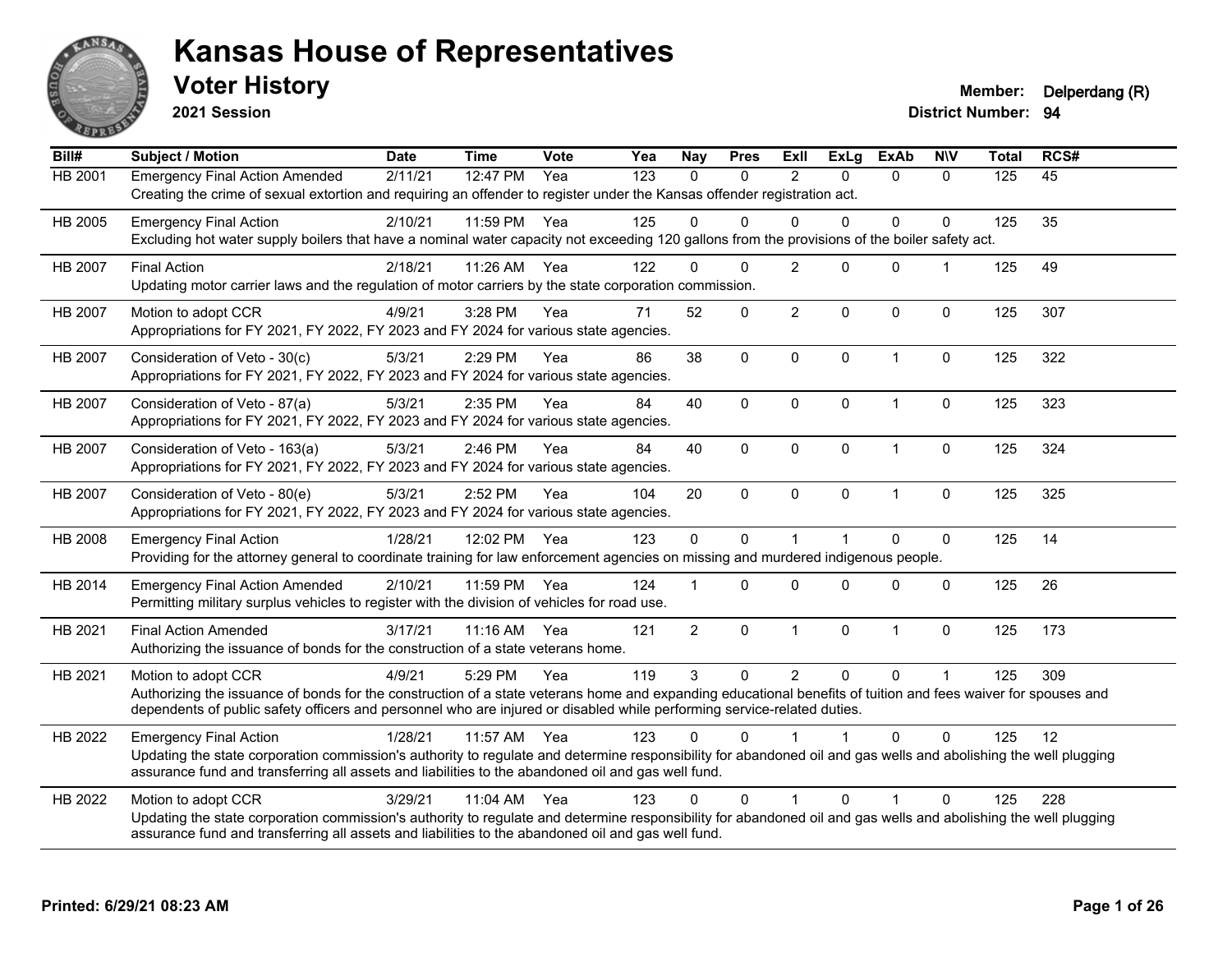

**2021 Session**

| Bill#          | <b>Subject / Motion</b>                                                                                                                                                                                                                                                                                                                                                                                                                                                                                                                                                                                                                                                         | <b>Date</b> | <b>Time</b> | Vote | Yea              | Nay          | <b>Pres</b>  | ExIl           | <b>ExLg</b>  | <b>ExAb</b>    | <b>NIV</b>   | Total | RCS#            |
|----------------|---------------------------------------------------------------------------------------------------------------------------------------------------------------------------------------------------------------------------------------------------------------------------------------------------------------------------------------------------------------------------------------------------------------------------------------------------------------------------------------------------------------------------------------------------------------------------------------------------------------------------------------------------------------------------------|-------------|-------------|------|------------------|--------------|--------------|----------------|--------------|----------------|--------------|-------|-----------------|
| <b>HB 2026</b> | <b>Emergency Final Action</b><br>Creating a drug abuse treatment program for people on diversion and allowing county and district attorneys to enter into agreements with chief judges and community<br>corrections for supervision.                                                                                                                                                                                                                                                                                                                                                                                                                                            | 1/28/21     | 12:00 PM    | Yea  | $\overline{123}$ | $\mathbf{0}$ | $\Omega$     | 1              |              | $\Omega$       | $\Omega$     | 125   | $\overline{13}$ |
| HB 2026        | Motion to adopt CCR<br>Creating a drug abuse treatment program for people on diversion and allowing county and district attorneys to enter into agreements with chief judges and community<br>corrections for supervision, clarifying jurisdiction and supervision of offenders in a certified drug abuse treatment program, authorizing the Kansas sentencing<br>commission to change risk assessment cut-off levels for participation in the certified drug abuse treatment program, modifying the criminal penalties for tampering with<br>electronic monitoring equipment and increasing the criminal penalties for riot and incitement to riot in a correctional facility. | 5/5/21      | $2:18$ PM   | Yea  | 121              | 0            | $\Omega$     | $\overline{2}$ | $\Omega$     | $\overline{2}$ | $\Omega$     | 125   | 330             |
| HB 2029        | <b>Emergency Final Action</b><br>Counting any crime with a domestic violence designation as a prior conviction under domestic battery.                                                                                                                                                                                                                                                                                                                                                                                                                                                                                                                                          | 2/3/21      | 12:37 PM    | Yea  | 118              | 7            | $\Omega$     | $\Omega$       | 0            | $\Omega$       | $\Omega$     | 125   | 19              |
| HB 2030        | <b>Emergency Final Action</b><br>Extending terminal medical release to inmates in the custody of the department of corrections with a condition likely to cause death within 120 days.                                                                                                                                                                                                                                                                                                                                                                                                                                                                                          | 2/10/21     | 11:59 PM    | Yea  | 96               | 29           | $\Omega$     | $\mathbf{0}$   | $\mathbf{0}$ | $\Omega$       | $\mathbf 0$  | 125   | 29              |
| HB 2039        | <b>Final Action Amended</b><br>Requiring students to pass an American civics test in order to graduate with a high school diploma.                                                                                                                                                                                                                                                                                                                                                                                                                                                                                                                                              | 3/4/21      | 1:34 PM     | Yea  | 69               | 54           | $\Omega$     | $\overline{1}$ | $\Omega$     | 1              | $\Omega$     | 125   | 143             |
| HB 2039        | Motion to adopt CCR<br>Requiring administration of a basic civics test as part of the course in United States history and government that is necessary for high school graduation and requiring<br>students to take and pass a personal financial literacy course for high school graduation beginning in school year 2024-2025.                                                                                                                                                                                                                                                                                                                                                | 4/9/21      | 3:45 PM     | Yea  | 72               | 51           | $\mathbf{0}$ | $\overline{2}$ | $\Omega$     | $\Omega$       | $\mathbf{0}$ | 125   | 308             |
| HB 2045        | <b>Final Action Amended</b><br>Revising two tax credits - first by updating the Kansas angel investor tax credit act with respect to the definition of qualified securities, tax credit limitations and amounts,<br>investor requirements and extending the date that credits may be allowed, and second by increasing the tax credit for expenses incurred to make a residence accessible<br>to persons with a disability.                                                                                                                                                                                                                                                     | 3/3/21      | 11:38 AM    | Yea  | 112              | 11           | 1            | $\mathbf{1}$   | $\Omega$     | $\Omega$       | $\mathbf{0}$ | 125   | 117             |
| HB 2049        | <b>Emergency Final Action on Substitute</b><br>Bill<br>Substitute for HB 2049 by Committee on Judiciary - Prohibiting a public agency from charging a fee for records requested for an audit by the legislative division of post<br>audit.                                                                                                                                                                                                                                                                                                                                                                                                                                      | 2/3/21      | 12:39 PM    | Yea  | 124              | 1            | $\mathbf{0}$ | $\Omega$       | $\Omega$     | $\Omega$       | $\mathbf{0}$ | 125   | 20              |
| HB 2050        | <b>Final Action</b><br>Removing the requirement that certain entities submit certain documents to the division of post audit.                                                                                                                                                                                                                                                                                                                                                                                                                                                                                                                                                   | 2/11/21     | 11:20 AM    | Yea  | 122              | 0            | $\Omega$     | 3              | $\Omega$     | $\Omega$       | $\Omega$     | 125   | 37              |
| HB 2052        | <b>Final Action Amended</b><br>Authorizing legislative assistants and committee assistants to accept gifts from legislators.                                                                                                                                                                                                                                                                                                                                                                                                                                                                                                                                                    | 2/25/21     | 11:24 AM    | Yea  | 119              | 5            | $\Omega$     | $\mathbf{1}$   | $\mathbf{0}$ | $\Omega$       | $\mathbf 0$  | 125   | 73              |
| HB 2056        | <b>Emergency Final Action</b><br>Regulating the sale and distribution of kratom products as a part of and supplemental to the Kansas food, drug and cosmetic act.                                                                                                                                                                                                                                                                                                                                                                                                                                                                                                               | 5/6/21      | 3:37 PM     | Yea  | 97               | 24           | $\Omega$     | $\Omega$       |              | $\mathcal{P}$  | $\mathbf{1}$ | 125   | 343             |
| HB 2057        | <b>Final Action</b><br>Allowing an alcoholic liquor manufacturer to obtain a drinking establishment license under certain conditions.                                                                                                                                                                                                                                                                                                                                                                                                                                                                                                                                           | 3/3/21      | 11:40 AM    | Yea  | 124              | 0            | 0            |                | 0            | 0              | $\mathbf 0$  | 125   | 118             |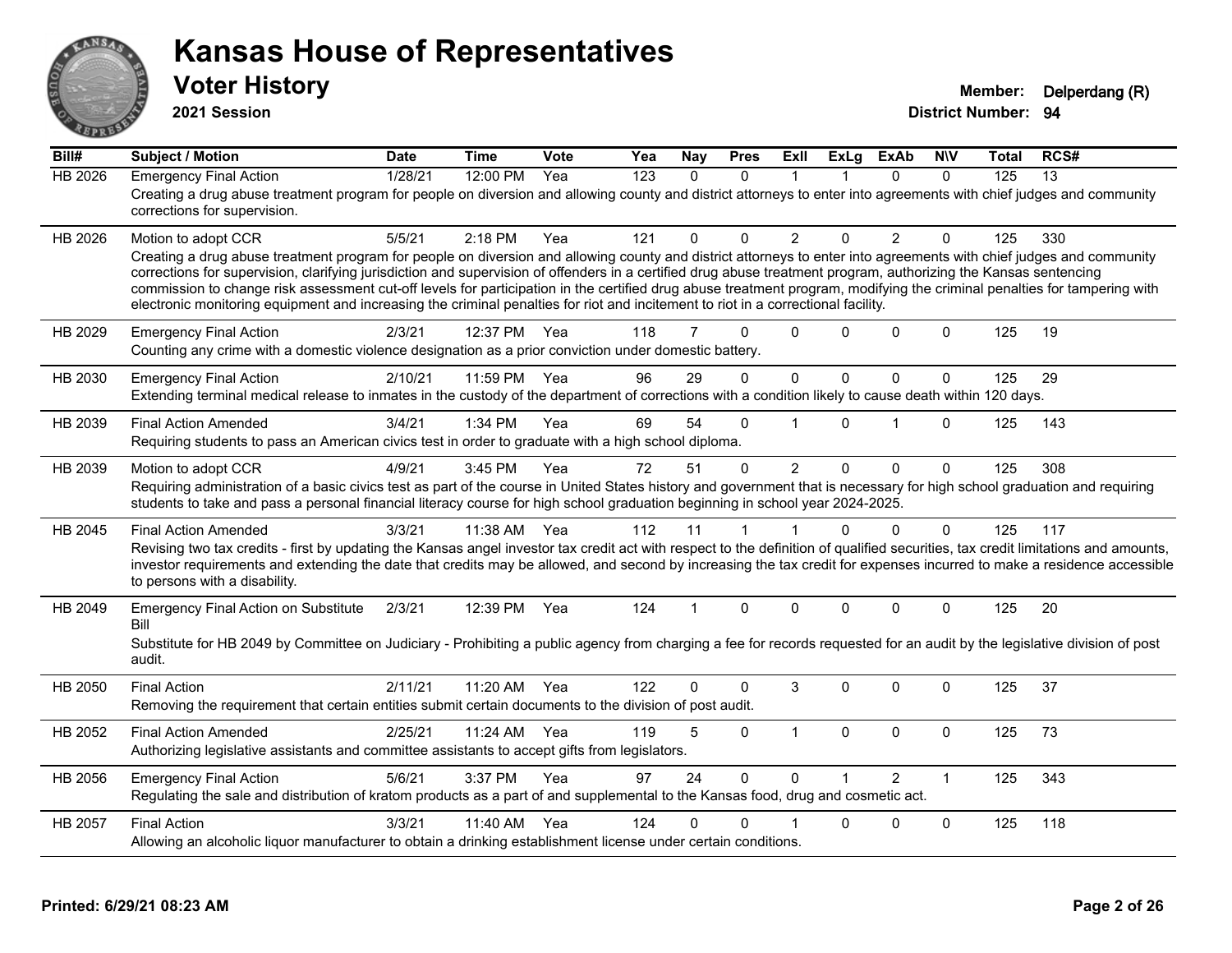

**2021 Session**

| Bill#          | Subject / Motion                                                                                                                                                             | <b>Date</b> | <b>Time</b>  | <b>Vote</b> | Yea | <b>Nay</b>  | <b>Pres</b>  | ExII           | <b>ExLg</b> | <b>ExAb</b>    | <b>NIV</b>   | <b>Total</b> | RCS# |
|----------------|------------------------------------------------------------------------------------------------------------------------------------------------------------------------------|-------------|--------------|-------------|-----|-------------|--------------|----------------|-------------|----------------|--------------|--------------|------|
| <b>HB 2058</b> | <b>Final Action Amended</b>                                                                                                                                                  | 3/4/21      | $1:39$ PM    | Yea         | 85  | 38          | $\mathbf{0}$ | $\overline{1}$ | $\Omega$    |                | $\Omega$     | 125          | 144  |
|                | Allowing reciprocity to recognize out-of-state licenses to carry a concealed handgun.                                                                                        |             |              |             |     |             |              |                |             |                |              |              |      |
| HB 2058        | <b>Motion to Concur</b>                                                                                                                                                      | 4/8/21      | $9:24$ PM    | Yea         | 80  | 43          | $\Omega$     |                | $\Omega$    | $\mathbf{1}$   | $\Omega$     | 125          | 293  |
|                | Providing reciprocity for licenses to carry concealed handguns and creating a new class of concealed carry license for individuals 18 to 20 years of age, and creating the   |             |              |             |     |             |              |                |             |                |              |              |      |
|                | Kansas protection of firearm rights act to restore the right to possess a firearm upon expungement of certain convictions.                                                   |             |              |             |     |             |              |                |             |                |              |              |      |
| HB 2058        | <b>Consideration of Veto</b>                                                                                                                                                 | 5/3/21      | 12:15 PM     | Yea         | 84  | 39          | 0            | 0              |             |                |              | 125          | 320  |
|                | Providing reciprocity for licenses to carry concealed handguns and creating a new class of concealed carry license for individuals 18 to 20 years of age, and creating the   |             |              |             |     |             |              |                |             |                |              |              |      |
|                | Kansas protection of firearm rights act to restore the right to possess a firearm upon expungement of certain convictions.                                                   |             |              |             |     |             |              |                |             |                |              |              |      |
| HB 2062        | <b>Emergency Final Action</b>                                                                                                                                                | 2/10/21     | 11:59 PM     | Yea         | 125 |             | $\Omega$     | $\Omega$       | $\Omega$    | $\Omega$       | $\mathbf{0}$ | 125          | 31   |
|                | Providing certain exceptions to the confidentiality of state child death review board documents.                                                                             |             |              |             |     |             |              |                |             |                |              |              |      |
| HB 2063        | <b>Emergency Final Action Amended</b>                                                                                                                                        | 2/10/21     | 11:59 PM     | Yea         | 125 | $\Omega$    | $\Omega$     | $\mathbf{0}$   | $\Omega$    | $\Omega$       | $\Omega$     | 125          | 28   |
|                | Providing certain KP&F tier II spousal and children's benefits for death resulting from a service-connected disability and enacting the Michael Wells memorial act.          |             |              |             |     |             |              |                |             |                |              |              |      |
| HB 2064        | <b>Emergency Final Action Amended</b>                                                                                                                                        | 2/10/21     | 11:59 PM     | Yea         | 125 | $\Omega$    | $\mathbf{0}$ | $\Omega$       | $\Omega$    | $\Omega$       | $\Omega$     | 125          | 33   |
|                | Making DROP elections revocable and allowing DROP members who first elected a DROP period of less than five years to extend such DROP period.                                |             |              |             |     |             |              |                |             |                |              |              |      |
| HB 2064        | Motion to adopt CCR                                                                                                                                                          | 4/9/21      | 5:35 PM      | Yea         | 118 |             | $\Omega$     | 2              | $\Omega$    | $\Omega$       |              | 125          | 310  |
|                | Creating the Kansas promise scholarship act to provide postsecondary educational scholarships for certain two-year associate degree programs, career and technical           |             |              |             |     |             |              |                |             |                |              |              |      |
|                | education certificates and other stand-alone programs.                                                                                                                       |             |              |             |     |             |              |                |             |                |              |              |      |
| HB 2066        | Final Action Sub Bill Amended                                                                                                                                                | 3/3/21      | 11:45 AM Yea |             | 103 | 21          | $\mathbf{0}$ | $\mathbf{1}$   | $\Omega$    | $\Omega$       | $\Omega$     | 125          | 119  |
|                | Substitute for HB 2066 by Committee on Commerce, Labor and Economic Development - Expanding the military spouse and service member's expedited licensure law                 |             |              |             |     |             |              |                |             |                |              |              |      |
|                | to all applicants who have established or intend to establish residency in Kansas.                                                                                           |             |              |             |     |             |              |                |             |                |              |              |      |
| HB 2066        | Motion to adopt CCR                                                                                                                                                          | 4/8/21      | 5:08 PM      | Yea         | 105 | 17          | $\mathbf 0$  |                | $\Omega$    | $\overline{2}$ | $\mathbf 0$  | 125          | 287  |
|                | Substitute for HB 2066 by Committee on Commerce, Labor and Economic Development - Expanding the military spouse and service memberGÇÖs expedited licensure                   |             |              |             |     |             |              |                |             |                |              |              |      |
|                | law to all applicants who have established or intend to establish residency in Kansas.                                                                                       |             |              |             |     |             |              |                |             |                |              |              |      |
| HB 2070        | <b>Final Action</b>                                                                                                                                                          | 2/18/21     | 11:27 AM     | Nay         | 119 | 3           | $\Omega$     | $\overline{2}$ | $\Omega$    | $\Omega$       | $\mathbf{1}$ | 125          | 50   |
|                | Allowing certain private not-for-profit postsecondary educational institutions to recoup credit card fees by permitting a surcharge for credit card transactions in the same |             |              |             |     |             |              |                |             |                |              |              |      |
|                | manner as municipal universities, community colleges, technical colleges and vocational educational schools.                                                                 |             |              |             |     |             |              |                |             |                |              |              |      |
| HB 2071        | <b>Emergency Final Action</b>                                                                                                                                                | 2/3/21      | 12:32 PM     | Yea         | 125 | $\Omega$    | $\Omega$     | 0              | $\Omega$    | 0              | $\mathbf 0$  | 125          | 17   |
|                | Increasing the criminal penalties for stalking a minor.                                                                                                                      |             |              |             |     |             |              |                |             |                |              |              |      |
| HB 2071        | Motion to Concur                                                                                                                                                             | 4/6/21      | 2:33 PM      | Yea         | 119 | $\mathbf 0$ | $\mathbf 0$  | $\mathbf{1}$   | $\mathbf 0$ | 5              | $\mathbf 0$  | 125          | 261  |
|                | Increasing the criminal penalties for stalking a minor.                                                                                                                      |             |              |             |     |             |              |                |             |                |              |              |      |
| HB 2072        | <b>Final Action</b>                                                                                                                                                          | 2/10/21     | 11:59 PM     | Yea         | 123 | $\Omega$    | $\mathbf 0$  | $\mathbf 0$    | $\mathbf 0$ | $\overline{2}$ | $\mathbf{0}$ | 125          | 24   |
|                | Updating the version of risk-based capital instructions in effect.                                                                                                           |             |              |             |     |             |              |                |             |                |              |              |      |
|                |                                                                                                                                                                              |             |              |             |     |             |              |                |             |                |              |              |      |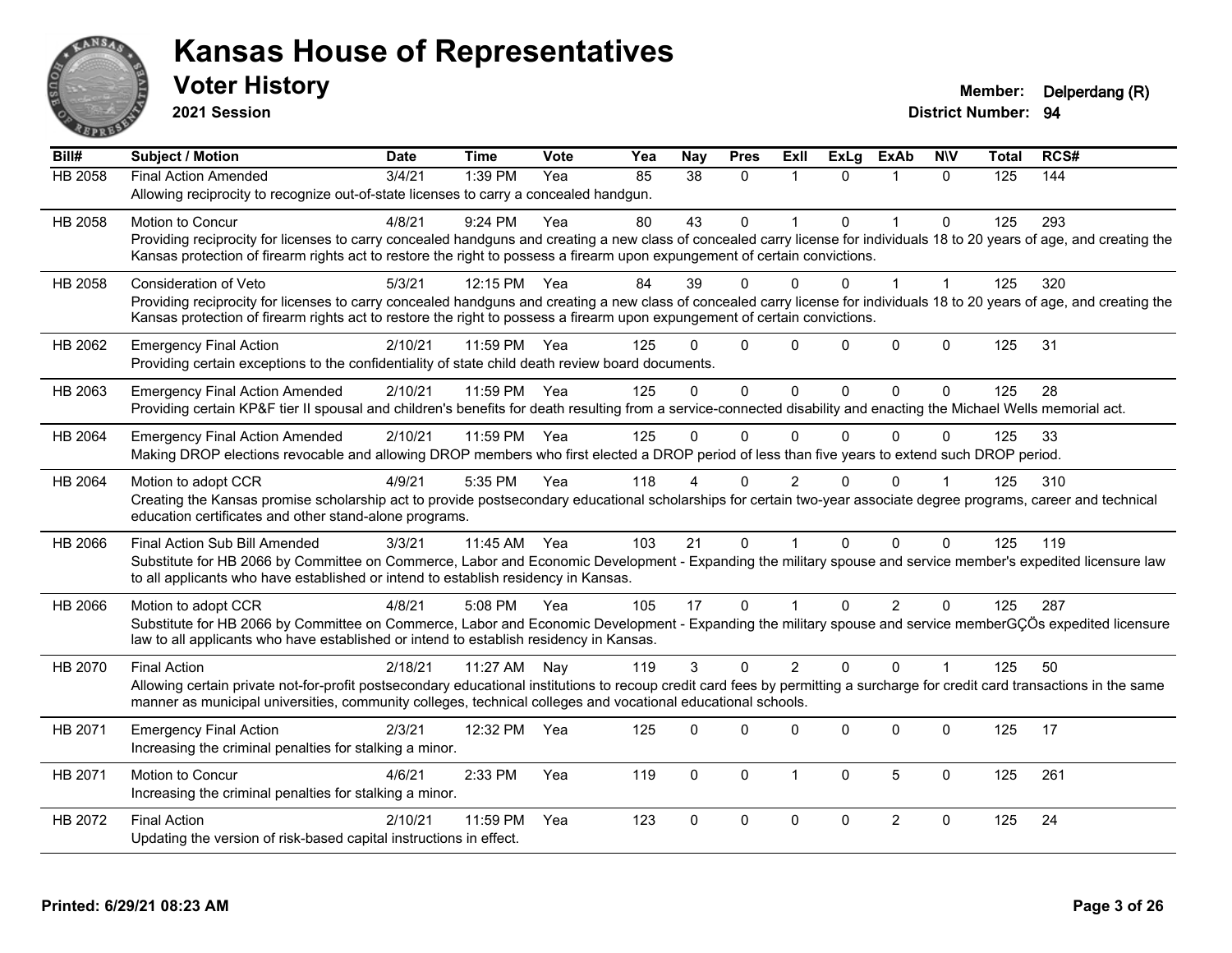

**2021 Session**

| Bill#   | <b>Subject / Motion</b>                                                                                                                                                                                                                                                                                                                                                                                                                                                                                                                                       | <b>Date</b> | Time         | Vote | Yea | Nay            | <b>Pres</b>  | <b>Exll</b>    | <b>ExLg</b> | <b>ExAb</b>    | <b>NIV</b>     | Total | RCS# |
|---------|---------------------------------------------------------------------------------------------------------------------------------------------------------------------------------------------------------------------------------------------------------------------------------------------------------------------------------------------------------------------------------------------------------------------------------------------------------------------------------------------------------------------------------------------------------------|-------------|--------------|------|-----|----------------|--------------|----------------|-------------|----------------|----------------|-------|------|
| HB 2072 | Motion to Concur                                                                                                                                                                                                                                                                                                                                                                                                                                                                                                                                              | 3/29/21     | 11:01 AM     | Yea  | 113 | 9              | $\mathbf{0}$ | $\mathbf 1$    | $\Omega$    |                | $\overline{1}$ | 125   | 227  |
|         | Senate Substitute for HB 2072 by Committee on Financial Institutions and Insurance - Providing for the Kansas corporation commission to authorize the securitization of<br>certain public utility generating facilities, qualified extraordinary costs and issuance of securitized utility tariff bonds.                                                                                                                                                                                                                                                      |             |              |      |     |                |              |                |             |                |                |       |      |
| HB 2074 | <b>Emergency Final Action</b>                                                                                                                                                                                                                                                                                                                                                                                                                                                                                                                                 | 2/11/21     | 12:46 PM Yea |      | 123 | $\Omega$       | $\Omega$     |                | $\Omega$    | $\mathbf{0}$   | $\Omega$       | 125   | 44   |
|         | Updating producer licensing statutes pertaining to appointment, fees, licensing, renewal dates, continuing education, suspension, revocation and denial of licensure and<br>reinstatement.                                                                                                                                                                                                                                                                                                                                                                    |             |              |      |     |                |              |                |             |                |                |       |      |
| HB 2074 | Motion to adopt CCR                                                                                                                                                                                                                                                                                                                                                                                                                                                                                                                                           | 4/9/21      | 11:39 AM Yea |      | 103 | 20             | $\Omega$     | $\overline{2}$ | 0           | $\mathbf 0$    | $\Omega$       | 125   | 301  |
|         | Senate Substitute for HB 2074 by Committee on Financial Institutions and Insurance - Enacting the technology-enabled fiduciary financial institution act, providing<br>requirements, fiduciary powers, duties, functions and limitations for such financial institutions and the administration thereof by the state bank commissioner, creating an<br>income and privilege tax credit for certain qualified distributions from technology-enabled fiduciary financial institutions and the joint committee on fiduciary financial<br>institutions oversight. |             |              |      |     |                |              |                |             |                |                |       |      |
| HB 2075 | <b>Emergency Final Action</b>                                                                                                                                                                                                                                                                                                                                                                                                                                                                                                                                 | 2/10/21     | 11:59 PM     | Yea  | 125 | $\Omega$       | $\Omega$     | $\Omega$       | $\Omega$    | $\mathbf{0}$   | $\Omega$       | 125   | 30   |
|         | Allowing venue for an adoption when the state is the agency to be where the state agency or its subcontracting agency has an office.                                                                                                                                                                                                                                                                                                                                                                                                                          |             |              |      |     |                |              |                |             |                |                |       |      |
| HB 2076 | <b>Final Action Amended</b>                                                                                                                                                                                                                                                                                                                                                                                                                                                                                                                                   | 2/18/21     | 11:29 AM     | Yea  | 122 | $\Omega$       | $\Omega$     | $\mathfrak{p}$ | $\Omega$    | $\mathbf{0}$   |                | 125   | 51   |
|         | Clarifying that bond agents seeking discharge as a surety are required to return the person released on bond to the court in the county where the complaint subject to<br>the bond was filed.                                                                                                                                                                                                                                                                                                                                                                 |             |              |      |     |                |              |                |             |                |                |       |      |
| HB 2077 | <b>Emergency Final Action Amended</b>                                                                                                                                                                                                                                                                                                                                                                                                                                                                                                                         | 2/3/21      | 12:29 PM     | Yea  | 120 | 5              | $\Omega$     | $\Omega$       | $\Omega$    | $\Omega$       | $\Omega$       | 125   | 16   |
|         | Extending the Kansas criminal justice reform commission, limiting the commission's scope of study and adding a public defender.                                                                                                                                                                                                                                                                                                                                                                                                                               |             |              |      |     |                |              |                |             |                |                |       |      |
| HB 2077 | Motion to adopt CCR                                                                                                                                                                                                                                                                                                                                                                                                                                                                                                                                           | 5/5/21      | 2:23 PM      | Yea  | 115 | 6              | 0            | $\mathcal{P}$  | $\Omega$    | $\overline{2}$ | $\Omega$       | 125   | 331  |
|         | Extending the Kansas closed case task force, providing for staff assistance and renaming the task force the Alvin Sykes cold case DNA task force, extending the Kansas<br>criminal justice reform commission, limiting the commission's scope of study and adding a public defender, and authorizing the crime victims compensation board to<br>waive application time restrictions for certain victims to receive compensation for mental health counseling and adding certain children to the definition of victim.                                         |             |              |      |     |                |              |                |             |                |                |       |      |
| HB 2078 | <b>Final Action Amended</b>                                                                                                                                                                                                                                                                                                                                                                                                                                                                                                                                   | 2/25/21     | 11:36 AM     | Yea  | 107 | 17             | $\Omega$     |                | $\Omega$    | 0              | $\Omega$       | 125   | 74   |
|         | Suspending statutory speedy trial rights until May 1, 2024, in all criminal cases and providing guidelines for prioritizing trials.                                                                                                                                                                                                                                                                                                                                                                                                                           |             |              |      |     |                |              |                |             |                |                |       |      |
| HB 2078 | Motion to Concur                                                                                                                                                                                                                                                                                                                                                                                                                                                                                                                                              | 3/22/21     | 11:14 AM     | Yea  | 114 | $\overline{7}$ | $\Omega$     | $\Omega$       | $\Omega$    | $\Delta$       | $\Omega$       | 125   | 187  |
|         | Suspending statutory speedy trial rights until May 1, 2023, in all criminal cases, providing guidelines for prioritizing trials and requiring the office of judicial administration<br>to prepare and submit a report to the legislature in 2022 and 2023.                                                                                                                                                                                                                                                                                                    |             |              |      |     |                |              |                |             |                |                |       |      |
| HB 2079 | <b>Emergency Final Action Amended</b>                                                                                                                                                                                                                                                                                                                                                                                                                                                                                                                         | 2/3/21      | 12:46 PM     | Nav  | 70  | 54             |              | $\Omega$       | $\Omega$    | $\Omega$       | $\Omega$       | 125   | 22   |
|         | Transferring duties concerning address confidentiality program (safe at home) and the registration for charitable organizations from the secretary of state to the attorney<br>general.                                                                                                                                                                                                                                                                                                                                                                       |             |              |      |     |                |              |                |             |                |                |       |      |
| HB 2079 | Motion to adopt CCR                                                                                                                                                                                                                                                                                                                                                                                                                                                                                                                                           | 5/5/21      | 2:32 PM      | Yea  | 78  | 42             | $\mathbf 1$  | $\overline{2}$ | $\Omega$    | 2              | $\Omega$       | 125   | 332  |
|         | Transferring duties concerning address confidentiality program (safe at home) and the registration of charitable organizations from the secretary of state to the attorney<br>general, enacting the Kansas fights addiction act to establish a grant program for the purpose of preventing, reducing, treating and mitigating the effects of substance                                                                                                                                                                                                        |             |              |      |     |                |              |                |             |                |                |       |      |
|         | abuse and addiction and requiring posting of a human trafficking awareness notice approved by the attorney general in certain businesses and public places.                                                                                                                                                                                                                                                                                                                                                                                                   |             |              |      |     |                |              |                |             |                |                |       |      |
|         |                                                                                                                                                                                                                                                                                                                                                                                                                                                                                                                                                               |             |              |      |     |                |              |                |             |                |                |       |      |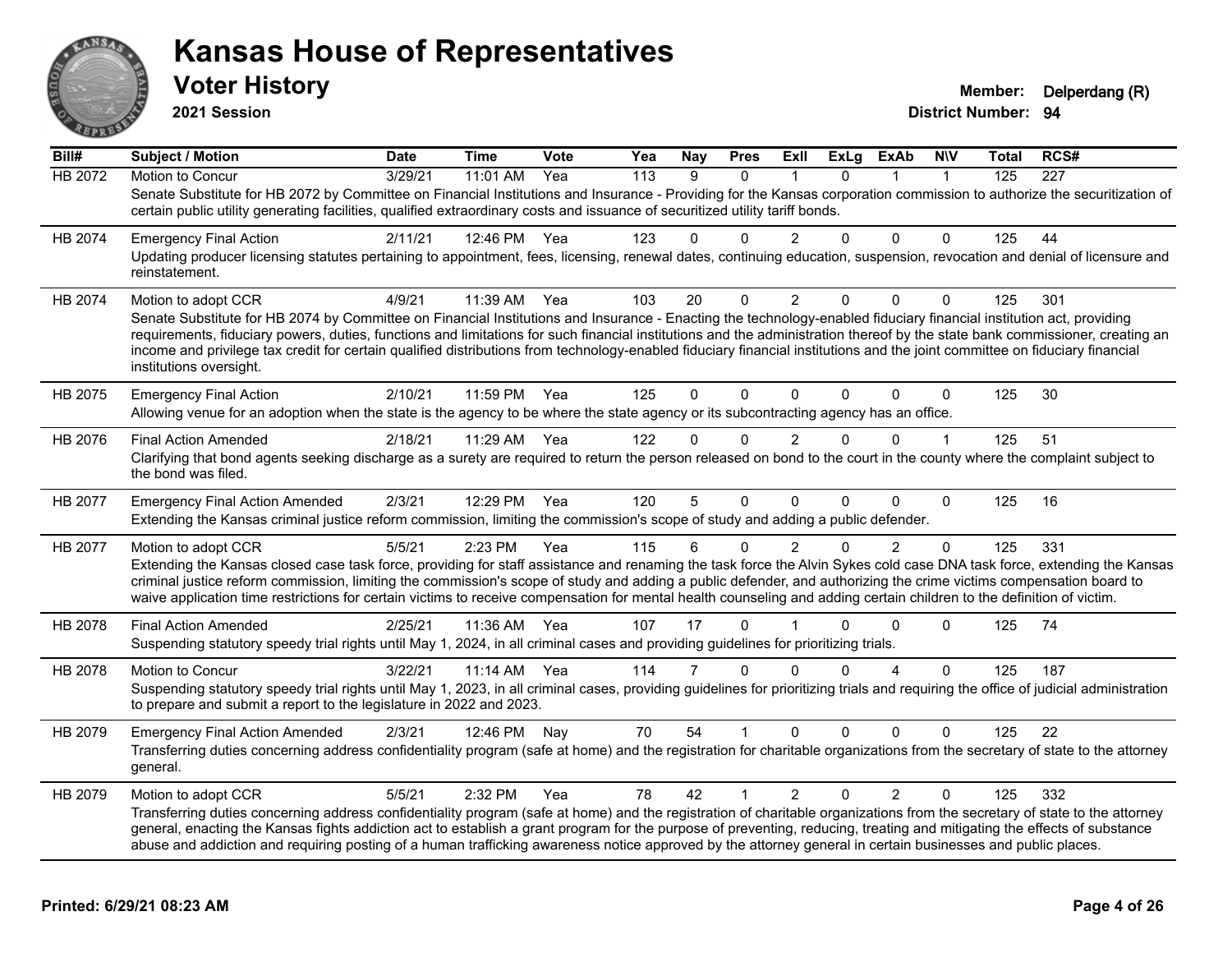

**2021 Session**

| Bill#          | Subject / Motion                                                                                                                                                                                                                                                                                                                                       | <b>Date</b> | <b>Time</b> | <b>Vote</b> | Yea | Nay            | <b>Pres</b>  | ExII           | <b>ExLg</b>  | <b>ExAb</b>    | <b>NIV</b>     | <b>Total</b> | RCS# |
|----------------|--------------------------------------------------------------------------------------------------------------------------------------------------------------------------------------------------------------------------------------------------------------------------------------------------------------------------------------------------------|-------------|-------------|-------------|-----|----------------|--------------|----------------|--------------|----------------|----------------|--------------|------|
| <b>HB 2081</b> | <b>Emergency Final Action Amended</b><br>Modifying how certain prior convictions are counted for the special sentencing rule related to possession of a controlled substance and providing concurrent or<br>consecutive sentencing for persons convicted of new crimes while on release for a felony.                                                  | 2/10/21     | 11:59 PM    | Nay         | 69  | 56             | $\mathbf{0}$ | $\Omega$       | 0            | $\mathbf{0}$   | $\mathbf{0}$   | 125          | 32   |
| HB 2082        | <b>Emergency Final Action</b><br>Authorizing the crime victims compensation board to waive application time restrictions for a victim of a sexually violent crime to receive compensation for mental health<br>counseling and adding certain children to the definition of victim.                                                                     | 2/3/21      | 12:41 PM    | Yea         | 125 | $\Omega$       | $\Omega$     | $\Omega$       | $\Omega$     | $\Omega$       | $\Omega$       | 125          | 21   |
| HB 2085        | <b>Final Action</b><br>Creating the students' right to know act to provide information on postsecondary education options.                                                                                                                                                                                                                             | 3/4/21      | 1:41 PM     | Yea         | 123 | $\mathbf{0}$   | $\mathbf 0$  | $\mathbf{1}$   | $\mathbf{0}$ | $\overline{1}$ | $\mathbf{0}$   | 125          | 145  |
| HB 2087        | <b>Final Action Amended</b><br>Limiting the review of certain rules and regulations by the director of the budget.                                                                                                                                                                                                                                     | 2/18/21     | 11:30 AM    | Nay         | 109 | 13             | $\Omega$     | $\overline{2}$ | $\Omega$     | $\Omega$       | $\mathbf{1}$   | 125          | 52   |
| HB 2088        | <b>Final Action Amended</b><br>Requiring visual observation of an alleged victim of child abuse or neglect as part of an investigation.                                                                                                                                                                                                                | 3/4/21      | 1:42 PM     | Yea         | 121 | $\overline{2}$ | 0            | $\mathbf{1}$   | 0            | $\overline{1}$ | $\mathbf 0$    | 125          | 146  |
| HB 2089        | Final Action Sub Bill<br>Substitute for HB 2089 by Committee on Federal and State Affairs - Standardizing firearm safety education training programs in school districts.                                                                                                                                                                              | 3/18/21     | 11:26 AM    | Yea         | 75  | 47             | $\mathbf{0}$ | 1              | $\Omega$     | $\overline{2}$ | $\Omega$       | 125          | 180  |
| HB 2089        | Motion to Concur<br>Substitute for HB 2089 by Committee on Federal and State Affairs - Standardizing firearm safety education training programs in school districts.                                                                                                                                                                                   | 4/8/21      | 9:28 PM     | Yea         | 79  | 44             | $\Omega$     |                | $\Omega$     |                | $\Omega$       | 125          | 294  |
| HB 2090        | <b>Emergency Final Action Amended</b><br>Creating a procedure for appointment of acting official when an elected official's military service causes a vacancy.                                                                                                                                                                                         | 2/3/21      | 12:34 PM    | Yea         | 125 | 0              | $\Omega$     | $\Omega$       | $\Omega$     | $\Omega$       | $\Omega$       | 125          | 18   |
| HB 2093        | <b>Final Action Amended</b><br>Increasing criminal penalties for fleeing or attempting to elude a police officer when operating a stolen vehicle, committing certain driving violations or causing a collision<br>involving another driver and making fleeing or attempting to elude a police officer evidence of intent to commit theft of a vehicle. | 2/25/21     | 11:38 AM    | Yea         | 124 | 0              | $\Omega$     |                | $\Omega$     | $\mathbf 0$    | $\Omega$       | 125          | 75   |
| HB 2094        | <b>Final Action Sub Bill</b><br>Substitute for HB 2094 by Committee on Appropriations - Expanding educational benefits of tuition and fees waiver for spouses and dependents of public safety officers<br>and personnel who are injured or disabled while performing service-related duties.                                                           | 3/17/21     | 11:17 AM    | Yea         | 117 | 6              | $\Omega$     |                | $\Omega$     |                | $\mathbf{0}$   | 125          | 174  |
| HB 2096        | <b>Final Action</b><br>Authorizing department of corrections employees, local correctional or detention officers, judicial branch employees, municipal court employees and administrative<br>hearing officers to have identifying information restricted from public access on public websites that identify home addresses or home ownership.         | 2/18/21     | 11:32 AM    | Yea         | 122 | $\Omega$       | $\Omega$     | $\overline{2}$ | $\Omega$     | $\Omega$       | $\overline{1}$ | 125          | 53   |
| HB 2097        | <b>Final Action</b><br>Decoupling the KIT and KIR workforce training programs from the high performance incentive fund program.                                                                                                                                                                                                                        | 3/3/21      | 11:47 AM    | Yea         | 124 | 0              | $\Omega$     |                | $\Omega$     | $\Omega$       | $\Omega$       | 125          | 120  |
| HB 2101        | <b>Emergency Final Action Amended</b><br>Extending transfers from the expanded lottery act revenues fund to the university engineering initiative.                                                                                                                                                                                                     | 2/25/21     | 12:56 PM    | Yea         | 112 | 12             | 0            | 1              | $\Omega$     | $\Omega$       | $\Omega$       | 125          | 83   |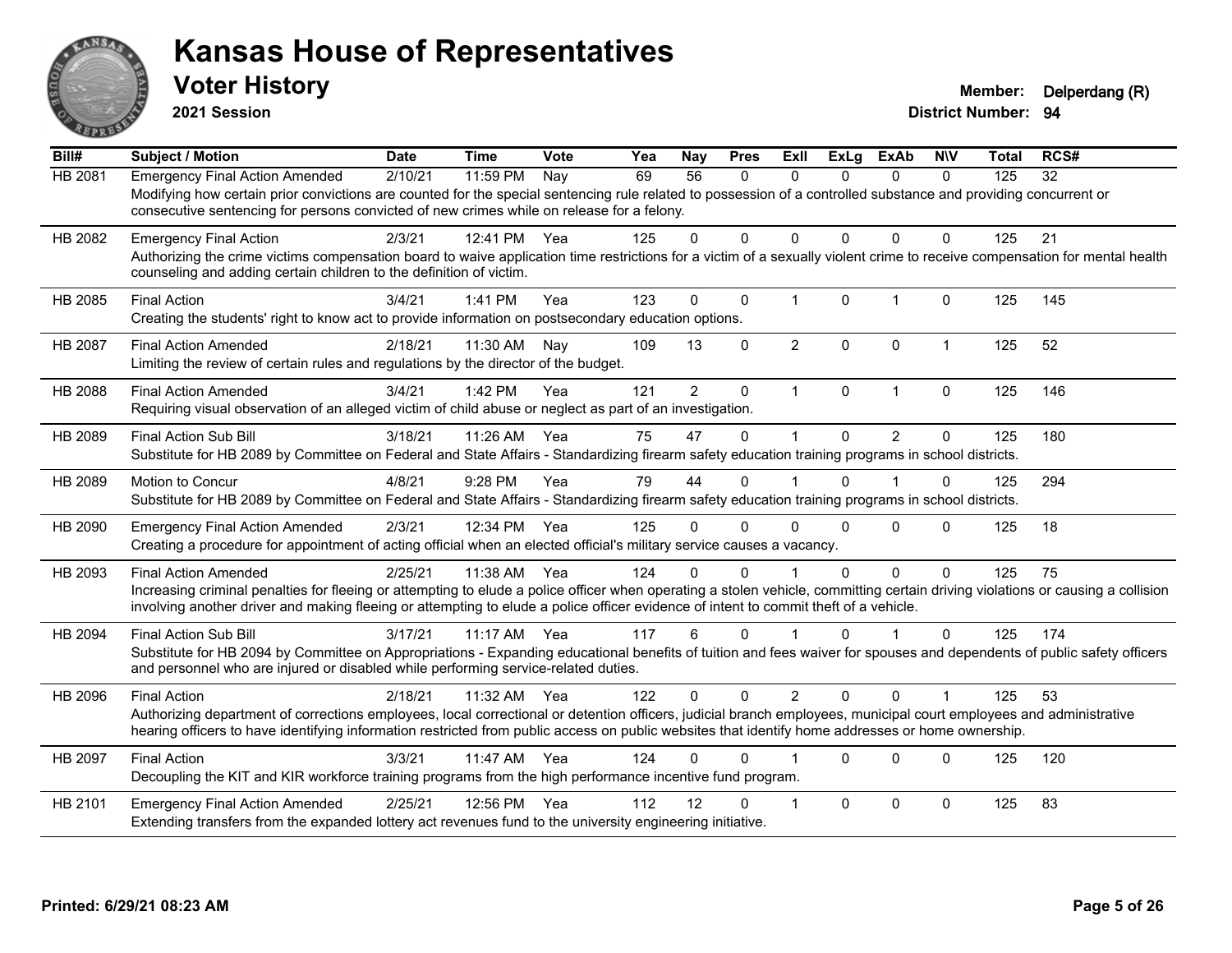

**2021 Session**

| Bill#          | <b>Subject / Motion</b>                                                                                                                                                                                                                                                                                                                                                                                                                                                                                                                                                                                                                                                                                                                                                                                                                                                                                                                                                                                                                                                                                                                                                                                                                                                                                     | <b>Date</b> | <b>Time</b> | Vote | Yea              | Nay            | <b>Pres</b>  | ExIl           | <b>ExLg</b> | <b>ExAb</b>  | <b>N\V</b>   | <b>Total</b> | RCS#            |
|----------------|-------------------------------------------------------------------------------------------------------------------------------------------------------------------------------------------------------------------------------------------------------------------------------------------------------------------------------------------------------------------------------------------------------------------------------------------------------------------------------------------------------------------------------------------------------------------------------------------------------------------------------------------------------------------------------------------------------------------------------------------------------------------------------------------------------------------------------------------------------------------------------------------------------------------------------------------------------------------------------------------------------------------------------------------------------------------------------------------------------------------------------------------------------------------------------------------------------------------------------------------------------------------------------------------------------------|-------------|-------------|------|------------------|----------------|--------------|----------------|-------------|--------------|--------------|--------------|-----------------|
| <b>HB 2102</b> | <b>Emergency Final Action</b><br>Updating egg repackaging requirements for retailers.                                                                                                                                                                                                                                                                                                                                                                                                                                                                                                                                                                                                                                                                                                                                                                                                                                                                                                                                                                                                                                                                                                                                                                                                                       | 2/10/21     | $11:59$ PM  | Yea  | $\overline{123}$ | $\overline{2}$ | $\Omega$     | $\Omega$       | 0           | $\mathbf{0}$ | $\mathbf{0}$ | 125          | $\overline{25}$ |
| HB 2102        | Mot to Concur in Conference<br>Senate Substitute for HB 2102 by Committee on Agriculture and Natural Resources - Updating egg repackaging requirements for retailers.                                                                                                                                                                                                                                                                                                                                                                                                                                                                                                                                                                                                                                                                                                                                                                                                                                                                                                                                                                                                                                                                                                                                       | 4/9/21      | 2:22 PM     | Yea  | 122              | $\mathbf{1}$   | $\mathbf 0$  | $\overline{2}$ | 0           | $\mathbf 0$  | 0            | 125          | 303             |
| HB 2103        | <b>Emergency Final Action</b><br>Establishing the Kansas pesticide waste disposal program and permitting up to \$50,000 to be transferred annually from the Kansas agricultural remediation fund to a<br>new Kansas pesticide waste disposal fund.                                                                                                                                                                                                                                                                                                                                                                                                                                                                                                                                                                                                                                                                                                                                                                                                                                                                                                                                                                                                                                                          | 2/11/21     | 12:38 PM    | Yea  | 123              | $\Omega$       | $\Omega$     | $\mathcal{P}$  | $\Omega$    | $\mathbf{0}$ | $\Omega$     | 125          | 39              |
| HB 2104        | <b>Final Action Amended</b><br>Modifying the sales tax exemption for construction materials by allowing certain educational institutions a sales tax exemption for purchases thereof.                                                                                                                                                                                                                                                                                                                                                                                                                                                                                                                                                                                                                                                                                                                                                                                                                                                                                                                                                                                                                                                                                                                       | 2/18/21     | 11:35 AM    | Yea  | 114              | 8              | $\mathbf 0$  | $\overline{2}$ | $\Omega$    | $\mathbf 0$  | $\mathbf{1}$ | 125          | 54              |
| HB 2104        | Motion to Adopt CCR<br>Senate Substitute for HB 2104 by Committee on Assessment ant Taxation - Extending certain budget due dates for schools and notice and hearing requirements when<br>exceeding the revenue neutral rate for property tax purposes, changing time to request full and complete opinion from the state board tax appeals, requiring the state<br>board of tax appeals to serve orders and notices by electronic means if requested by the party, prohibiting valuation increases of certain property in appeals, requiring<br>appraisal directives to require compliance with uniform standards of professional appraisal practice, providing for notice and opportunity to be heard prior to removal<br>from county appraiser eligibility list, providing notification when person no longer holds office of county appraiser, placing the burden of proof on the county appraiser in<br>certain valuation and classification appeal hearings before the district court, requiring appraisal courses for appraisers to be courses approved by the Kansas real estate<br>appraisal board, extending the time a state board of tax appeals member may continue to serve after such member's term expires and authorizing appointment of a<br>member pro tempore under certain conditions. | 4/6/21      | 2:57 PM     | Yea  | 77               | 42             | $\Omega$     |                | $\Omega$    | 5            | 0            | 125          | 262             |
| HB 2106        | <b>Emergency Final Action</b><br>Extending the dates when corporate tax returns are required to be filed.                                                                                                                                                                                                                                                                                                                                                                                                                                                                                                                                                                                                                                                                                                                                                                                                                                                                                                                                                                                                                                                                                                                                                                                                   | 3/4/21      | 4:36 PM     | Yea  | 123              | $\mathbf 0$    | $\mathbf{0}$ | $\mathbf{1}$   | $\mathbf 0$ | $\mathbf{1}$ | $\mathbf{0}$ | 125          | 160             |
| HB 2109        | <b>Emergency Final Action</b><br>Increasing the county population threshold for a county to be required to have a lawyer representative, increasing the number of lawyer members and decreasing the<br>number of non-lawyer members on the board of indigents' defense services.                                                                                                                                                                                                                                                                                                                                                                                                                                                                                                                                                                                                                                                                                                                                                                                                                                                                                                                                                                                                                            | 2/11/21     | 12:41 PM    | Nay  | 87               | 36             | $\mathbf{0}$ | $\overline{2}$ | $\Omega$    | $\Omega$     | $\Omega$     | 125          | 41              |
| HB 2112        | <b>Emergency Final Action</b><br>Permitting online advertisement and sales of abandoned property by self-storage rental unit operators; providing for the designation by occupants of an alternate contact<br>and limiting claims for loss or damage of stored property to the property value limit provided in the rental agreement.                                                                                                                                                                                                                                                                                                                                                                                                                                                                                                                                                                                                                                                                                                                                                                                                                                                                                                                                                                       | 2/10/21     | 11:59 PM    | Yea  | 120              | 5              | $\mathbf 0$  | $\Omega$       | $\Omega$    | $\mathbf 0$  | $\Omega$     | 125          | 27              |
| HB 2114        | <b>Emergency Final Action Amended</b><br>Establishing the Kansas senior care task force.                                                                                                                                                                                                                                                                                                                                                                                                                                                                                                                                                                                                                                                                                                                                                                                                                                                                                                                                                                                                                                                                                                                                                                                                                    | 2/18/21     | 12:38 PM    | Yea  | 113              | 8              | $\mathbf{0}$ | $\overline{2}$ | 0           | $\mathbf{1}$ | $\mathbf{1}$ | 125          | 60              |
| HB 2114        | Motion to adopt CCR<br>Establishing the senior care task force, a definition of financial exploitation and Kansas elder and dependent adult abuse multidisciplinary team coordinator and teams,<br>requiring additional mandatory reporters, increasing investigation days for reports of abuse, neglect and financial exploitation of certain adults and directing the<br>department for children and families to inform certain chief administrative officers of substantiated findings of such reports.                                                                                                                                                                                                                                                                                                                                                                                                                                                                                                                                                                                                                                                                                                                                                                                                  | 4/9/21      | 5:41 PM     | Yea  | 115              | $\overline{7}$ | $\mathbf{0}$ | $\overline{2}$ | $\Omega$    | $\Omega$     |              | 125          | 311             |
| HB 2115        | <b>Final Action Amended</b><br>Establishing the joint committee on child welfare system oversight.                                                                                                                                                                                                                                                                                                                                                                                                                                                                                                                                                                                                                                                                                                                                                                                                                                                                                                                                                                                                                                                                                                                                                                                                          | 2/18/21     | 11:38 AM    | Yea  | 118              | $\Delta$       | $\Omega$     | $\overline{2}$ | $\Omega$    | $\Omega$     | 1            | 125          | 55              |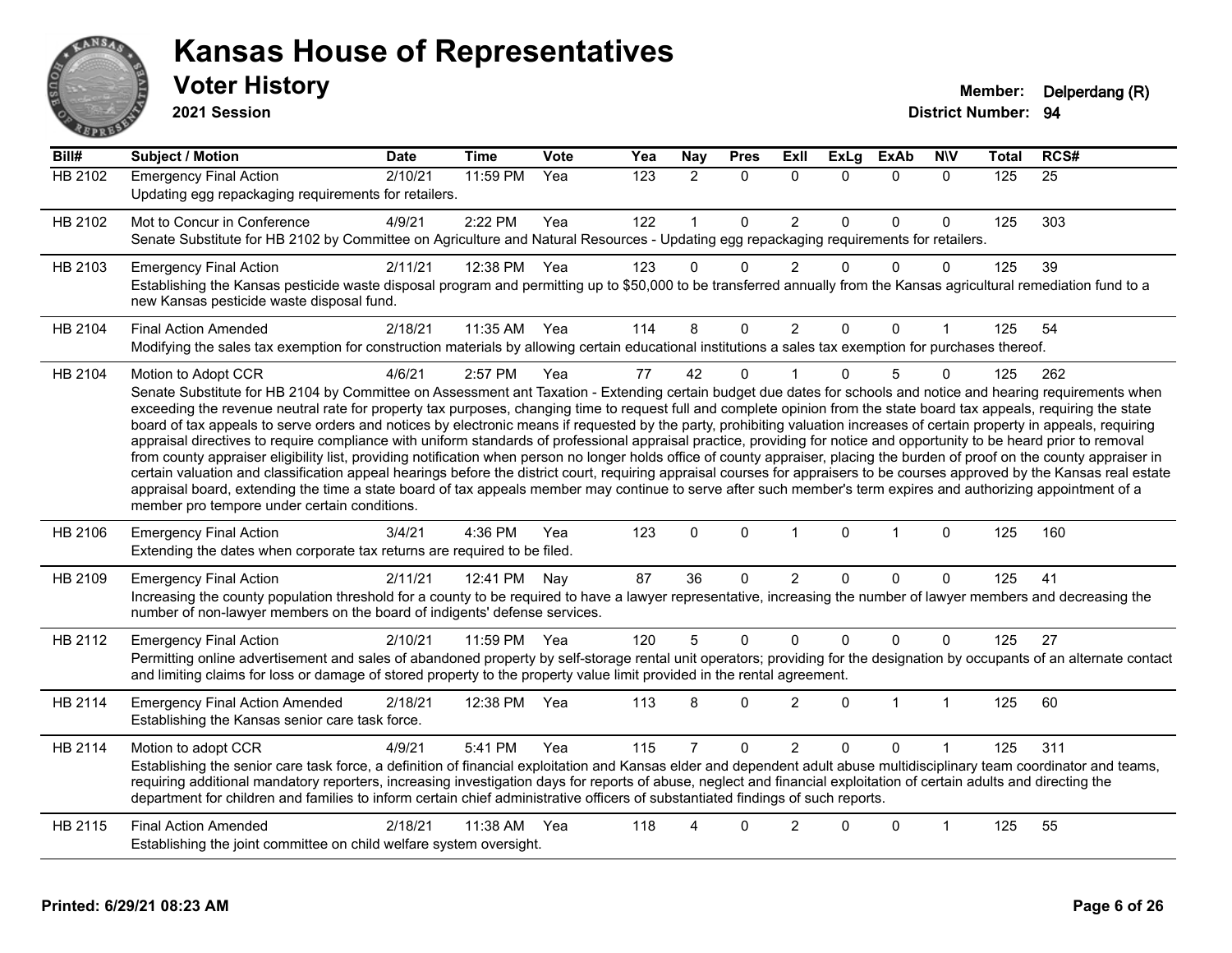

**2021 Session**

| Bill#          | <b>Subject / Motion</b>                                                                                                                                                                                                                                                                                                                                                                                                                                                                                                                                                                                                                                                                                                                                                                                                                                                                | <b>Date</b> | <b>Time</b>  | Vote | Yea              | Nay          | <b>Pres</b>  | ExII           | <b>ExLg</b>  | <b>ExAb</b>    | <b>NIV</b>     | <b>Total</b> | RCS# |
|----------------|----------------------------------------------------------------------------------------------------------------------------------------------------------------------------------------------------------------------------------------------------------------------------------------------------------------------------------------------------------------------------------------------------------------------------------------------------------------------------------------------------------------------------------------------------------------------------------------------------------------------------------------------------------------------------------------------------------------------------------------------------------------------------------------------------------------------------------------------------------------------------------------|-------------|--------------|------|------------------|--------------|--------------|----------------|--------------|----------------|----------------|--------------|------|
| <b>HB 2116</b> | <b>Emergency Final Action</b><br>Exempting the caregiver of a child in state out-of-home placement from the child care assistance 20-hour-per-week work requirement.                                                                                                                                                                                                                                                                                                                                                                                                                                                                                                                                                                                                                                                                                                                   | 3/4/21      | 4:43 PM      | Yea  | $\overline{123}$ | $\mathbf{0}$ | $\Omega$     |                | $\Omega$     | 1              | $\mathbf{0}$   | 125          | 165  |
| HB 2119        | <b>EFA Sub Bill Amended</b><br>Substitute for HB 2119 by Committee on K-12 Education Budget - Making and concerning appropriations for the department of education for fiscal years ending June 30,<br>2021, June 30, 2022, and June 30, 2023, creating and expanding school choice programs, restricting remote learning and remote enrollment and extending the<br>statewide property tax levy for schools.                                                                                                                                                                                                                                                                                                                                                                                                                                                                          | 3/30/21     | 7:56 PM      | Yea  | 65               | 58           | $\Omega$     |                | $\Omega$     |                | $\Omega$       | 125          | 255  |
| HB 2120        | <b>Emergency Final Action</b><br>Removing the spousal exception from the crime of sexual battery.                                                                                                                                                                                                                                                                                                                                                                                                                                                                                                                                                                                                                                                                                                                                                                                      | 2/11/21     | 12:50 PM     | Yea  | 110              | 13           | 0            | $\overline{2}$ | $\mathbf{0}$ | 0              | $\mathbf 0$    | 125          | 46   |
| HB 2121        | <b>Emergency Final Action Amended</b><br>Adding definitions related to defendants who abscond from supervision in the criminal procedure code and for parole.                                                                                                                                                                                                                                                                                                                                                                                                                                                                                                                                                                                                                                                                                                                          | 2/11/21     | 12:43 PM Yea |      | 101              | 22           | 0            | $\overline{2}$ | 0            | 0              | $\mathbf 0$    | 125          | 42   |
| HB 2121        | Motion to adopt CCR<br>Increasing the criminal penalty for mistreatment of a dependent adult or elder person when the victim is a resident of an adult care home, adding definitions related to<br>defendants who abscond from supervision in the criminal procedure code and for parole and clarifying that bond agents seeking discharge as a surety are required to<br>return the person released on bond to the court in the county where the complaint subject to the bond was filed, requiring the department of corrections to develop<br>guidance to be used by parole officers when responding to violations of parole and postrelease supervision and that incentivize compliant behavior, and authorizing<br>court services officers and community corrections officers to provide a certification of identification to offenders for use to obtain a new driver's license. | 5/5/21      | 2:39 PM      | Yea  | 121              | $\Omega$     | $\Omega$     | $\overline{2}$ | $\mathbf{0}$ | $\overline{2}$ | $\mathbf 0$    | 125          | 333  |
| HB 2124        | <b>Emergency Final Action</b><br>Clarifying the authority of healing arts school clinics to provide healing arts services.                                                                                                                                                                                                                                                                                                                                                                                                                                                                                                                                                                                                                                                                                                                                                             | 2/18/21     | 12:39 PM     | Yea  | 121              | $\Omega$     | $\Omega$     | $\overline{2}$ | $\Omega$     |                |                | 125          | 61   |
| HB 2125        | <b>Emergency Final Action Amended</b><br>Allowing a copy of a will to be filed and admitted to probate and allowing a will or a copy of a will filed within six months after the death of the testator to be admitted to<br>probate at any time.                                                                                                                                                                                                                                                                                                                                                                                                                                                                                                                                                                                                                                       | 2/18/21     | 12:46 PM Yea |      | 118              | 3            | $\Omega$     | $\overline{2}$ | $\Omega$     |                |                | 125          | 64   |
| HB 2126        | <b>Final Action Amended</b><br>Providing immunity from civil liability for COVID-19 claims for adult care facilities.                                                                                                                                                                                                                                                                                                                                                                                                                                                                                                                                                                                                                                                                                                                                                                  | 3/4/21      | 1:44 PM      | Yea  | 85               | 37           | $\mathbf{1}$ | $\overline{1}$ | $\mathbf 0$  | $\mathbf{1}$   | 0              | 125          | 147  |
| HB 2128        | <b>Final Action Amended</b><br>Clarifying jurisdiction and supervision of offenders in a certified drug abuse treatment program.                                                                                                                                                                                                                                                                                                                                                                                                                                                                                                                                                                                                                                                                                                                                                       | 3/2/21      | 10:32 AM     | Yea  | 124              | $\Omega$     | $\mathbf 0$  | $\overline{1}$ | $\mathbf 0$  | 0              | $\mathbf 0$    | 125          | 92   |
| HB 2134        | <b>Emergency Final Action</b><br>Updating the national association of insurance commissioners credit for reinsurance model law and codifying the credit for reinsurance model regulation.                                                                                                                                                                                                                                                                                                                                                                                                                                                                                                                                                                                                                                                                                              | 2/11/21     | 12:39 PM     | Yea  | 123              | $\Omega$     | $\Omega$     | 2              | $\Omega$     | $\Omega$       | $\Omega$       | 125          | 40   |
| HB 2134        | Motion to adopt CCR<br>Making appropriations for the Kansas state department of education for FY 2021, FY 2022 and FY 2023; requiring a Kansas foster care children annual academic report<br>card; authorizing limited remote learning; providing the criteria for identification of students eligible to receive at-risk programs and services; requiring boards of<br>education to allocate sufficient school district moneys to improve student academic performance; authorizing school districts to pay tuition and fees for concurrent and<br>dual enrollment programs; expanding student eligibility under the tax credit for low income students scholarship program; extending the high-density at-risk weighting;<br>providing ACT college entrance exams and workkeys assessments to certain nonpublic school students.                                                    | 5/7/21      | 6:51 PM      | Yea  | 107              | 9            | $\Omega$     |                | $\mathbf{0}$ | 6              | $\overline{2}$ | 125          | 352  |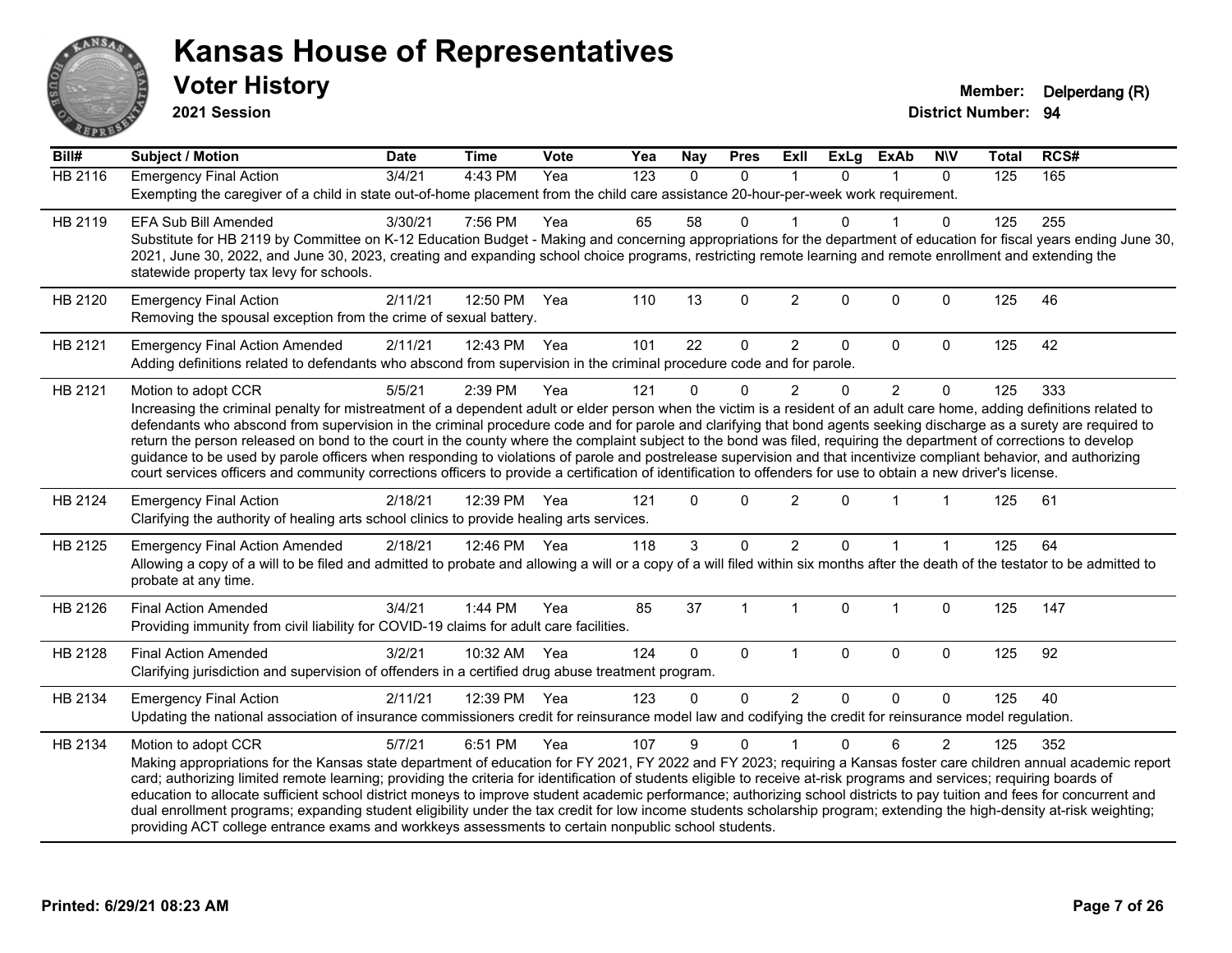

**2021 Session**

| Bill#   | <b>Subject / Motion</b>                                                                                                                                                                                                                                                                                                                                                                                | <b>Date</b> | <b>Time</b> | Vote | Yea | <b>Nay</b>   | <b>Pres</b>  | ExII           | ExLg         | <b>ExAb</b>    | <b>NIV</b>     | <b>Total</b> | RCS# |  |
|---------|--------------------------------------------------------------------------------------------------------------------------------------------------------------------------------------------------------------------------------------------------------------------------------------------------------------------------------------------------------------------------------------------------------|-------------|-------------|------|-----|--------------|--------------|----------------|--------------|----------------|----------------|--------------|------|--|
| HB 2136 | <b>Final Action Amended</b>                                                                                                                                                                                                                                                                                                                                                                            | 2/25/21     | 11:40 AM    | Yea  | 124 | $\Omega$     | $\mathbf{0}$ |                | $\Omega$     | $\Omega$       | $\Omega$       | 125          | 76   |  |
|         | Updating certain statutes relating to the regulation of the business of insurance; granting the commissioner of insurance certain investigative powers.                                                                                                                                                                                                                                                |             |             |      |     |              |              |                |              |                |                |              |      |  |
| HB 2137 | <b>Final Action Amended</b>                                                                                                                                                                                                                                                                                                                                                                            | 3/2/21      | 10:33 AM    | Yea  | 122 | 2            | $\mathbf{0}$ |                | $\Omega$     | $\Omega$       | $\Omega$       | 125          | 93   |  |
|         | Authorizing certain licensees under the Kansas liquor control act and the club and drinking establishment act to sell and serve cereal malt beverages.                                                                                                                                                                                                                                                 |             |             |      |     |              |              |                |              |                |                |              |      |  |
| HB 2137 | Motion to adopt CCR                                                                                                                                                                                                                                                                                                                                                                                    | 5/7/21      | 4:41 PM     | Yea  | 101 | 18           | $\Omega$     |                | $\Omega$     | 5              | $\Omega$       | 125          | 351  |  |
|         | Making amendments regarding licensure to sell alcoholic liquor and cereal malt beverages, authorizing transfers of bulk alcoholic liquor by certain licensees and<br>authorizing the sale of alcoholic liquor and cereal malt beverages on specified days and times and subject to certain conditions by licensees under the Kansas liquor<br>control act and the club and drinking establishment act. |             |             |      |     |              |              |                |              |                |                |              |      |  |
| HB 2138 | <b>Final Action</b>                                                                                                                                                                                                                                                                                                                                                                                    | 3/3/21      | 11:48 AM    | Yea  | 120 | $\Delta$     | $\Omega$     |                | $\Omega$     | $\mathbf{0}$   | $\Omega$       | 125          | 121  |  |
|         | Club and drinking establishment liquor license eligibility; spouse is a law enforcement officer in another county.                                                                                                                                                                                                                                                                                     |             |             |      |     |              |              |                |              |                |                |              |      |  |
| HB 2143 | <b>Emergency Final Action</b>                                                                                                                                                                                                                                                                                                                                                                          | 3/4/21      | 4:39 PM     | Yea  | 119 | 4            | $\Omega$     |                | $\Omega$     | 1              | $\Omega$       | 125          | 162  |  |
|         | Making exemption permanent for certain cash rebates on sales or leases of new motor vehicles for sales tax purposes.                                                                                                                                                                                                                                                                                   |             |             |      |     |              |              |                |              |                |                |              |      |  |
| HB 2143 | Motion to adopt CCR                                                                                                                                                                                                                                                                                                                                                                                    | 4/9/21      | 6:16 PM     | Yea  | 118 | 3            | $\Omega$     | $\mathcal{P}$  | $\Omega$     | $\Omega$       | $\overline{2}$ | 125          | 315  |  |
|         | Making exemption permanent for certain cash rebates on sales or leases of new motor vehicles for sales tax purposes.                                                                                                                                                                                                                                                                                   |             |             |      |     |              |              |                |              |                |                |              |      |  |
| HB 2145 | <b>Final Action</b>                                                                                                                                                                                                                                                                                                                                                                                    | 3/2/21      | 10:35 AM    | Yea  | 124 | 0            | $\Omega$     |                | $\mathbf{0}$ | $\mathbf{0}$   | $\Omega$       | 125          | 94   |  |
|         | Exempting the retail sale of electricity by public utilities for electric vehicle charging stations from the jurisdiction of the state corporation commission.                                                                                                                                                                                                                                         |             |             |      |     |              |              |                |              |                |                |              |      |  |
| HB 2150 | <b>Final Action Amended</b>                                                                                                                                                                                                                                                                                                                                                                            | 3/25/21     | 11:18 AM    | Yea  | 118 | Δ            | 0            |                | $\Omega$     | $\overline{2}$ | $\Omega$       | 125          | 209  |  |
|         | Creating a definition of financial exploitation, requiring additional mandatory reporters and increasing investigation days in the abuse, neglect and financial exploitation of<br>certain adults.                                                                                                                                                                                                     |             |             |      |     |              |              |                |              |                |                |              |      |  |
| HB 2151 | <b>Emergency Final Action</b>                                                                                                                                                                                                                                                                                                                                                                          | 2/18/21     | 12:44 PM    | Yea  | 121 | $\Omega$     | $\Omega$     | $\overline{2}$ | $\Omega$     | 1              |                | 125          | 63   |  |
|         | Creating Kansas elder and dependent adult abuse multidisciplinary teams and a coordinator.                                                                                                                                                                                                                                                                                                             |             |             |      |     |              |              |                |              |                |                |              |      |  |
| HB 2153 | <b>Final Action</b>                                                                                                                                                                                                                                                                                                                                                                                    | 3/3/21      | 11:50 AM    | Yea  | 124 | $\mathbf{0}$ | $\Omega$     |                | $\Omega$     | $\mathbf{0}$   | $\Omega$       | 125          | 122  |  |
|         | Increasing the criminal penalty for mistreatment of a dependent adult or elder person when the victim is a resident of an adult care home.                                                                                                                                                                                                                                                             |             |             |      |     |              |              |                |              |                |                |              |      |  |
| HB 2155 | <b>Emergency Final Action</b>                                                                                                                                                                                                                                                                                                                                                                          | 2/18/21     | 12:43 PM    | Yea  | 85  | 36           | $\Omega$     | $\overline{2}$ | $\Omega$     |                |                | 125          | 62   |  |
|         | Providing for department of health and environment response operations for water and soil pollutant release, discharge or escape.                                                                                                                                                                                                                                                                      |             |             |      |     |              |              |                |              |                |                |              |      |  |
| HB 2158 | <b>Final Action</b>                                                                                                                                                                                                                                                                                                                                                                                    | 2/18/21     | 11:40 AM    | Yea  | 121 |              | $\Omega$     | $\mathcal{P}$  | $\Omega$     | $\Omega$       |                | 125          | 56   |  |
|         | Making permanent provisions for the advisory committee on trauma and the statewide trauma system regional council to conduct closed meetings and keep privileged<br>records regarding trauma cases.                                                                                                                                                                                                    |             |             |      |     |              |              |                |              |                |                |              |      |  |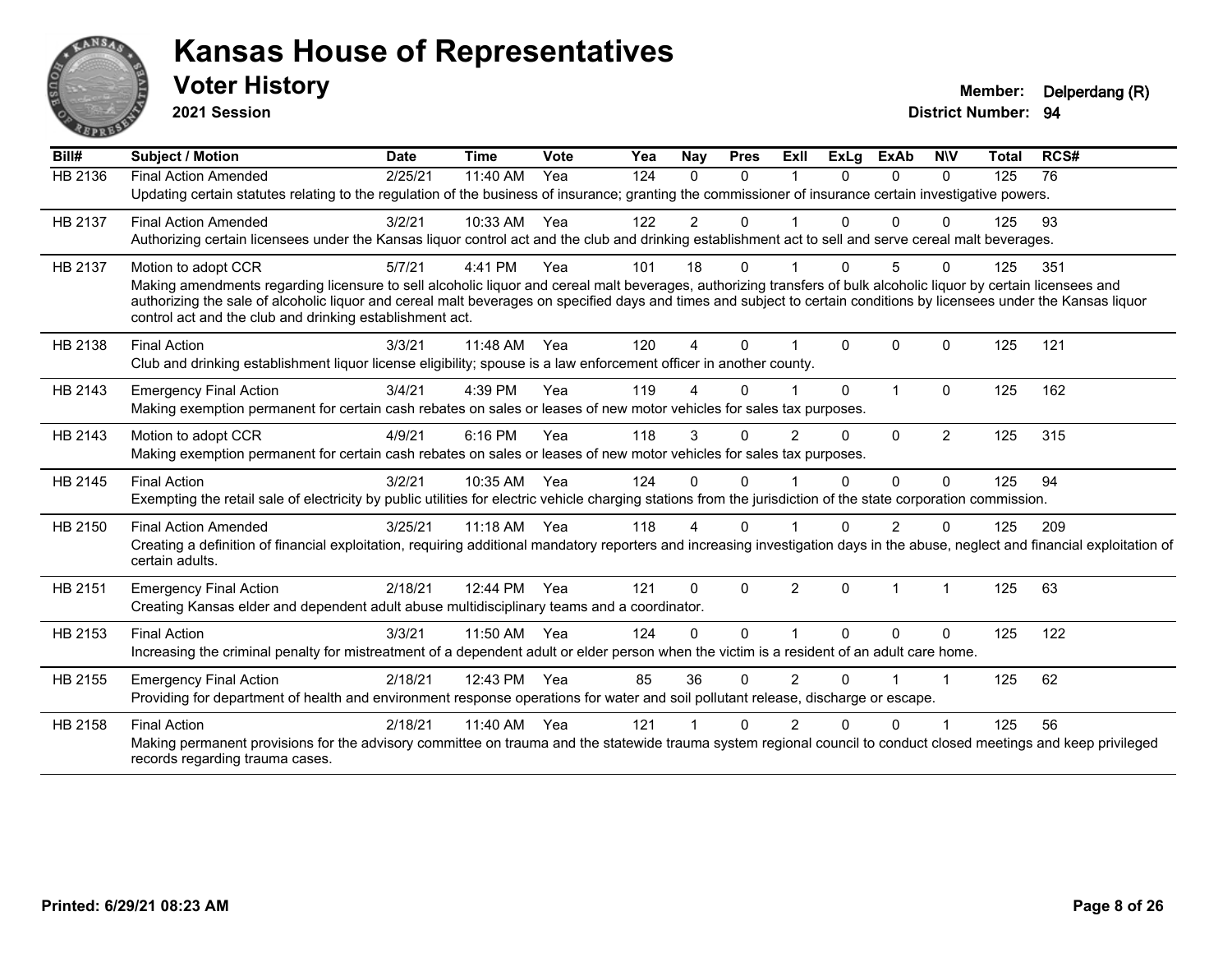

**2021 Session**

| Bill#          | <b>Subject / Motion</b>                                                                                                                                                                                                                                                                                                                                                                                                                                                                                                                                                                                                                                                                                                                                                                               | <b>Date</b> | <b>Time</b>  | Vote | Yea | Nay      | <b>Pres</b>  | ExII           | <b>ExLg</b> | <b>ExAb</b>    | <b>NIV</b>   | Total | RCS# |
|----------------|-------------------------------------------------------------------------------------------------------------------------------------------------------------------------------------------------------------------------------------------------------------------------------------------------------------------------------------------------------------------------------------------------------------------------------------------------------------------------------------------------------------------------------------------------------------------------------------------------------------------------------------------------------------------------------------------------------------------------------------------------------------------------------------------------------|-------------|--------------|------|-----|----------|--------------|----------------|-------------|----------------|--------------|-------|------|
| <b>HB 2158</b> | Motion to adopt CCR                                                                                                                                                                                                                                                                                                                                                                                                                                                                                                                                                                                                                                                                                                                                                                                   | 5/5/21      | 2:45 PM      | Yea  | 121 | $\Omega$ | $\Omega$     | $\mathfrak{p}$ | $\Omega$    | $\mathcal{P}$  | $\Omega$     | 125   | 334  |
|                | Establishing the joint committee on child welfare system oversight, providing certain exceptions to the confidentiality of state child death review board documents,<br>requiring visual observation of an alleged victim of child abuse or neglect as part of an investigation, exempting the caregiver of a child in state out-of-home placement<br>from the child care assistance 20-hour-per-week work requirement, permitting the secretary for children and families to license certain family foster homes where a<br>former foster care youth with certain juvenile adjudications resides making permanent provisions for the advisory committee on trauma and the statewide trauma system<br>regional council to conduct closed meetings and keep privileged records regarding trauma cases. |             |              |      |     |          |              |                |             |                |              |       |      |
| HB 2162        | <b>Final Action</b>                                                                                                                                                                                                                                                                                                                                                                                                                                                                                                                                                                                                                                                                                                                                                                                   | 3/2/21      | 10:25 AM     | Yea  | 123 | $\Omega$ | $\mathbf 1$  | 1              | 0           | $\Omega$       | $\Omega$     | 125   | 88   |
|                | Amending and repealing reapportionment census data laws to conform with 2019 amendments to the Kansas constitution and to remove certain obsolete provisions.                                                                                                                                                                                                                                                                                                                                                                                                                                                                                                                                                                                                                                         |             |              |      |     |          |              |                |             |                |              |       |      |
| HB 2165        | <b>Emergency Final Action Amended</b><br>Providing for all vehicles more than 35 years old to qualify as an antique vehicle.                                                                                                                                                                                                                                                                                                                                                                                                                                                                                                                                                                                                                                                                          | 2/11/21     | 12:44 PM     | Yea  | 114 | 9        | $\Omega$     | $\overline{2}$ | $\Omega$    | $\Omega$       | $\mathbf 0$  | 125   | 43   |
| HB 2165        | <b>Motion to Concur</b><br>Providing for all vehicles more than 35 years old to qualify as an antique vehicle.                                                                                                                                                                                                                                                                                                                                                                                                                                                                                                                                                                                                                                                                                        | 4/7/21      | 10:26 AM     | Yea  | 117 | 5        | 0            | $\mathbf 1$    | $\mathbf 0$ | $\overline{c}$ | $\mathbf 0$  | 125   | 265  |
| HB 2166        | Final Action Sub Bill Amended                                                                                                                                                                                                                                                                                                                                                                                                                                                                                                                                                                                                                                                                                                                                                                         | 3/2/21      | 10:38 AM Yea |      | 124 |          | 0            |                | 0           | 0              | 0            | 125   | 95   |
|                | Substitute for HB 2166 by Committee on Transportation - Providing for the Braden's hope for childhood cancer, proud educator and alpha kappa alpha distinctive license<br>plates and providing distinctive license plates for current and veteran members of the United States army, navy, marine corps, air force, coast guard and space force and<br>modifying the requirements to begin production on distinctive license plates.                                                                                                                                                                                                                                                                                                                                                                  |             |              |      |     |          |              |                |             |                |              |       |      |
| HB 2166        | Motion to Adopt CCR                                                                                                                                                                                                                                                                                                                                                                                                                                                                                                                                                                                                                                                                                                                                                                                   | 4/8/21      | 5:31 PM      | Yea  | 81  | 41       | $\Omega$     | 1              | $\Omega$    | $\overline{2}$ | $\Omega$     | 125   | 289  |
|                | Substitute for HB 2166 by Committee on Transportation - Providing for the Braden's hope for childhood cancer, proud educator, delta sigma theta, Gadsden flag, love,<br>Chloe foundation and alpha kappa alpha distinctive license plates and providing distinctive license plates for current and veteran members of the United States army,<br>navy, marine corps, air force, coast guard and space force, modifying the requirements to begin production on distinctive license plates, requiring reporting by<br>sponsoring organizations of distinctive license plates, allowing certain license plates issued by the division of vehicles to be personalized license plates and establishing<br>a fee on firefighter distinctive license plates.                                                |             |              |      |     |          |              |                |             |                |              |       |      |
| HB 2166        | Consideration of Veto                                                                                                                                                                                                                                                                                                                                                                                                                                                                                                                                                                                                                                                                                                                                                                                 | 5/3/21      | 11:39 AM Yea |      | 86  | 37       | $\mathbf 0$  | $\Omega$       | 0           | $\mathbf 1$    | $\mathbf{1}$ | 125   | 317  |
|                | Substitute for HB 2166 by Committee on Transportation - Providing for the Braden's hope for childhood cancer, proud educator, delta sigma theta, Gadsden flag, love,<br>Chloe foundation and alpha kappa alpha distinctive license plates and providing distinctive license plates for current and veteran members of the United States army,<br>navy, marine corps, air force, coast guard and space force, modifying the requirements to begin production on distinctive license plates, requiring reporting by<br>sponsoring organizations of distinctive license plates, allowing certain license plates issued by the division of vehicles to be personalized license plates and establishing<br>a fee on firefighter distinctive license plates.                                                |             |              |      |     |          |              |                |             |                |              |       |      |
| HB 2167        | <b>Emergency Final Action</b><br>Permitting concrete mixer trucks and requiring dump trucks to display license plates on the front of vehicles.                                                                                                                                                                                                                                                                                                                                                                                                                                                                                                                                                                                                                                                       | 2/10/21     | 11:59 PM     | Yea  | 125 | 0        | $\Omega$     | $\Omega$       | 0           | 0              | $\mathbf 0$  | 125   | 34   |
| HB 2167        | Motion to Concur<br>Permitting concrete mixer trucks and requiring dump trucks to display license plates on the front of vehicles.                                                                                                                                                                                                                                                                                                                                                                                                                                                                                                                                                                                                                                                                    | 4/7/21      | 10:28 AM     | Yea  | 122 | 0        | $\mathbf{0}$ |                | $\Omega$    | $\overline{2}$ | $\mathbf 0$  | 125   | 266  |
| HB 2172        | <b>Final Action Amended</b>                                                                                                                                                                                                                                                                                                                                                                                                                                                                                                                                                                                                                                                                                                                                                                           | 2/18/21     | 11:41 AM     | Yea  | 122 |          | n            | 2              | 0           | $\Omega$       |              | 125   | 57   |
|                | Modifying water usage calculations and fees for multi-year flex accounts and permitting alternative base average water use calculations and prorated terms.                                                                                                                                                                                                                                                                                                                                                                                                                                                                                                                                                                                                                                           |             |              |      |     |          |              |                |             |                |              |       |      |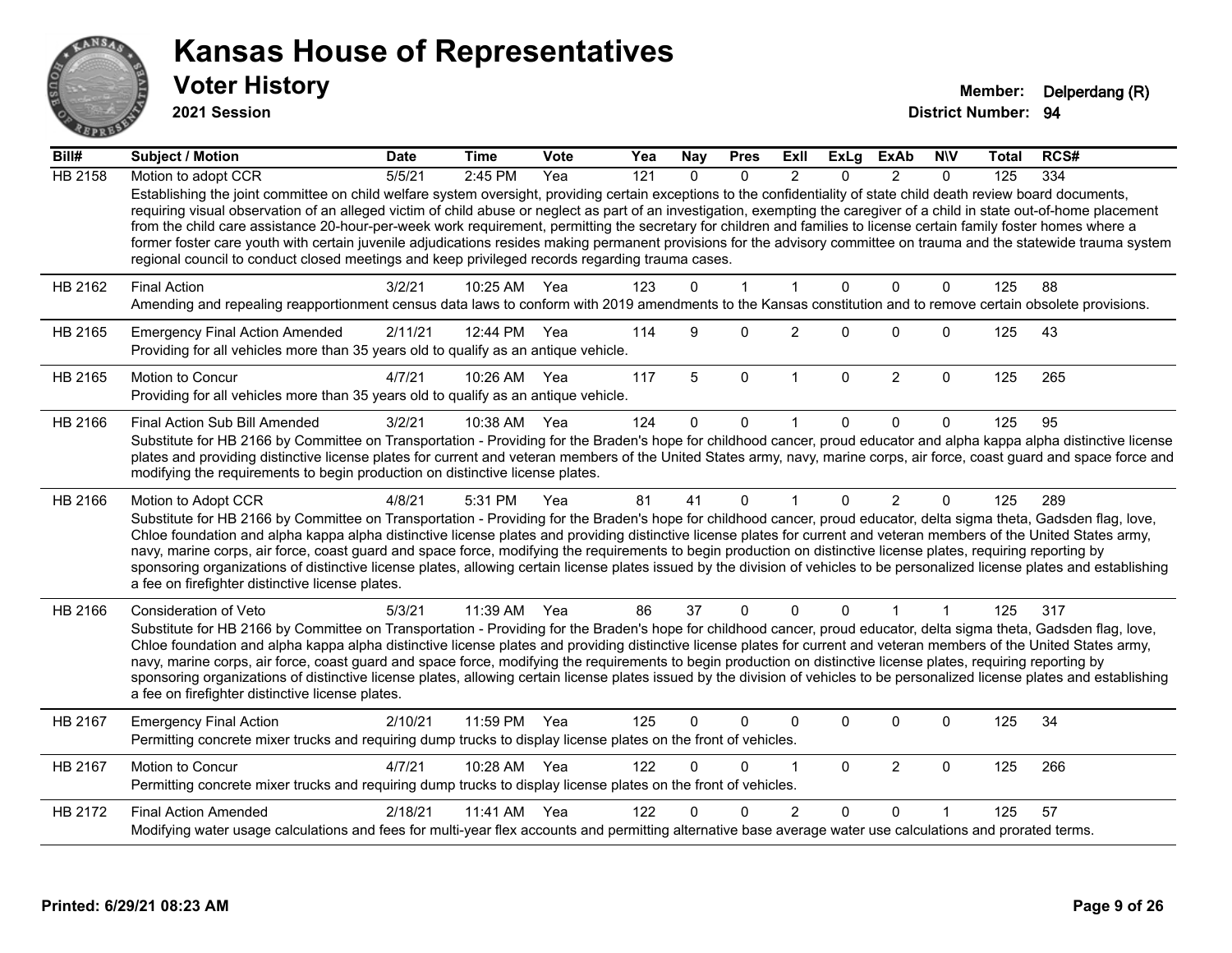

**2021 Session**

| Bill#   | <b>Subject / Motion</b>                                                                                                                                                                                                                                                                                                                                                                                                                                                                                                                                                                                                                                                                                                                                                                                                                                                                                    | <b>Date</b> | <b>Time</b>  | Vote  | Yea | Nay            | <b>Pres</b>  | <b>ExII</b>    | <b>ExLg</b>  | <b>ExAb</b>    | <b>NIV</b>   | <b>Total</b> | RCS# |
|---------|------------------------------------------------------------------------------------------------------------------------------------------------------------------------------------------------------------------------------------------------------------------------------------------------------------------------------------------------------------------------------------------------------------------------------------------------------------------------------------------------------------------------------------------------------------------------------------------------------------------------------------------------------------------------------------------------------------------------------------------------------------------------------------------------------------------------------------------------------------------------------------------------------------|-------------|--------------|-------|-----|----------------|--------------|----------------|--------------|----------------|--------------|--------------|------|
| HB 2175 | <b>Emergency Final Action</b><br>Creating the Dwayne Peaslee technical training center district.                                                                                                                                                                                                                                                                                                                                                                                                                                                                                                                                                                                                                                                                                                                                                                                                           | 2/25/21     | 12:52 PM     | Yea   | 122 | $\overline{2}$ | $\mathbf{0}$ | $\overline{1}$ | $\Omega$     | $\Omega$       | $\mathbf{0}$ | 125          | 81   |
| HB 2176 | <b>Emergency Final Action Amended</b><br>Clarify the vacation or exclusion of territory from city boundaries or release of easements.                                                                                                                                                                                                                                                                                                                                                                                                                                                                                                                                                                                                                                                                                                                                                                      | 3/25/21     | 12:22 PM     | Yea   | 120 | $\overline{2}$ | 0            | $\mathbf{1}$   | $\mathbf{0}$ | $\overline{2}$ | $\mathbf 0$  | 125          | 224  |
| HB 2178 | <b>Final Action</b><br>Vacating certain blocks in the original town plat set aside for a college and a park in the city of Americus and vesting fee simple title in the city.                                                                                                                                                                                                                                                                                                                                                                                                                                                                                                                                                                                                                                                                                                                              | 2/18/21     | 11:42 AM     | Yea   | 121 |                | $\Omega$     | 2              | $\Omega$     | $\Omega$       | 1            | 125          | 58   |
| HB 2178 | Motion to Concur<br>Providing for the vacation or exclusion of territory or easements by cities, including certain blocks in the original town plat set aside for a college and a park in the<br>city of Americus.                                                                                                                                                                                                                                                                                                                                                                                                                                                                                                                                                                                                                                                                                         | 3/30/21     | 3:05 PM      | Yea   | 121 | $\overline{2}$ | 0            |                | 0            | $\mathbf 0$    | 1            | 125          | 250  |
| HB 2183 | <b>Final Action Amended</b><br>Prohibiting the governor, the executive branch and the judicial branch from altering election laws or procedures and limiting the authority of the secretary of state to enter<br>into consent decrees with any court absent the approval of the legislative coordinating council.                                                                                                                                                                                                                                                                                                                                                                                                                                                                                                                                                                                          | 3/3/21      | 11:53 AM     | Yea   | 84  | 39             |              |                | 0            | $\Omega$       | $\Omega$     | 125          | 123  |
| HB 2183 | Motion to adopt CCR<br>Creating the transparency in revenues underwriting elections act; prohibiting the receipt and expenditure of private moneys by election officials; directing the secretary of<br>state to publish certain registered voter totals; relating to advance voting ballots by requiring signed statements for delivery of such ballots on behalf of a voter; limiting<br>the number of such ballots that can be delivered; prohibiting the altering or backdating of the mailing date on such ballots; requiring a matching signature on such<br>ballots; removing the secretary of state's authority to provide additional time for receipt of such ballots; prohibiting candidates for office from engaging in certain conduct<br>related to advance voting ballots; creating the crime of false representation of an election official; and, expanding the crime of electioneering.   | 4/8/21      | 10:11 PM Yea |       | 80  | 42             | $\Omega$     |                | $\Omega$     | $\overline{2}$ | $\Omega$     | 125          | 296  |
| HB 2183 | Consideration of Veto<br>Creating the transparency in revenues underwriting elections act; prohibiting the receipt and expenditure of private moneys by election officials; directing the secretary of<br>state to publish certain registered voter totals; relating to advance voting ballots by requiring signed statements for delivery of such ballots on behalf of a voter; limiting<br>the number of such ballots that can be delivered; prohibiting the altering or backdating of the mailing date on such ballots; requiring a matching signature on such<br>ballots; removing the secretary of state's authority to provide additional time for receipt of such ballots; prohibiting candidates for office from engaging in certain conduct<br>related to advance voting ballots; creating the crime of false representation of an election official; and, expanding the crime of electioneering. | 5/3/21      | 12:01 PM     | - Yea | 85  | 38             | U            |                |              |                |              | 125          | 319  |
| HB 2187 | <b>Final Action</b><br>Enacting the first-time home buyer savings account act.                                                                                                                                                                                                                                                                                                                                                                                                                                                                                                                                                                                                                                                                                                                                                                                                                             | 2/18/21     | 11:44 AM     | Yea   | 119 | 3              | $\Omega$     | $\overline{2}$ | U            | $\Omega$       |              | 125          | 59   |
| HB 2187 | <b>Motion to Concur</b><br>Enacting the first-time home buyer savings account act.                                                                                                                                                                                                                                                                                                                                                                                                                                                                                                                                                                                                                                                                                                                                                                                                                         | 5/5/21      | 2:47 PM      | Yea   | 119 | $\overline{2}$ | $\Omega$     | 2              | $\Omega$     | $\overline{2}$ | $\Omega$     | 125          | 335  |
| HB 2191 | <b>Final Action</b><br>Increasing criminal penalties for the crimes of riot and incitement to riot when the crime occurs in a correctional facility.                                                                                                                                                                                                                                                                                                                                                                                                                                                                                                                                                                                                                                                                                                                                                       | 2/24/21     | 11:20 AM     | Yea   | 123 | $\mathbf{0}$   | 0            |                | $\Omega$     | 1              | $\mathbf 0$  | 125          | 67   |
| HB 2192 | <b>Final Action</b><br>Authorizing court services officers and community corrections officers to provide a certification of identification to offenders for use to obtain a new driver's license.                                                                                                                                                                                                                                                                                                                                                                                                                                                                                                                                                                                                                                                                                                          | 2/25/21     | 11:41 AM     | Yea   | 124 | U              | 0            |                | 0            | $\Omega$       | $\Omega$     | 125          | 77   |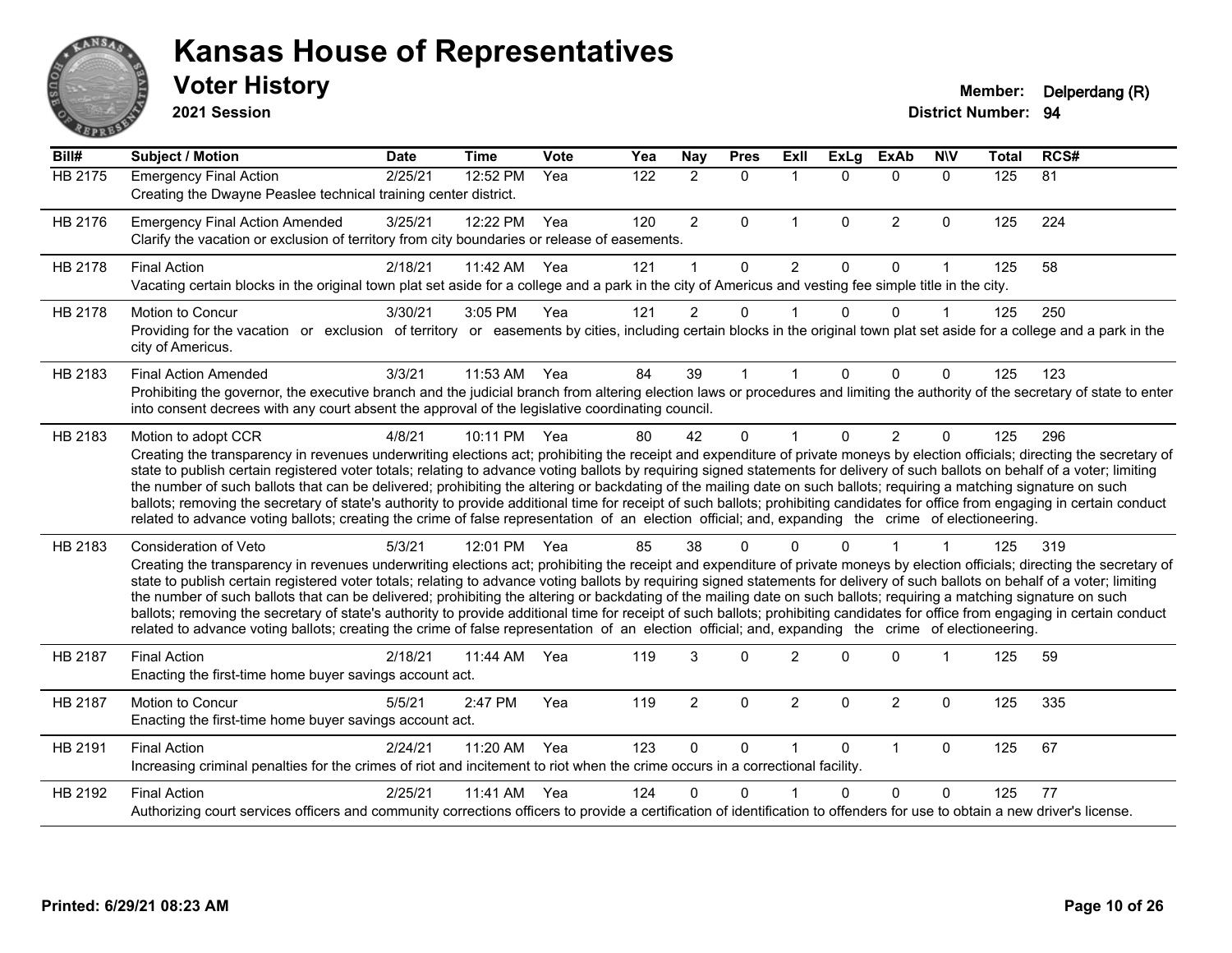

**2021 Session**

| Bill#   | Subject / Motion                                                                                                                                                                                                                                                                                                                                                                                                                                                                                                                                                                                                                                                                                                                                                                                                                                                                                                                                                                                                                                                                                                                                  | <b>Date</b> | <b>Time</b>  | <b>Vote</b> | Yea | Nay            | <b>Pres</b> | ExII           | <b>ExLg</b>  | ExAb           | <b>N\V</b>   | Total | RCS# |
|---------|---------------------------------------------------------------------------------------------------------------------------------------------------------------------------------------------------------------------------------------------------------------------------------------------------------------------------------------------------------------------------------------------------------------------------------------------------------------------------------------------------------------------------------------------------------------------------------------------------------------------------------------------------------------------------------------------------------------------------------------------------------------------------------------------------------------------------------------------------------------------------------------------------------------------------------------------------------------------------------------------------------------------------------------------------------------------------------------------------------------------------------------------------|-------------|--------------|-------------|-----|----------------|-------------|----------------|--------------|----------------|--------------|-------|------|
| HB 2196 | Final Action Sub Bill Amended                                                                                                                                                                                                                                                                                                                                                                                                                                                                                                                                                                                                                                                                                                                                                                                                                                                                                                                                                                                                                                                                                                                     | 3/4/21      | 1:47 PM      | Yea         | 87  | 36             | $\Omega$    |                | <sup>n</sup> |                | $\Omega$     | 125   | 148  |
|         | Substitute for HB 2196 by Commerce, Labor and Economic Development - Changing provisions of the employment security law including creation of the unemployment<br>compensation modernization and improvement council, development of a new unemployment insurance information technology system, provision of tax information to<br>claimants, publication of trust fund data, the maximum benefit period, the charging of employer accounts for benefits paid, employer contribution rate determination and<br>schedules, abolishment of the employment security interest assessment fund, crediting of employer accounts for fraudulent or erroneous payments, appropriation of<br>federal COVID-19 moneys to the unemployment insurance trust fund, transfers from the state general fund to the unemployment insurance trust fund for improper<br>benefit payments, emergency expansion of the employment security board of review, providing for the my reemployment plan program and workforce training program<br>availability to claimants, changes to the shared work compensation program and other unemployment trust fund provisions. |             |              |             |     |                |             |                |              |                |              |       |      |
| HB 2196 | Motion to adopt CCR                                                                                                                                                                                                                                                                                                                                                                                                                                                                                                                                                                                                                                                                                                                                                                                                                                                                                                                                                                                                                                                                                                                               | 4/9/21      | 5:58 PM      | Yea         | 122 | 0              | $\Omega$    | $\overline{2}$ |              | $\Omega$       |              | 125   | 314  |
|         | Senate Substitute for HB 2196 by Committee on Commerce - Changing provisions of the employment security law including creation of the unemployment<br>compensation modernization and improvement council, development of a new unemployment insurance information technology system, provision of tax information to                                                                                                                                                                                                                                                                                                                                                                                                                                                                                                                                                                                                                                                                                                                                                                                                                              |             |              |             |     |                |             |                |              |                |              |       |      |
|         | claimants, publication of trust fund data, the maximum benefit period, the charging of employer accounts for benefits paid, employer contribution rate determination and                                                                                                                                                                                                                                                                                                                                                                                                                                                                                                                                                                                                                                                                                                                                                                                                                                                                                                                                                                          |             |              |             |     |                |             |                |              |                |              |       |      |
|         | schedules, crediting of employer accounts for fraudulent or erroneous payments, transfer of federal COVID-19 moneys to the unemployment insurance trust fund,                                                                                                                                                                                                                                                                                                                                                                                                                                                                                                                                                                                                                                                                                                                                                                                                                                                                                                                                                                                     |             |              |             |     |                |             |                |              |                |              |       |      |
|         | emergency expansion of the employment security board of review, providing for the my reemployment plan program and workforce training program availability to<br>claimants, changes to the shared work compensation program and other unemployment trust fund provisions.                                                                                                                                                                                                                                                                                                                                                                                                                                                                                                                                                                                                                                                                                                                                                                                                                                                                         |             |              |             |     |                |             |                |              |                |              |       |      |
| HB 2201 | <b>Final Action Amended</b>                                                                                                                                                                                                                                                                                                                                                                                                                                                                                                                                                                                                                                                                                                                                                                                                                                                                                                                                                                                                                                                                                                                       | 3/2/21      | 10:40 AM     | Yea         | 118 | 6              | $\Omega$    |                | $\Omega$     | $\Omega$       | $\Omega$     | 125   | 96   |
|         | Decreasing the Eisenhower legacy transportation program alternate delivery project threshold, authorizing usage of federal stimulus funds and KDOT bonding authority.                                                                                                                                                                                                                                                                                                                                                                                                                                                                                                                                                                                                                                                                                                                                                                                                                                                                                                                                                                             |             |              |             |     |                |             |                |              |                |              |       |      |
| HB 2201 | Mot to Concur in Conference                                                                                                                                                                                                                                                                                                                                                                                                                                                                                                                                                                                                                                                                                                                                                                                                                                                                                                                                                                                                                                                                                                                       | 4/8/21      | 5:00 PM      | Nay         | 95  | 27             | $\Omega$    |                | $\Omega$     | $\overline{2}$ | 0            | 125   | 285  |
|         | Senate Substitute for HB 2201 by Committee on Transportation - Decreasing the Eisenhower legacy transportation program alternate delivery project threshold,<br>authorizing the usage of federal stimulus funds and KDOT bonding authority.                                                                                                                                                                                                                                                                                                                                                                                                                                                                                                                                                                                                                                                                                                                                                                                                                                                                                                       |             |              |             |     |                |             |                |              |                |              |       |      |
| HB 2203 | <b>Final Action</b>                                                                                                                                                                                                                                                                                                                                                                                                                                                                                                                                                                                                                                                                                                                                                                                                                                                                                                                                                                                                                                                                                                                               | 3/2/21      | 10:42 AM Yea |             | 122 | $\overline{2}$ | 0           | 1              | 0            | $\Omega$       | $\mathbf 0$  | 125   | 97   |
|         | Establishing the asbestos remediation fund for fees collected as part of the Kansas asbestos control program.                                                                                                                                                                                                                                                                                                                                                                                                                                                                                                                                                                                                                                                                                                                                                                                                                                                                                                                                                                                                                                     |             |              |             |     |                |             |                |              |                |              |       |      |
| HB 2203 | Motion to Concur                                                                                                                                                                                                                                                                                                                                                                                                                                                                                                                                                                                                                                                                                                                                                                                                                                                                                                                                                                                                                                                                                                                                  | 4/8/21      | 7:45 PM      | Yea         | 121 |                |             | 1              | $\mathbf 0$  | 1              | 0            | 125   | 290  |
|         | Establishing the asbestos remediation fund for fees collected as part of the Kansas asbestos control program.                                                                                                                                                                                                                                                                                                                                                                                                                                                                                                                                                                                                                                                                                                                                                                                                                                                                                                                                                                                                                                     |             |              |             |     |                |             |                |              |                |              |       |      |
| HB 2208 | <b>Final Action Amended</b>                                                                                                                                                                                                                                                                                                                                                                                                                                                                                                                                                                                                                                                                                                                                                                                                                                                                                                                                                                                                                                                                                                                       | 3/3/21      | 11:55 AM     | Yea         | 124 | $\Omega$       | $\Omega$    | 1              | $\Omega$     | $\Omega$       | $\Omega$     | 125   | 124  |
|         | Authorizing telemedicine waivers for out-of-state healthcare providers, reducing certain requirements for licensure by the behavioral sciences regulatory board and<br>expanding out-of-state temporary permits to practice behavioral sciences professions.                                                                                                                                                                                                                                                                                                                                                                                                                                                                                                                                                                                                                                                                                                                                                                                                                                                                                      |             |              |             |     |                |             |                |              |                |              |       |      |
| HB 2208 | Motion to adopt CCR                                                                                                                                                                                                                                                                                                                                                                                                                                                                                                                                                                                                                                                                                                                                                                                                                                                                                                                                                                                                                                                                                                                               | 4/9/21      | 5:44 PM      | Yea         | 120 | $\overline{2}$ | $\Omega$    | $\overline{2}$ | $\mathbf{0}$ | $\Omega$       |              | 125   | 312  |
|         | Senate Substitute for HB 2208 by Committee on Public Health and Welfare - Establishing certification and funding for certified community behavioral health clinics,<br>enacting the rural emergency hospital act to provide for the licensure of rural emergency hospitals, authorizing telemedicine waivers for out-of-state healthcare                                                                                                                                                                                                                                                                                                                                                                                                                                                                                                                                                                                                                                                                                                                                                                                                          |             |              |             |     |                |             |                |              |                |              |       |      |
|         | providers, reducing certain requirements for licensure by the behavioral sciences regulatory board and expanding out-of-state temporary permits to practice behavioral<br>sciences professions.                                                                                                                                                                                                                                                                                                                                                                                                                                                                                                                                                                                                                                                                                                                                                                                                                                                                                                                                                   |             |              |             |     |                |             |                |              |                |              |       |      |
| HB 2209 | <b>Final Action Amended</b>                                                                                                                                                                                                                                                                                                                                                                                                                                                                                                                                                                                                                                                                                                                                                                                                                                                                                                                                                                                                                                                                                                                       | 3/3/21      | 11:57 AM     | Yea         | 121 | 3              | $\Omega$    | 1              | 0            | $\Omega$       | $\mathbf{0}$ | 125   | 125  |
|         | Enacting the psychology interjurisdictional compact to provide for interjurisdictional authorization to practice telepsychology and temporary in-person, face-to-face<br>psychology.                                                                                                                                                                                                                                                                                                                                                                                                                                                                                                                                                                                                                                                                                                                                                                                                                                                                                                                                                              |             |              |             |     |                |             |                |              |                |              |       |      |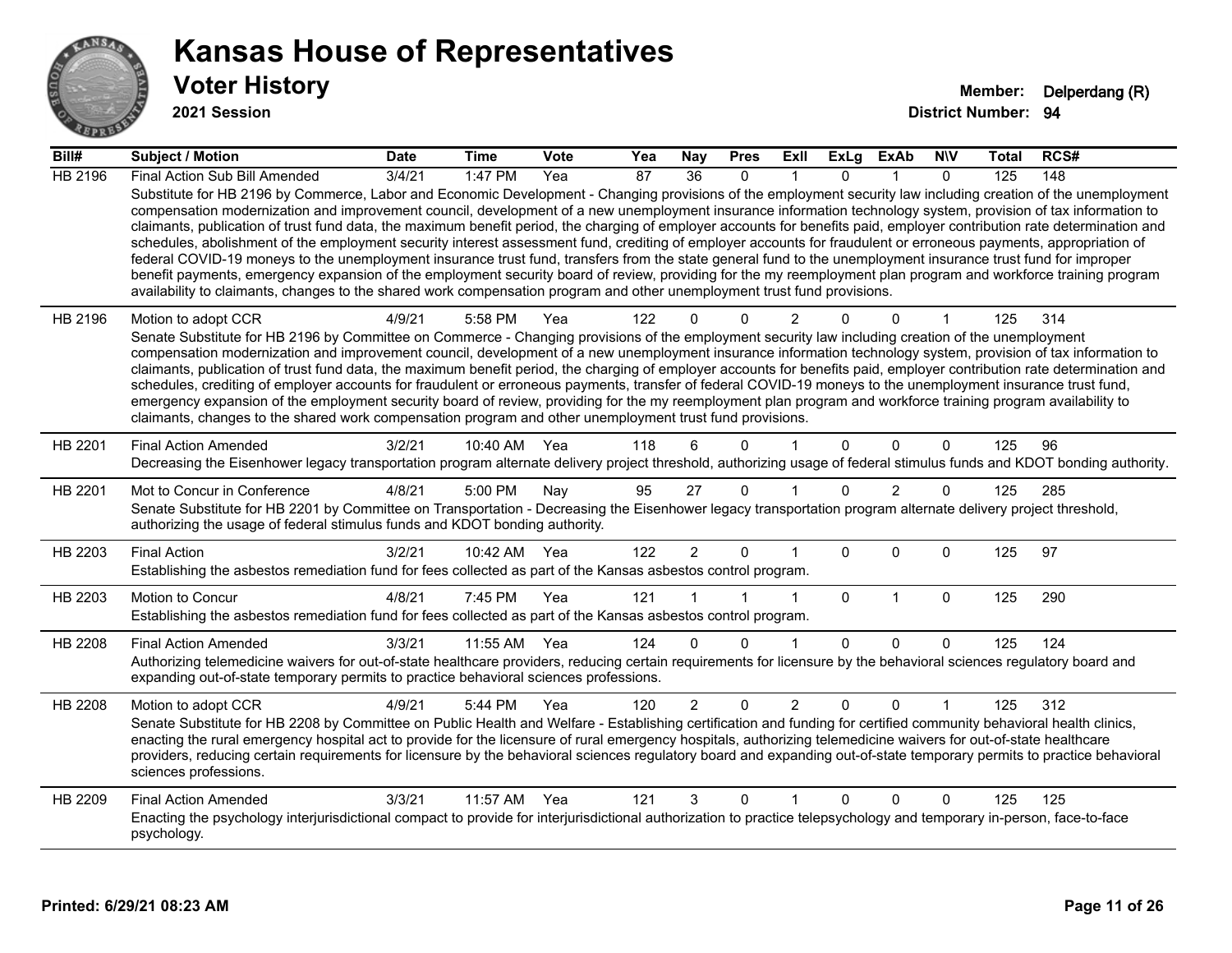

**2021 Session**

| Bill#          | <b>Subject / Motion</b>                                                                                                                                                                                                                                                    | <b>Date</b> | <b>Time</b>  | <b>Vote</b> | Yea              | Nay            | <b>Pres</b>  | Exll           | ExLg         | <b>ExAb</b>    | <b>NIV</b>   | <b>Total</b> | RCS#            |
|----------------|----------------------------------------------------------------------------------------------------------------------------------------------------------------------------------------------------------------------------------------------------------------------------|-------------|--------------|-------------|------------------|----------------|--------------|----------------|--------------|----------------|--------------|--------------|-----------------|
| <b>HB 2212</b> | <b>Final Action</b>                                                                                                                                                                                                                                                        | 3/2/21      | 10:43 AM     | Yea         | $\overline{122}$ | 2              | $\Omega$     |                | 0            | $\Omega$       | $\Omega$     | 125          | $\overline{98}$ |
|                | Eliminating Kansas residency requirements for various liquor licenses.                                                                                                                                                                                                     |             |              |             |                  |                |              |                |              |                |              |              |                 |
| HB 2214        | <b>Final Action</b>                                                                                                                                                                                                                                                        | 3/2/21      | 10:45 AM     | Yea         | 124              | $\mathbf{0}$   | $\mathbf{0}$ | 1              | $\Omega$     | $\mathbf{0}$   | $\Omega$     | 125          | 99              |
|                | Authorizing the secretary of administration on behalf of the department of corrections to convey land in Mitchell county to the city of Beloit.                                                                                                                            |             |              |             |                  |                |              |                |              |                |              |              |                 |
| HB 2218        | <b>Final Action</b>                                                                                                                                                                                                                                                        | 3/4/21      | 1:49 PM      | Yea         | 123              | $\Omega$       | $\Omega$     |                | 0            |                | $\Omega$     | 125          | 149             |
|                | Updating membership and requirements of the Kansas state employees health care commission to include a current and retired state employee enrolled in the state<br>healthcare benefits program group health insurance medical plan.                                        |             |              |             |                  |                |              |                |              |                |              |              |                 |
| HB 2218        | Motion to adopt CCR                                                                                                                                                                                                                                                        | 4/9/21      | 2:33 PM      | Yea         | 123              | $\mathbf{0}$   | $\Omega$     | $\overline{2}$ | $\Omega$     | $\Omega$       | $\mathbf{0}$ | 125          | 306             |
|                | Updating the membership and responsibilities of the Kansas state employees health care commission and requiring the commission to make certain reports and<br>recommendations to the legislature.                                                                          |             |              |             |                  |                |              |                |              |                |              |              |                 |
| HB 2219        | <b>Final Action</b>                                                                                                                                                                                                                                                        | 3/16/21     | 11:13 AM Yea |             | 123              |                | $\Omega$     |                | $\Omega$     | 0              | $\Omega$     | 125          | 168             |
|                | Enacting the Kansas targeted employment act to provide tax credits for the employment of persons with developmental disabilities.                                                                                                                                          |             |              |             |                  |                |              |                |              |                |              |              |                 |
| HB 2224        | <b>Final Action Amended</b>                                                                                                                                                                                                                                                | 3/4/21      | 1:50 PM      | Yea         | 117              | 6              | $\mathbf{0}$ |                | <sup>0</sup> |                | $\Omega$     | 125          | 150             |
|                | Expanding the definition of "infectious disease" in certain statutes related to crimes in which bodily fluids may have been transmitted from one person to another.                                                                                                        |             |              |             |                  |                |              |                |              |                |              |              |                 |
| HB 2224        | Mot to Concur in Conference                                                                                                                                                                                                                                                | 5/7/21      | 4:21 PM      | Yea         | 112              | $\overline{7}$ | $\Omega$     |                | $\Omega$     | 5              | $\Omega$     | 125          | 350             |
|                | Expanding the definition of "infectious disease" in certain statutes related to crimes in which bodily fluids may have been transmitted from one person to another.                                                                                                        |             |              |             |                  |                |              |                |              |                |              |              |                 |
| HB 2227        | <b>Final Action Amended</b>                                                                                                                                                                                                                                                | 3/4/21      | 1:53 PM      | Yea         | 113              | 10             | $\Omega$     |                | $\Omega$     |                | $\Omega$     | 125          | 151             |
|                | Providing immunity from civil liability for COVID-19 claims for certain covered facilities, including adult care homes, community mental health centers, crisis intervention<br>centers, community service providers and community developmental disability organizations. |             |              |             |                  |                |              |                |              |                |              |              |                 |
| HB 2228        | <b>Final Action Amended</b>                                                                                                                                                                                                                                                | 3/3/21      | 11:58 AM     | Yea         | 124              | $\Omega$       | $\Omega$     |                | $\Omega$     | $\mathbf{0}$   | $\Omega$     | 125          | 126             |
|                | Requiring law enforcement agencies to adopt a policy regarding submission of sexual assault evidence kits and allowing evidence collection at child advocacy centers or<br>other facilities.                                                                               |             |              |             |                  |                |              |                |              |                |              |              |                 |
| HB 2231        | <b>Emergency Final Action</b>                                                                                                                                                                                                                                              | 3/4/21      | 4:35 PM      | Nay         | 78               | 45             | $\pmb{0}$    | 1              | $\Omega$     |                | $\mathbf{0}$ | 125          | 159             |
|                | Amending the definition of the crime of conducting a pyramid promotional scheme, providing for an exemption and defining key terms.                                                                                                                                        |             |              |             |                  |                |              |                |              |                |              |              |                 |
| HB 2234        | <b>Final Action</b>                                                                                                                                                                                                                                                        | 3/3/21      | 12:00 PM Yea |             | 123              |                | $\Omega$     |                | <sup>n</sup> | $\Omega$       | $\mathbf{0}$ | 125          | 127             |
|                | Requiring medical directors of emergency medical services to provide medical oversight of such services and emergency medical service providers.                                                                                                                           |             |              |             |                  |                |              |                |              |                |              |              |                 |
| HB 2236        | <b>Final Action Amended</b>                                                                                                                                                                                                                                                | 3/18/21     | 11:27 AM     | Yea         | 122              | 0              | $\Omega$     |                | $\Omega$     | $\overline{2}$ | $\Omega$     | 125          | 181             |
|                | Authorizing exclusion of the sales comparison approach in mortgage financing appraisals of certain unique residential real property in rural counties.                                                                                                                     |             |              |             |                  |                |              |                |              |                |              |              |                 |
| HB 2237        | <b>Final Action</b>                                                                                                                                                                                                                                                        | 2/24/21     | 11:22 AM     | Nay         | 107              | 16             | $\Omega$     |                | 0            | $\overline{1}$ | $\Omega$     | 125          | 68              |
|                | Extending the eligible time period for the rural opportunity zone loan repayment program and income tax credit.                                                                                                                                                            |             |              |             |                  |                |              |                |              |                |              |              |                 |
| HB 2238        | <b>Final Action</b>                                                                                                                                                                                                                                                        | 3/2/21      | 10:47 AM     | Yea         | 124              | $\Omega$       | $\Omega$     |                | 0            | $\mathbf 0$    | $\mathbf{0}$ | 125          | 100             |
|                | Eliminating the dollar limitation for acceptance of gifts by donors to school districts or cities, or both, for library purposes.                                                                                                                                          |             |              |             |                  |                |              |                |              |                |              |              |                 |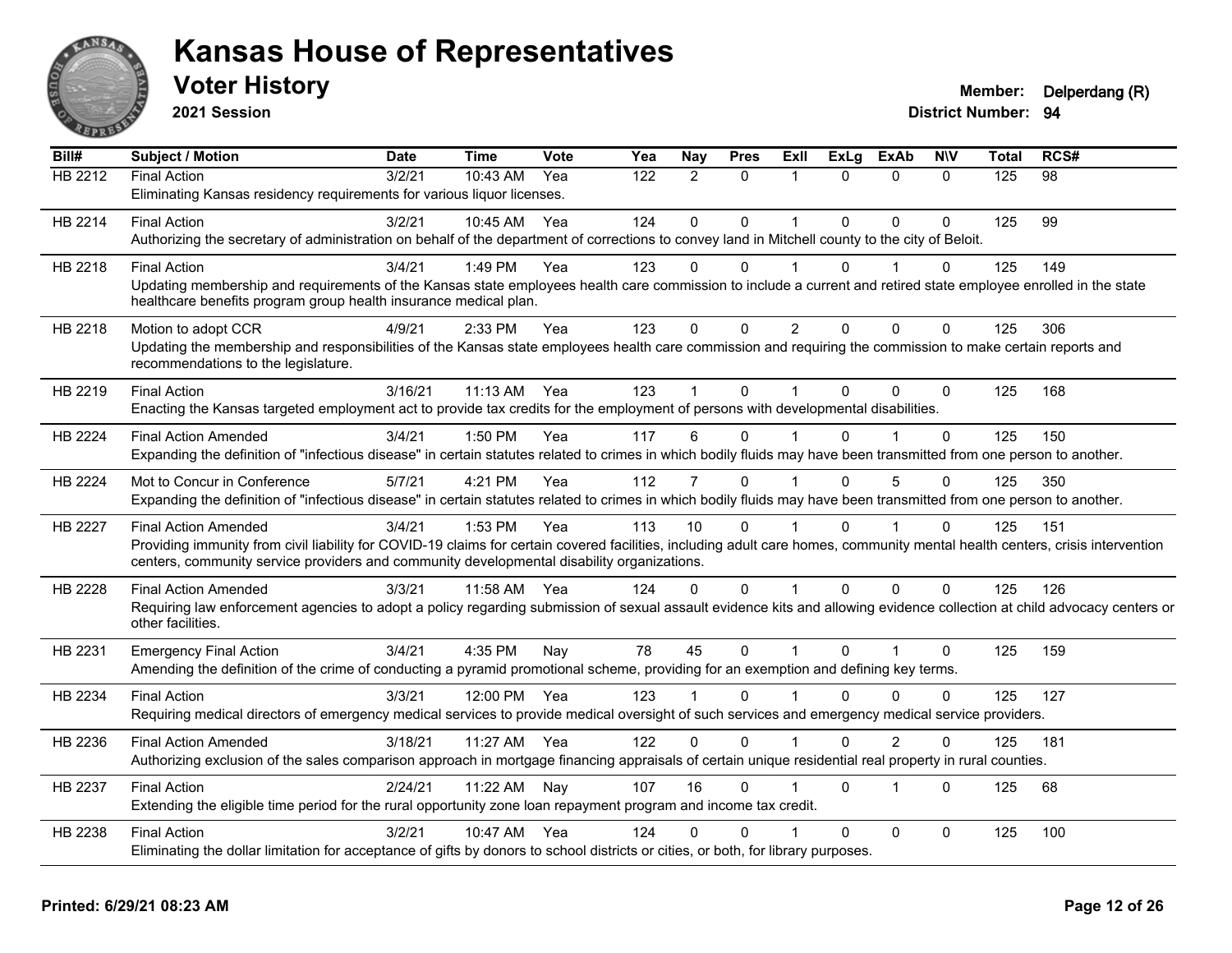

**2021 Session**

# **Voter History Member: Delperdang (R)**

| Bill#   | Subject / Motion                                                                                                                                                                                           | <b>Date</b> | <b>Time</b>  | <b>Vote</b> | Yea | <b>Nay</b>   | <b>Pres</b>  | Exll         | <b>ExLg</b> | <b>ExAb</b>    | <b>NIV</b>   | Total | RCS# |
|---------|------------------------------------------------------------------------------------------------------------------------------------------------------------------------------------------------------------|-------------|--------------|-------------|-----|--------------|--------------|--------------|-------------|----------------|--------------|-------|------|
| HB 2239 | <b>Emergency Final Action Amended</b>                                                                                                                                                                      | 3/4/21      | 4:33 PM      | Yea         | 123 | $\Omega$     | $\Omega$     | -1           | $\Omega$    |                | $\Omega$     | 125   | 158  |
|         | Extending the Kansas corporate income tax net operating loss carryforward.                                                                                                                                 |             |              |             |     |              |              |              |             |                |              |       |      |
| HB 2243 | <b>Final Action</b>                                                                                                                                                                                        | 2/25/21     | 11:43 AM     | Yea         | 123 | $\mathbf{1}$ | $\mathbf 0$  | $\mathbf 1$  | $\mathbf 0$ | $\mathbf 0$    | $\mathbf 0$  | 125   | 78   |
|         | Adjusting the frequency of the KPERS actuarial experience study.                                                                                                                                           |             |              |             |     |              |              |              |             |                |              |       |      |
| HB 2243 | Motion to adopt CCR                                                                                                                                                                                        | 4/8/21      | 5:11 PM      | Yea         | 122 | 0            | $\pmb{0}$    | 1            | $\mathbf 0$ | $\overline{c}$ | 0            | 125   | 288  |
|         | Adjusting the frequency of the KPERS actuarial experience study, providing a moratorium on KPERS death and long-term disability employer contributions, allowing the                                       |             |              |             |     |              |              |              |             |                |              |       |      |
|         | extension of certain DROP periods and conforming certain KPERS provisions with the federal CARES act.                                                                                                      |             |              |             |     |              |              |              |             |                |              |       |      |
| HB 2244 | <b>Emergency Final Action Amended</b>                                                                                                                                                                      | 2/25/21     | 12:49 PM     | Nay         | 97  | 27           | $\mathbf 0$  | 1            | $\Omega$    | $\mathbf 0$    | $\mathbf 0$  | 125   | 79   |
|         | Establishing requirements for the effective disposal of industrial hemp and requiring industrial hemp processors to register with the state fire marshal.                                                  |             |              |             |     |              |              |              |             |                |              |       |      |
| HB 2244 | Motion to adopt CCR                                                                                                                                                                                        | 4/8/21      | 9:32 PM      | Yea         | 101 | 22           | $\Omega$     |              | $\Omega$    |                | 0            | 125   | 295  |
|         | Establishing requirements for the effective disposal of industrial hemp and requiring industrial hemp processors to register with the state fire marshal.                                                  |             |              |             |     |              |              |              |             |                |              |       |      |
| HB 2245 | <b>Final Action</b>                                                                                                                                                                                        | 3/4/21      | 1:54 PM      | Yea         | 123 | $\Omega$     | $\Omega$     |              | U           |                | $\Omega$     | 125   | 152  |
|         | Permitting the division of vehicles to collect emergency contact information for registration purposes and permitting law enforcement agencies to use such information in                                  |             |              |             |     |              |              |              |             |                |              |       |      |
|         | the case of an emergency.                                                                                                                                                                                  |             |              |             |     |              |              |              |             |                |              |       |      |
| HB 2245 | Motion to Concur                                                                                                                                                                                           | 4/7/21      | 10:30 AM     | Yea         | 122 | $\mathbf 0$  | $\pmb{0}$    | $\mathbf{1}$ | $\Omega$    | $\overline{2}$ | $\Omega$     | 125   | 267  |
|         | Permitting the division of vehicles to collect emergency contact information for registration purposes and permitting law enforcement agencies to use such information in                                  |             |              |             |     |              |              |              |             |                |              |       |      |
|         | the case of an emergency.                                                                                                                                                                                  |             |              |             |     |              |              |              |             |                |              |       |      |
| HB 2247 | <b>Final Action Amended</b>                                                                                                                                                                                | 3/2/21      | 10:48 AM Yea |             | 124 | $\Omega$     | $\mathbf{0}$ | 1            | $\Omega$    | $\Omega$       | $\Omega$     | 125   | 101  |
|         | Designating a portion of K-67 highway as the COII Trenton J Brinkman memorial highway, designating bridges on U.S. highway 54 as the Max Zimmerman memorial                                                |             |              |             |     |              |              |              |             |                |              |       |      |
|         | bridge and the Jack Taylor memorial bridge, designating a bridge on U.S. highway 77 as the PFC Loren H Larson bridge and designating a bridge on U.S. highway 166                                          |             |              |             |     |              |              |              |             |                |              |       |      |
|         | as the Tyler A Juden memorial bridge.                                                                                                                                                                      |             |              |             |     |              |              |              |             |                |              |       |      |
| HB 2247 | Motion to Concur                                                                                                                                                                                           | 4/7/21      | 10:23 AM Yea |             | 122 | 0            | $\Omega$     |              | $\Omega$    | 2              | $\Omega$     | 125   | 264  |
|         | Designating a portion of K-67 highway as the COII Trenton J Brinkman memorial highway, designating bridges on U.S. highway 54 as the Max Zimmerman memorial                                                |             |              |             |     |              |              |              |             |                |              |       |      |
|         | bridge and the Jack Taylor memorial bridge, designating a bridge on U.S. highway 77 as the PFC Loren H Larson bridge and designating a bridge on U.S. highway 166<br>as the Tyler A Juden memorial bridge. |             |              |             |     |              |              |              |             |                |              |       |      |
|         |                                                                                                                                                                                                            |             |              |             |     |              |              |              |             |                |              |       |      |
| HB 2248 | <b>Final Action</b><br>Increasing state financial assistance to local health departments under specified circumstances.                                                                                    | 3/17/21     | 11:19 AM Yea |             | 111 | 12           | $\mathbf{0}$ | 1            | $\Omega$    |                | $\Omega$     | 125   | 175  |
|         |                                                                                                                                                                                                            |             |              |             |     |              |              |              |             |                |              |       |      |
| HB 2252 | <b>Final Action Amended</b>                                                                                                                                                                                | 3/2/21      | 10:50 AM     | Yea         | 122 | 2            | $\mathbf 0$  | 1            | $\Omega$    | $\mathbf{0}$   | $\mathbf{0}$ | 125   | 102  |
|         | Creating fulfillment house licenses to authorize storage and shipping services provided to winery special order shipping licensees.                                                                        |             |              |             |     |              |              |              |             |                |              |       |      |
| HB 2254 | <b>Final Action Amended</b>                                                                                                                                                                                | 2/24/21     | 11:23 AM     | Yea         | 123 | $\mathbf{0}$ | $\Omega$     | 1            | $\Omega$    | $\overline{1}$ | $\mathbf 0$  | 125   | 69   |
|         | Increasing the monetary cap on irrevocable prearranged funeral agreements to \$10,000.                                                                                                                     |             |              |             |     |              |              |              |             |                |              |       |      |
| HB 2254 | Mot to Concur in Conference                                                                                                                                                                                | 4/8/21      | 7:48 PM      | Yea         | 122 |              | $\mathbf 0$  | 1            | $\Omega$    | 1              | $\mathbf 0$  | 125   | 291  |
|         | Increasing the monetary cap on irrevocable prearranged funeral agreements to \$10,000.                                                                                                                     |             |              |             |     |              |              |              |             |                |              |       |      |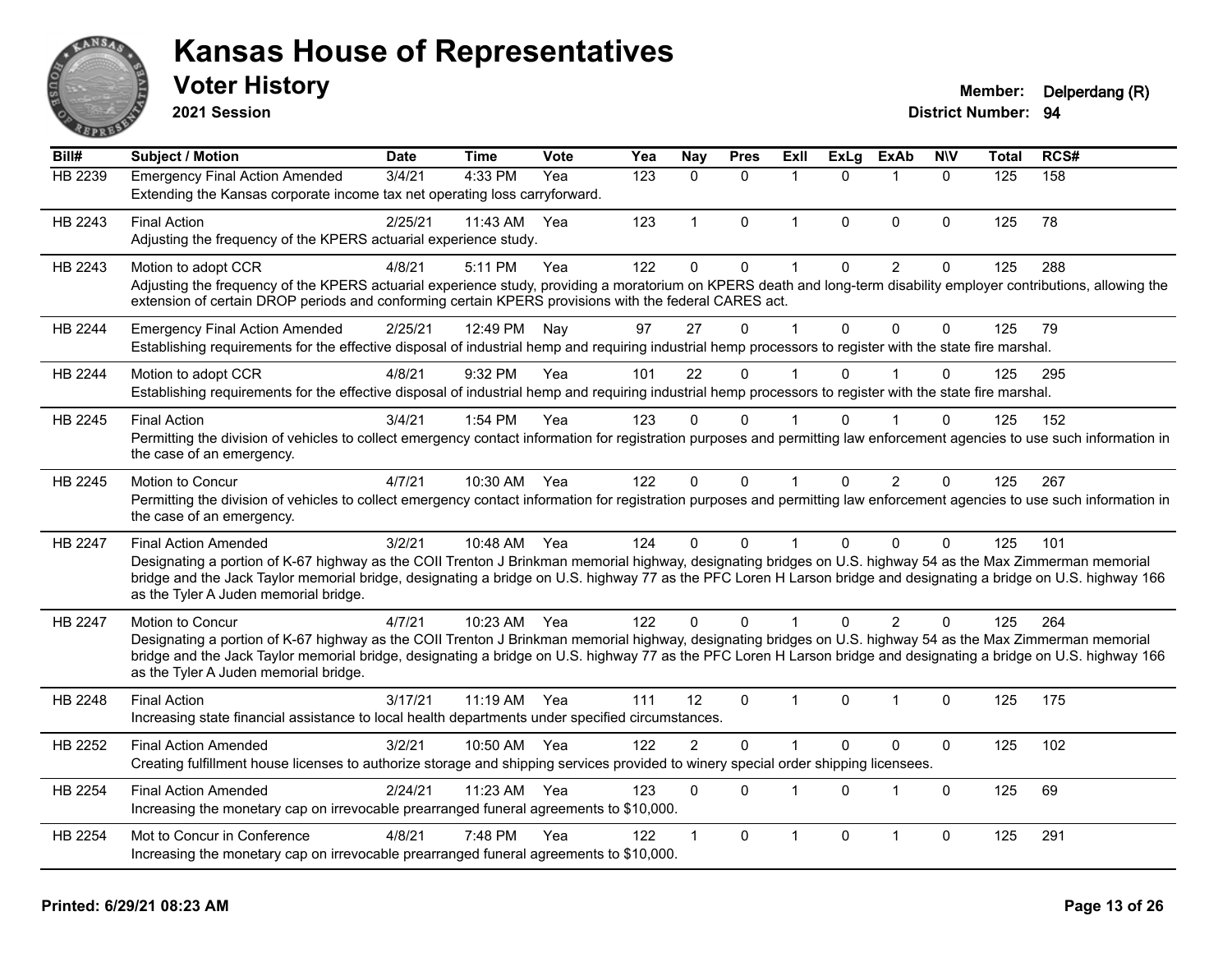

**2021 Session**

| Bill#   | Subject / Motion                                                                                                                                                          | <b>Date</b> | <b>Time</b>  | Vote | Yea | <b>Nay</b>     | <b>Pres</b>  | ExII           | <b>ExLg</b>  | <b>ExAb</b>    | <b>NIV</b>   | <b>Total</b> | RCS# |
|---------|---------------------------------------------------------------------------------------------------------------------------------------------------------------------------|-------------|--------------|------|-----|----------------|--------------|----------------|--------------|----------------|--------------|--------------|------|
| HB 2259 | <b>Final Action Amended</b>                                                                                                                                               | 3/2/21      | 10:53 AM     | Nay  | 75  | 49             | $\mathbf{0}$ | 1              | $\Omega$     | $\mathbf{0}$   | $\mathbf{0}$ | 125          | 103  |
|         | Permitting the use of expedited partner therapy to treat a sexually transmitted disease.                                                                                  |             |              |      |     |                |              |                |              |                |              |              |      |
| HB 2262 | <b>Final Action Amended</b>                                                                                                                                               | 2/24/21     | 11:25 AM Yea |      | 122 |                | $\Omega$     | 1              | $\Omega$     | $\overline{1}$ | $\mathbf{0}$ | 125          | 70   |
|         | Eliminating the requirement to provide a permit to cremate in certain circumstances and authorizing electronic permits to cremate.                                        |             |              |      |     |                |              |                |              |                |              |              |      |
| HB 2264 | <b>Final Action</b>                                                                                                                                                       | 3/2/21      | 10:56 AM     | Nay  | 95  | 29             | $\Omega$     | 1              | $\Omega$     | 0              | $\pmb{0}$    | 125          | 104  |
|         | Permitting student athletes at postsecondary educational institutions to receive compensation for the use of their name, image, likeness rights or athletic reputation.   |             |              |      |     |                |              |                |              |                |              |              |      |
| HB 2270 | <b>Final Action</b>                                                                                                                                                       | 3/2/21      | 10:58 AM Yea |      | 123 |                | 0            |                | 0            | $\Omega$       | 0            | 125          | 105  |
|         | Modifying the distribution of the levy on fire insurance business premiums to the state fire marshal fee fund, the emergency medical services operating fund and the fire |             |              |      |     |                |              |                |              |                |              |              |      |
|         | service training program fund.                                                                                                                                            |             |              |      |     |                |              |                |              |                |              |              |      |
| HB 2275 | <b>Final Action</b>                                                                                                                                                       | 3/2/21      | 10:27 AM Yea |      | 124 | $\Omega$       | $\Omega$     | 1              | $\Omega$     | $\Omega$       | $\Omega$     | 125          | 89   |
|         | Requiring the department of corrections to develop guidance to be used by parole officers when responding to violations of parole and postrelease supervision and that    |             |              |      |     |                |              |                |              |                |              |              |      |
|         | incentivize compliant behavior.                                                                                                                                           |             |              |      |     |                |              |                |              |                |              |              |      |
| HB 2277 | <b>Emergency Final Action Amended</b>                                                                                                                                     | 2/25/21     | 12:51 PM     | Yea  | 116 | 8              | $\Omega$     | 1              | $\mathbf{0}$ | $\Omega$       | $\mathbf{0}$ | 125          | 80   |
|         | Clarifying the definition of possession in the Kansas criminal code.                                                                                                      |             |              |      |     |                |              |                |              |                |              |              |      |
| HB 2279 | <b>Final Action Amended</b>                                                                                                                                               | 3/3/21      | 12:02 PM     | Yea  | 122 | $\overline{2}$ | 0            | $\mathbf 1$    | $\Omega$     | $\mathbf{0}$   | $\mathbf{0}$ | 125          | 128  |
|         | Enacting the physical therapy licensure compact and authorizing criminal history record checks.                                                                           |             |              |      |     |                |              |                |              |                |              |              |      |
| HB 2280 | <b>Final Action Amended</b>                                                                                                                                               | 3/3/21      | 12:03 PM     | Yea  | 116 | 8              | 0            | $\mathbf{1}$   | 0            | $\mathbf{0}$   | $\mathbf 0$  | 125          | 129  |
|         | Updating statutes relating to the powers, duties and functions of the state board of pharmacy.                                                                            |             |              |      |     |                |              |                |              |                |              |              |      |
| HB 2287 | <b>Final Action</b>                                                                                                                                                       | 3/16/21     | 11:15 AM     | Yea  | 115 | 9              | $\Omega$     | $\mathbf{1}$   | $\mathbf{0}$ | $\mathbf{0}$   | $\Omega$     | 125          | 169  |
|         | Establishing the Kansas promise scholarship act to provide scholarships to students who attend postsecondary educational programs that correspond to high-need            |             |              |      |     |                |              |                |              |                |              |              |      |
|         | career fields.                                                                                                                                                            |             |              |      |     |                |              |                |              |                |              |              |      |
| HB 2292 | <b>Final Action</b>                                                                                                                                                       | 3/2/21      | 10:28 AM     | Yea  | 124 | $\Omega$       | $\Omega$     | $\overline{1}$ | $\Omega$     | $\Omega$       | $\Omega$     | 125          | 90   |
|         | Creating exemptions in the open records act for cyber security assessments, plans and vulnerabilities.                                                                    |             |              |      |     |                |              |                |              |                |              |              |      |
| HB 2295 | <b>Final Action</b>                                                                                                                                                       | 3/4/21      | 1:56 PM      | Yea  | 122 | $\mathbf 1$    | 0            | $\overline{1}$ | 0            | $\mathbf{1}$   | $\mathbf 0$  | 125          | 153  |
|         | Exempting municipal motor grader vehicle operators from Kansas uniform commercial drivers' license act requirements.                                                      |             |              |      |     |                |              |                |              |                |              |              |      |
| HB 2297 | <b>Final Action</b>                                                                                                                                                       | 3/2/21      | 10:59 AM     | Yea  | 124 | $\Omega$       | $\Omega$     | 1              | $\Omega$     | $\Omega$       | $\Omega$     | 125          | 106  |
|         | Concerning requirements of publication of certain documents by the secretary of state; relating to session laws, the Kansas register, proposed amendments to the          |             |              |      |     |                |              |                |              |                |              |              |      |
|         | constitution of the state of Kansas, and Kansas administrative rules and regulations and guidance documents.                                                              |             |              |      |     |                |              |                |              |                |              |              |      |
| HB 2298 | <b>Final Action</b>                                                                                                                                                       | 3/2/21      | 11:01 AM Yea |      | 120 |                | $\Omega$     |                | $\Omega$     | $\Omega$       | $\mathbf{0}$ | 125          | 107  |
|         | Changing requirements for service of process on nonresident drivers and clarifying service of process on certain business entities.                                       |             |              |      |     |                |              |                |              |                |              |              |      |
| HB 2313 | <b>Final Action</b>                                                                                                                                                       | 3/4/21      | 1:32 PM      | Yea  | 123 | $\Omega$       | $\mathbf{0}$ |                | O            |                | $\mathbf 0$  | 125          | 142  |
|         | Allowing Kansas national guard and reservist members who are in good standing to receive a property tax exemption for up to two motor vehicles.                           |             |              |      |     |                |              |                |              |                |              |              |      |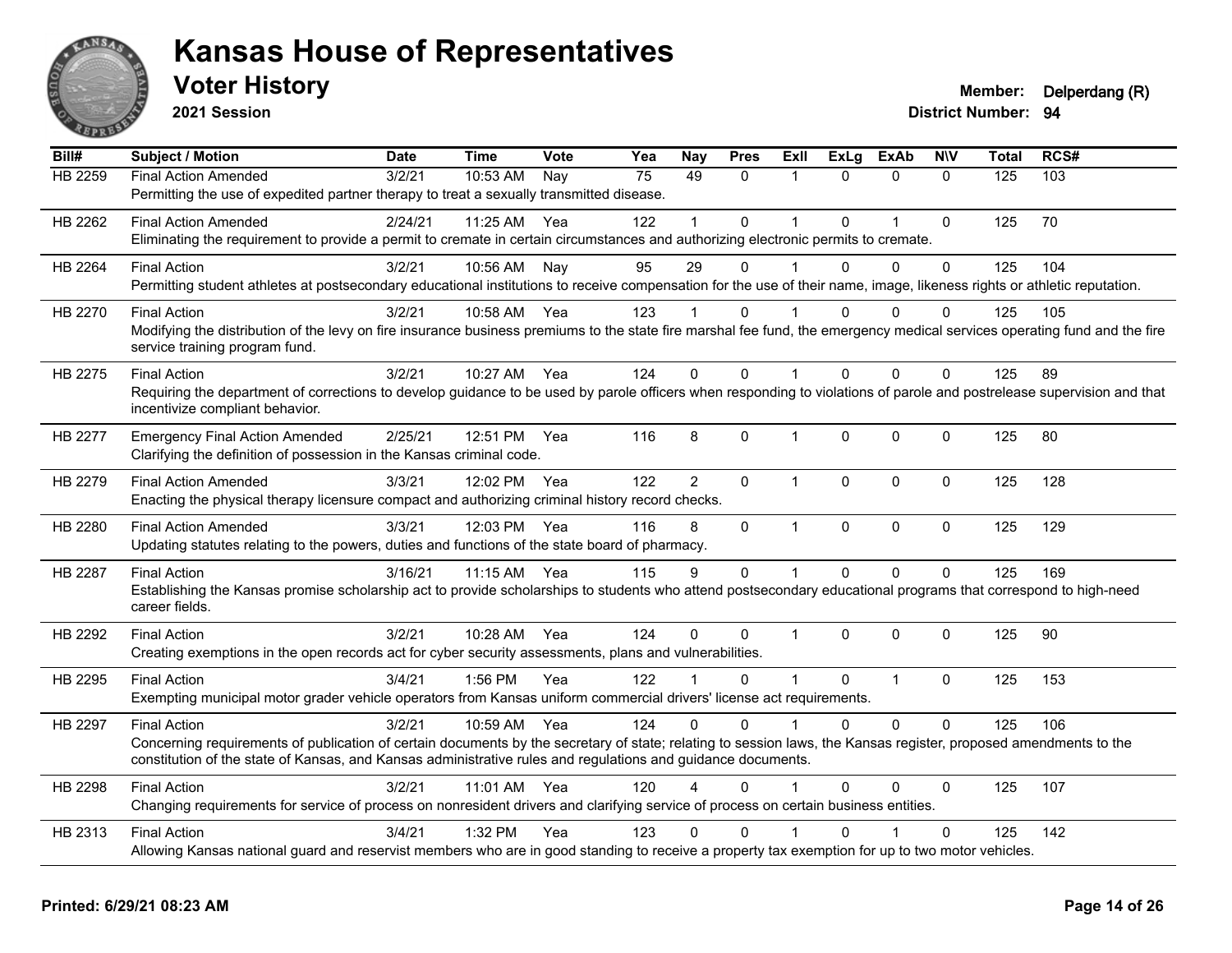

**2021 Session**

| Bill#   | Subject / Motion                                                                                                                                                                                                                                                                                                                                                                                                                                                                                                                                                                                                                                                                                                          | <b>Date</b> | Time       | Vote | Yea | <b>Nay</b>     | <b>Pres</b>  | ExII         | <b>ExLg</b>  | ExAb           | <b>NIV</b>   | Total | RCS# |
|---------|---------------------------------------------------------------------------------------------------------------------------------------------------------------------------------------------------------------------------------------------------------------------------------------------------------------------------------------------------------------------------------------------------------------------------------------------------------------------------------------------------------------------------------------------------------------------------------------------------------------------------------------------------------------------------------------------------------------------------|-------------|------------|------|-----|----------------|--------------|--------------|--------------|----------------|--------------|-------|------|
| HB 2313 | Motion to adopt CCR                                                                                                                                                                                                                                                                                                                                                                                                                                                                                                                                                                                                                                                                                                       | 5/7/21      | $11:59$ PM | Yea  | 108 | $\mathcal{R}$  | $\Omega$     |              | $\Omega$     | 13             | $\Omega$     | 125   | 355  |
|         | Senate Substitute for HB 2313 by Committee on Assessment and Taxation - Providing for reimbursement of property taxes for certain business shutdowns or<br>restrictions, allowing Kansas national guard and reservist members who are in good standing to receive a property tax exemption for up to two motor vehicles,<br>authorizing continuation of the statewide levy for schools and the exemption of a portion of residential property from such levy, authorizing appointment by the governor<br>of a member pro tempore when a vacancy on the state board of tax appeals exists and directing post audit study of the impact of non-profit and governmental entities<br>competing against for-profit businesses. |             |            |      |     |                |              |              |              |                |              |       |      |
| HB 2315 | <b>Emergency Final Action</b><br>Providing a tax credit for contributions to technical colleges.                                                                                                                                                                                                                                                                                                                                                                                                                                                                                                                                                                                                                          | 3/4/21      | 4:41 PM    | Yea  | 119 | $\overline{4}$ | $\mathbf{0}$ | 1            | $\Omega$     | $\overline{1}$ | $\mathbf{0}$ | 125   | 164  |
| HB 2316 | <b>Final Action</b><br>Eliminating the prohibition of a surcharge when purchases are made with a credit or debit card.                                                                                                                                                                                                                                                                                                                                                                                                                                                                                                                                                                                                    | 3/30/21     | 10:34 AM   | Yea  | 90  | 34             | $\mathbf{0}$ | 1            | $\Omega$     | $\mathbf{0}$   | $\mathbf{0}$ | 125   | 234  |
| HB 2321 | <b>Final Action Amended</b><br>Requiring electric public utilities to notify cities prior to construction of urban electric transmission lines.                                                                                                                                                                                                                                                                                                                                                                                                                                                                                                                                                                           | 3/2/21      | 11:03 AM   | Yea  | 122 | $\overline{2}$ | $\mathbf 0$  | $\mathbf{1}$ | $\mathbf 0$  | $\mathbf 0$    | $\mathbf 0$  | 125   | 108  |
| HB 2329 | <b>Final Action Amended</b><br>Updating the entities who are subject to the pipeline safety program of the state corporation commission.                                                                                                                                                                                                                                                                                                                                                                                                                                                                                                                                                                                  | 3/24/21     | 11:14 AM   | Yea  | 121 |                | $\Omega$     | $\mathbf{1}$ | $\mathbf{0}$ | $\overline{2}$ | $\pmb{0}$    | 125   | 200  |
| HB 2332 | <b>Final Action Amended</b><br>Requiring identification of the sender on third party solicitations to registered voters to file an application for an advance voting ballot.                                                                                                                                                                                                                                                                                                                                                                                                                                                                                                                                              | 3/3/21      | 12:05 PM   | Yea  | 86  | 38             | $\mathbf 0$  | 1            | $\Omega$     | $\mathbf 0$    | $\mathbf 0$  | 125   | 130  |
| HB 2332 | Motion to adopt CCR<br>Prohibiting the modification of election laws other than by legislative process, requiring county election officials to maintain residential and mailing addresses for<br>registered voters, requiring identification of the sender on third party solicitations to registered voters to file an application for an advance voting ballot and prohibiting<br>such solicitations by nonresidents of this state, expanding the crime of election tampering and providing for the appointment of elected officials when vacancy is due to<br>military service.                                                                                                                                        | 4/8/21      | 10:21 PM   | Yea  | 83  | 38             | 0            |              | $\Omega$     | 3              | 0            | 125   | 297  |
| HB 2332 | Consideration of Veto<br>Prohibiting the modification of election laws other than by legislative process, requiring county election officials to maintain residential and mailing addresses for<br>registered voters, requiring identification of the sender on third party solicitations to registered voters to file an application for an advance voting ballot and prohibiting<br>such solicitations by nonresidents of this state, expanding the crime of election tampering and providing for the appointment of elected officials when vacancy is due to<br>military service.                                                                                                                                      | 5/3/21      | 11:45 AM   | Yea  | 86  | 37             | $\Omega$     | $\Omega$     | $\Omega$     |                | 1            | 125   | 318  |
| HB 2339 | <b>Final Action Amended</b><br>Expanding the crime of election tampering to include changing or altering votes cast, manipulating computer hardware or software or vote tabulation methods or<br>producing false vote totals.                                                                                                                                                                                                                                                                                                                                                                                                                                                                                             | 3/17/21     | 11:21 AM   | Yea  | 122 |                | $\mathbf{0}$ |              | $\Omega$     |                | 0            | 125   | 176  |
| HB 2361 | <b>Final Action</b><br>Authorizing the supreme court to adopt rules establishing specialty courts, creating the specialty court funding advisory committee and the specialty court resources<br>fund.                                                                                                                                                                                                                                                                                                                                                                                                                                                                                                                     | 3/3/21      | 12:07 PM   | Yea  | 122 |                | $\mathbf{1}$ |              | $\Omega$     | $\Omega$       | $\Omega$     | 125   | 131  |
| HB 2362 | <b>Final Action</b><br>Modifying the elements of and making changes to the criminal penalties of abuse of a child.                                                                                                                                                                                                                                                                                                                                                                                                                                                                                                                                                                                                        | 3/3/21      | 12:08 PM   | Yea  | 124 | 0              | 0            |              | 0            | 0              | 0            | 125   | 132  |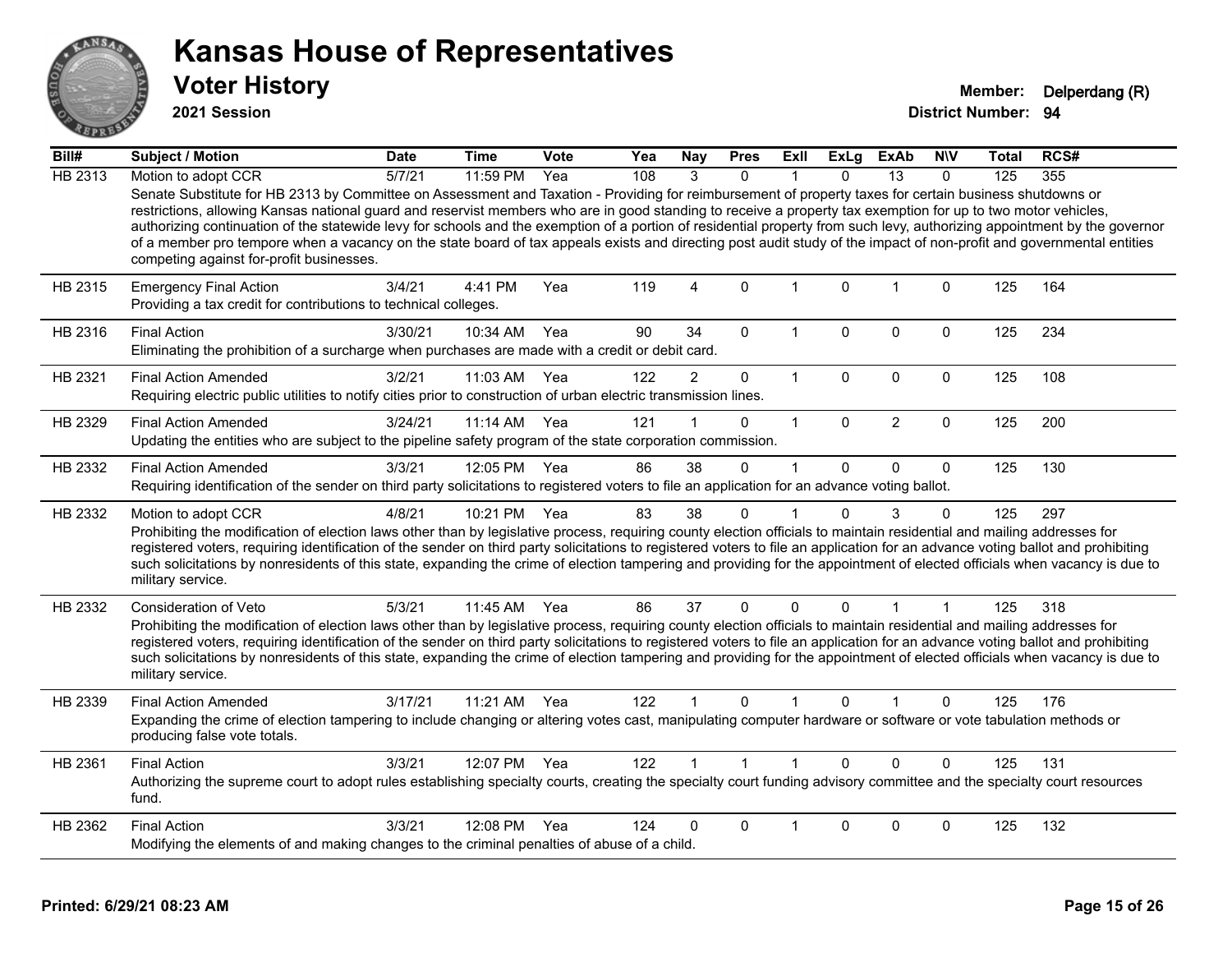

**2021 Session**

| Bill#   | <b>Subject / Motion</b>                                                                                                                                                                                                                                                                                                                                                                                                                                                                                                                                                                                             | <b>Date</b> | <b>Time</b> | Vote | Yea | Nay           | <b>Pres</b> | <b>Exll</b>    | <b>ExLg</b> | <b>ExAb</b>  | <b>NIV</b>   | <b>Total</b> | RCS#             |
|---------|---------------------------------------------------------------------------------------------------------------------------------------------------------------------------------------------------------------------------------------------------------------------------------------------------------------------------------------------------------------------------------------------------------------------------------------------------------------------------------------------------------------------------------------------------------------------------------------------------------------------|-------------|-------------|------|-----|---------------|-------------|----------------|-------------|--------------|--------------|--------------|------------------|
| HB 2363 | <b>Final Action Amended</b><br>Increasing the maximum rate paid to appointed counsel.                                                                                                                                                                                                                                                                                                                                                                                                                                                                                                                               | 3/30/21     | 10:36 AM    | Yea  | 116 | 8             | $\Omega$    | -1             | $\Omega$    | $\mathbf{0}$ | $\mathbf{0}$ | 125          | $\overline{235}$ |
| HB 2366 | <b>Emergency Final Action</b><br>Requiring prosecutors to disclose their intent to introduce testimony from a jailhouse witness and to forward information to the Kansas bureau of investigation.                                                                                                                                                                                                                                                                                                                                                                                                                   | 4/8/21      | 11:33 AM    | Yea  | 123 | $\mathbf 0$   | 0           | $\overline{1}$ | $\Omega$    | $\mathbf{1}$ | $\mathbf 0$  | 125          | 279              |
| HB 2367 | <b>Final Action</b><br>Authorizing the state corporation commission to regulate certain transmission line wire stringing activities.                                                                                                                                                                                                                                                                                                                                                                                                                                                                                | 3/2/21      | 11:04 AM    | Yea  | 124 | $\Omega$      | $\Omega$    |                | $\Omega$    | $\mathbf{0}$ | $\Omega$     | 125          | 109              |
| HB 2374 | <b>Final Action</b><br>Authorizing the Kansas sentencing commission to change risk assessment cut-off levels for participation in the certified drug abuse treatment program.                                                                                                                                                                                                                                                                                                                                                                                                                                       | 3/2/21      | 11:06 AM    | Yea  | 124 | $\Omega$      | $\Omega$    | 1              | $\Omega$    | $\mathbf{0}$ | $\Omega$     | 125          | 110              |
| HB 2377 | <b>Final Action Amended</b><br>Revising the laws concerning driving under the influence, including authorizing reinstatement of a driver's license for certain persons with an ignition interlock device<br>restriction, requiring persons with an ignition interlock device restriction to complete the ignition interlock device program before driving privileges are fully reinstated,<br>providing for reduced ignition interlock device program costs for certain persons and modifying the criminal penalties for driving a commercial motor vehicle under the<br>influence and driving under the influence. | 3/3/21      | 12:10 PM    | Nay  | 101 | 23            | 0           |                | U           | $\Omega$     | 0            | 125          | 133              |
| HB 2379 | <b>Final Action Amended</b><br>Enacting the peer-to-peer vehicle sharing act to provide insurance, liability, recordkeeping and consumer protection requirements for peer-to-peer vehicle sharing.                                                                                                                                                                                                                                                                                                                                                                                                                  | 3/4/21      | 1:58 PM     | Yea  | 123 | $\Omega$      | $\Omega$    | 1              | $\Omega$    | $\mathbf{1}$ | $\Omega$     | 125          | 154              |
| HB 2380 | <b>Final Action Amended</b><br>Amending healthcare stabilization fund minimum professional liability insurance coverage requirements and the membership of the board of governors of such fund.                                                                                                                                                                                                                                                                                                                                                                                                                     | 3/30/21     | 10:37 AM    | Nay  | 104 | 20            | $\Omega$    |                |             | $\Omega$     | $\Omega$     | 125          | 236              |
| HB 2387 | <b>Final Action Amended</b><br>Revising laws relating to operating an aircraft under the influence, including prescribing criminal and administrative penalties and providing for testing of blood, breath,<br>urine or other bodily substances, and preliminary screening tests of breath or oral fluid.                                                                                                                                                                                                                                                                                                           | 3/2/21      | 11:08 AM    | Nay  | 101 | 23            | $\Omega$    |                | $\Omega$    | $\Omega$     | $\Omega$     | 125          | 111              |
| HB 2390 | <b>Final Action</b><br>Making permanent certain exceptions to the disclosure of public records under the open records act.                                                                                                                                                                                                                                                                                                                                                                                                                                                                                          | 3/2/21      | 10:30 AM    | Yea  | 124 | $\Omega$      | $\Omega$    |                | $\Omega$    | $\mathbf 0$  | 0            | 125          | 91               |
| HB 2390 | Motion to adopt CCR<br>Making permanent certain exceptions to the disclosure of public records under the open records act, creating exemptions in the open records act for cyber security<br>assessments, plans and vulnerabilities, prohibiting the filing of certain liens or claims against real or personal property and providing for criminal penalties and<br>authorizing local correctional or detention officers and administrative hearing officers to have identifying information restricted from public access on public websites that<br>identify home addresses or home ownership.                   | 4/9/21      | 10:20 AM    | Yea  | 121 | $\mathcal{P}$ | $\Omega$    | $\mathfrak{p}$ | $\Omega$    | $\Omega$     | $\Omega$     | 125          | 300              |
| HB 2391 | <b>Final Action Amended</b><br>Changing the secretary of state's business filings provisions including instituting biennial business report filings and making other changes to business filing provisions,<br>information requirements and fees, removing exemptions from the open records act for tax records no longer kept by the secretary of state, permitting the public<br>recording of UCC filings with improperly included social security numbers and repealing certain obsolete statutes including blanket music license filing provisions.                                                             | 3/2/21      | $11:10$ AM  | Yea  | 121 | 3             | $\Omega$    |                | $\Omega$    | $\Omega$     | $\Omega$     | 125          | 112              |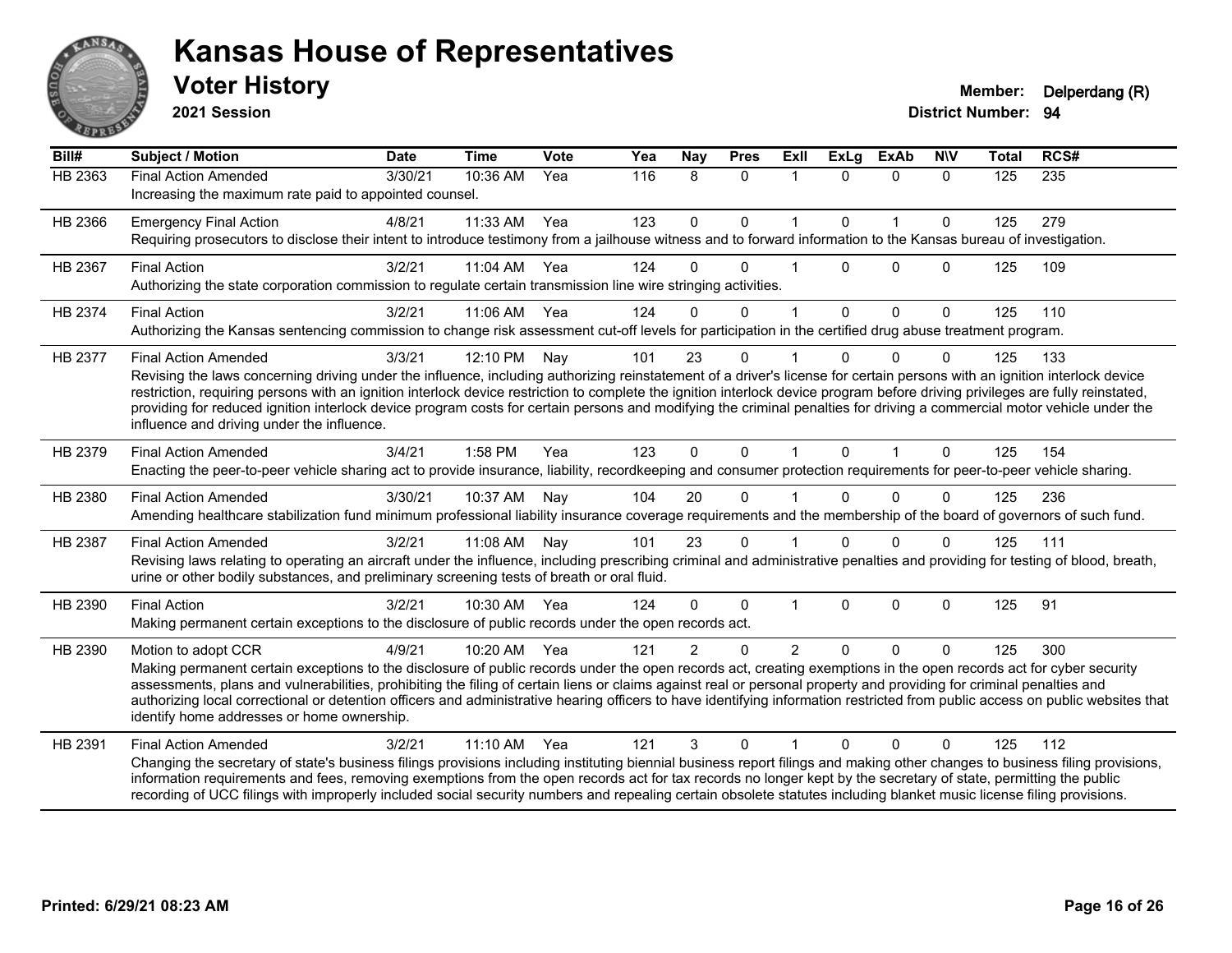**2021 Session**

**Voter History Member: Delperdang (R)** 

| Bill#   | Subject / Motion                                                                                                                                                                                                                                                                                                                                                                                                                                                           | <b>Date</b> | <b>Time</b>  | Vote | Yea | <b>Nay</b>   | <b>Pres</b>    | ExII           | ExLg         | <b>ExAb</b>    | <b>NIV</b>   | <b>Total</b> | RCS# |
|---------|----------------------------------------------------------------------------------------------------------------------------------------------------------------------------------------------------------------------------------------------------------------------------------------------------------------------------------------------------------------------------------------------------------------------------------------------------------------------------|-------------|--------------|------|-----|--------------|----------------|----------------|--------------|----------------|--------------|--------------|------|
| HB 2391 | Mot to Concur in Conference                                                                                                                                                                                                                                                                                                                                                                                                                                                | 4/8/21      | 7:51 PM      | Yea  | 123 | $\mathbf{0}$ | $\mathbf{0}$   |                | 0            |                | $\Omega$     | 125          | 292  |
|         | Changing the secretary of state's business filings provisions, including instituting biennial business report filings, authorizing the secretary of state to contract with private<br>entities for printing and binding services, changing publication and price requirements for publications of the secretary of state and repealing certain obsolete statutes<br>including blanket music license filing provisions.                                                     |             |              |      |     |              |                |                |              |                |              |              |      |
| HB 2397 | EFA Sub Bill Amended<br>Appropriations for FY 2021, FY 2022, FY 2023 and FY 2024 for various state agencies.                                                                                                                                                                                                                                                                                                                                                               | 3/30/21     | 8:00 PM      | Yea  | 71  | 52           | $\Omega$       |                | $\Omega$     |                | $\Omega$     | 125          | 257  |
| HB 2397 | <b>Motion to Concur</b>                                                                                                                                                                                                                                                                                                                                                                                                                                                    | 5/7/21      | 11:57 AM     | Yea  | 116 | 3            | $\mathbf 1$    | $\mathbf{1}$   | $\mathbf{0}$ | 3              | $\mathbf 1$  | 125          | 348  |
|         | Senate Substitute for Substitute for HB 2397 by Committee on Ways and Means - Reconciling conflicting amendments to certain statutes.                                                                                                                                                                                                                                                                                                                                      |             |              |      |     |              |                |                |              |                |              |              |      |
| HB 2401 | <b>Final Action Amended</b>                                                                                                                                                                                                                                                                                                                                                                                                                                                | 3/23/21     | 11:13 AM     | Yea  | 123 |              | $\Omega$       | $\overline{2}$ | $\Omega$     | $\Omega$       | $\Omega$     | 125          | 189  |
|         | Authorizing the secretary of corrections to enter agreements for public-private partnerships for projects for new or renovated buildings at correctional institutions for<br>education, skills-building and spiritual needs programs; establishing a nonprofit corporation to receive gifts, donations, grants and other moneys and engage in<br>fundraising projects for funding such projects for education, skills-building and spiritual needs programs.               |             |              |      |     |              |                |                |              |                |              |              |      |
| HB 2401 | <b>Motion to Concur</b>                                                                                                                                                                                                                                                                                                                                                                                                                                                    | 4/8/21      | 5:04 PM      | Yea  | 120 |              | 0              |                |              | $\overline{2}$ | $\Omega$     | 125          | 286  |
|         | Authorizing the secretary of corrections to enter agreements for public-private partnerships for projects for new or renovated buildings at correctional institutions for<br>education, skills-building and spiritual needs programs; establishing a nonprofit corporation to receive gifts, donations, grants and other moneys and engage in<br>fundraising projects for funding such projects for education, skills-building and spiritual needs programs.               |             |              |      |     |              |                |                |              |                |              |              |      |
| HB 2405 | <b>Emergency Final Action Amended</b><br>Authorizing the issuance of \$1,000,000,000 of pension obligation bonds to finance a portion of the unfunded actuarial liability of KPERS.                                                                                                                                                                                                                                                                                        | 3/4/21      | 4:38 PM      | Yea  | 117 | 6            | $\Omega$       |                | $\mathbf{0}$ |                | $\Omega$     | 125          | 161  |
| HB 2405 | Motion to adopt CCR<br>Authorizing the issuance of \$500,000,000 of pension obligation bonds to finance a portion of the unfunded actuarial liability of KPERS.                                                                                                                                                                                                                                                                                                            | 4/9/21      | 5:48 PM      | Yea  | 112 | 10           | $\Omega$       | 2              | 0            | 0              | $\mathbf{1}$ | 125          | 313  |
| HB 2406 | <b>Final Action Amended</b><br>Sunday start time for the sale of alcoholic liquor and cereal malt beverage in retail stores changed from 12 noon to 10 a.m.                                                                                                                                                                                                                                                                                                                | 3/24/21     | 11:17 AM     | Nay  | 80  | 42           | 0              |                |              | $\overline{2}$ | $\Omega$     | 125          | 201  |
| HB 2408 | <b>Final Action Amended</b><br>Authorizing the state historical society to convey certain real property to the Iowa Tribe of Kansas and Nebraska.                                                                                                                                                                                                                                                                                                                          | 3/30/21     | 10:38 AM     | Yea  | 124 | $\Omega$     | $\Omega$       |                | $\Omega$     | $\mathbf 0$    | $\mathbf{0}$ | 125          | 237  |
| HB 2412 | <b>Final Action Amended</b><br>Enacting the Kansas fights addiction act to establish a grant program for the purpose of preventing, reducing, treating and mitigating the effects of substance abuse and<br>addiction.                                                                                                                                                                                                                                                     | 3/30/21     | 10:40 AM Yea |      | 81  | 43           | $\Omega$       |                | $\Omega$     | $\Omega$       | $\Omega$     | 125          | 238  |
| HB 2416 | <b>Final Action Amended</b><br>Modifying the procedure for declaring and extending a state of disaster emergency, limiting powers granted to the governor during a state of disaster emergency,<br>authorizing the legislative coordinating council and the legislature to take certain action related to a state of disaster emergency and prohibiting the governor or the state<br>board of education from closing private schools during a state of disaster emergency. | 3/4/21      | 2:05 PM      | Yea  | 81  | 40           | $\overline{2}$ |                | $\Omega$     |                | $\Omega$     | 125          | 155  |
| HB 2417 | <b>Final Action</b>                                                                                                                                                                                                                                                                                                                                                                                                                                                        | 3/30/21     | 10:41 AM     | Yea  | 106 | 18           | $\Omega$       |                | $\Omega$     | $\Omega$       | $\Omega$     | 125          | 239  |
|         | Allowing clubs and drinking establishments to sell beer and cereal malt beverage for consumption off the licensed premises.                                                                                                                                                                                                                                                                                                                                                |             |              |      |     |              |                |                |              |                |              |              |      |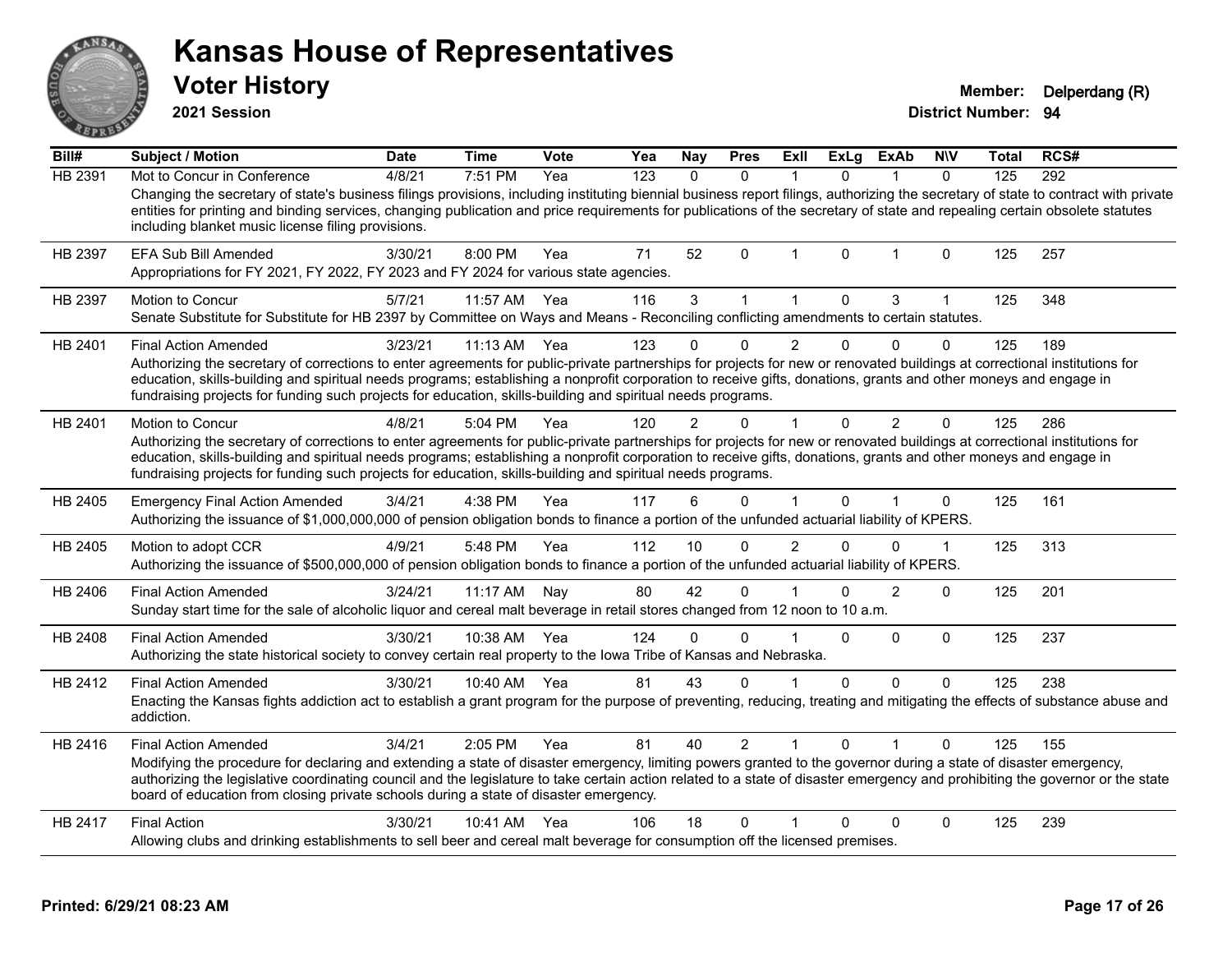

**2021 Session**

| Bill#           | <b>Subject / Motion</b>                                                                                                                                                                                                                                                                                                   | <b>Date</b> | <b>Time</b>  | Vote | Yea | Nay            | <b>Pres</b>  | ExIl           | <b>ExLg</b> | <b>ExAb</b>    | <b>NIV</b>   | Total | RCS# |
|-----------------|---------------------------------------------------------------------------------------------------------------------------------------------------------------------------------------------------------------------------------------------------------------------------------------------------------------------------|-------------|--------------|------|-----|----------------|--------------|----------------|-------------|----------------|--------------|-------|------|
| <b>HB 2448</b>  | <b>Emergency Final Action</b>                                                                                                                                                                                                                                                                                             | 3/30/21     | 7:57 PM      | Yea  | 119 | $\overline{4}$ | $\Omega$     |                | $\Omega$    | 1              | $\mathbf{0}$ | 125   | 256  |
|                 | Permitting the secretary for children and families to license certain family foster homes where a former foster care youth with juvenile adjudications resides.                                                                                                                                                           |             |              |      |     |                |              |                |             |                |              |       |      |
| <b>HCR 5001</b> | <b>Emergency Final Action Amended</b>                                                                                                                                                                                                                                                                                     | 1/21/21     | 12:56 PM Yea |      | 117 | 5              | $\Omega$     | 0              | $\Omega$    | 3              | $\Omega$     | 125   | 5    |
|                 | Adopting joint rules for the House of Representatives and Senate for the 2021-2022 biennium.                                                                                                                                                                                                                              |             |              |      |     |                |              |                |             |                |              |       |      |
| <b>HCR 5003</b> | <b>EFA Amend and Debate</b>                                                                                                                                                                                                                                                                                               | 1/22/21     | 11:30 AM     | Yea  | 86  | 38             | $\mathbf 0$  | $\mathbf 0$    | $\Omega$    | $\mathbf{1}$   | $\mathbf 0$  | 125   | 10   |
|                 | Amending the bill of rights of the constitution of the state of Kansas to reserve to the people the right to regulate abortion through their elected state representatives and                                                                                                                                            |             |              |      |     |                |              |                |             |                |              |       |      |
|                 | senators.                                                                                                                                                                                                                                                                                                                 |             |              |      |     |                |              |                |             |                |              |       |      |
|                 | HCR 5013 Final Action                                                                                                                                                                                                                                                                                                     | 3/18/21     | 11:29 AM     | Yea  | 84  | 38             | 0            |                | $\Omega$    | $\overline{2}$ | $\Omega$     | 125   | 182  |
|                 | Urging congress to propose the "keep nine" amendment to the United States constitution to prohibit expanding the number of justices on the United States supreme<br>court.                                                                                                                                                |             |              |      |     |                |              |                |             |                |              |       |      |
| <b>HCR 5015</b> | <b>Final Action Amended</b>                                                                                                                                                                                                                                                                                               | 3/24/21     | 11:25 AM     | Yea  | 84  | 38             | 0            | $\mathbf{1}$   | $\Omega$    | $\overline{c}$ | $\mathbf 0$  | 125   | 202  |
|                 | Urging the United States Congress to reject the For the People Act of 2021.                                                                                                                                                                                                                                               |             |              |      |     |                |              |                |             |                |              |       |      |
| HR 6004         | <b>Emergency Final Action Amended</b>                                                                                                                                                                                                                                                                                     | 1/21/21     | 12:54 PM Yea |      | 110 | 12             | $\mathbf 0$  | $\mathbf 0$    | $\Omega$    | 3              | $\mathbf 0$  | 125   | 4    |
|                 | Adopting permanent rules of the House of Representatives for the 2021-2022 biennium.                                                                                                                                                                                                                                      |             |              |      |     |                |              |                |             |                |              |       |      |
| HR 6009         | <b>Final Action</b>                                                                                                                                                                                                                                                                                                       | 3/25/21     | 11:16 AM     | Yea  | 84  | 38             | $\Omega$     | $\mathbf{1}$   | $\Omega$    | $\overline{2}$ | $\Omega$     | 125   | 208  |
|                 | Disapproving executive reorganization order no. 47 that relates to the newly named Kansas department of human services.                                                                                                                                                                                                   |             |              |      |     |                |              |                |             |                |              |       |      |
| HR 6015         | <b>Emergency Final Action</b>                                                                                                                                                                                                                                                                                             | 3/30/21     | 7:48 PM      | Yea  | 84  | 39             | $\Omega$     |                | $\Omega$    | 1              | $\Omega$     | 125   | 254  |
|                 | Urging the legislative coordinating council to revoke an executive order issued by the governor related to mandating face coverings if such an executive order is issued                                                                                                                                                  |             |              |      |     |                |              |                |             |                |              |       |      |
|                 | while the legislature is adjourned.                                                                                                                                                                                                                                                                                       |             |              |      |     |                |              |                |             |                |              |       |      |
| HR 6018         | Motion to Adopt                                                                                                                                                                                                                                                                                                           | 5/26/21     | 12:42 PM     | Yea  | 83  | 27             | $\mathbf{1}$ | $\mathbf{1}$   | $\Omega$    | $\overline{7}$ | 6            | 125   | 359  |
|                 | Condemning the recent attacks on the State of Israel.                                                                                                                                                                                                                                                                     |             |              |      |     |                |              |                |             |                |              |       |      |
| <b>SB 13</b>    | <b>Emergency Final Action Amended</b>                                                                                                                                                                                                                                                                                     | 3/4/21      | 4:32 PM      | Yea  | 120 | 3              | $\Omega$     | $\mathbf{1}$   | $\Omega$    | $\mathbf{1}$   | $\mathbf{0}$ | 125   | 157  |
|                 | Establishing notice and public hearing requirements prior to approval by a governing body to exceed its revenue neutral rate for property tax purposes and discontinuing                                                                                                                                                  |             |              |      |     |                |              |                |             |                |              |       |      |
|                 | the city and county tax lid, prohibiting valuation increase of real property solely as the result of normal repair, replacement or maintenance of existing structure,<br>establishing a payment plan for the payment of delinquent or nondelinquent property taxes and establishing the taxpayer notification costs fund. |             |              |      |     |                |              |                |             |                |              |       |      |
| <b>SB 14</b>    | <b>Final Action</b>                                                                                                                                                                                                                                                                                                       | 1/21/21     | 1:00 PM      | Yea  | 119 | 3              | $\Omega$     | 0              | 0           | 3              | $\Omega$     | 125   | 6    |
|                 | Extending certain provisions of the governmental response to the COVID-19 pandemic in Kansas and providing certain relief related to health, welfare, property and                                                                                                                                                        |             |              |      |     |                |              |                |             |                |              |       |      |
|                 | economic security during this public health emergency.                                                                                                                                                                                                                                                                    |             |              |      |     |                |              |                |             |                |              |       |      |
| <b>SB 15</b>    | <b>Emergency Final Action</b>                                                                                                                                                                                                                                                                                             | 2/11/21     | 12:36 PM Yea |      | 122 | $\mathbf{1}$   | $\Omega$     | $\overline{2}$ | $\Omega$    | $\Omega$       | $\Omega$     | 125   | 38   |
|                 | Enacting the Kansas economic recovery loan deposit program, updating field of membership requirements of credit unions and allowing privilege tax deductions on                                                                                                                                                           |             |              |      |     |                |              |                |             |                |              |       |      |
|                 | agricultural real estate loans and single family residence loans.                                                                                                                                                                                                                                                         |             |              |      |     |                |              |                |             |                |              |       |      |
| <b>SB 16</b>    | <b>Final Action</b>                                                                                                                                                                                                                                                                                                       | 4/6/21      | $9:19$ AM    | Yea  | 117 | $\Omega$       | $\Omega$     |                | $\Omega$    | $\overline{7}$ | $\Omega$     | 125   | 260  |
|                 | Removing the requirement that certain entities submit certain reports to the division of post audit.                                                                                                                                                                                                                      |             |              |      |     |                |              |                |             |                |              |       |      |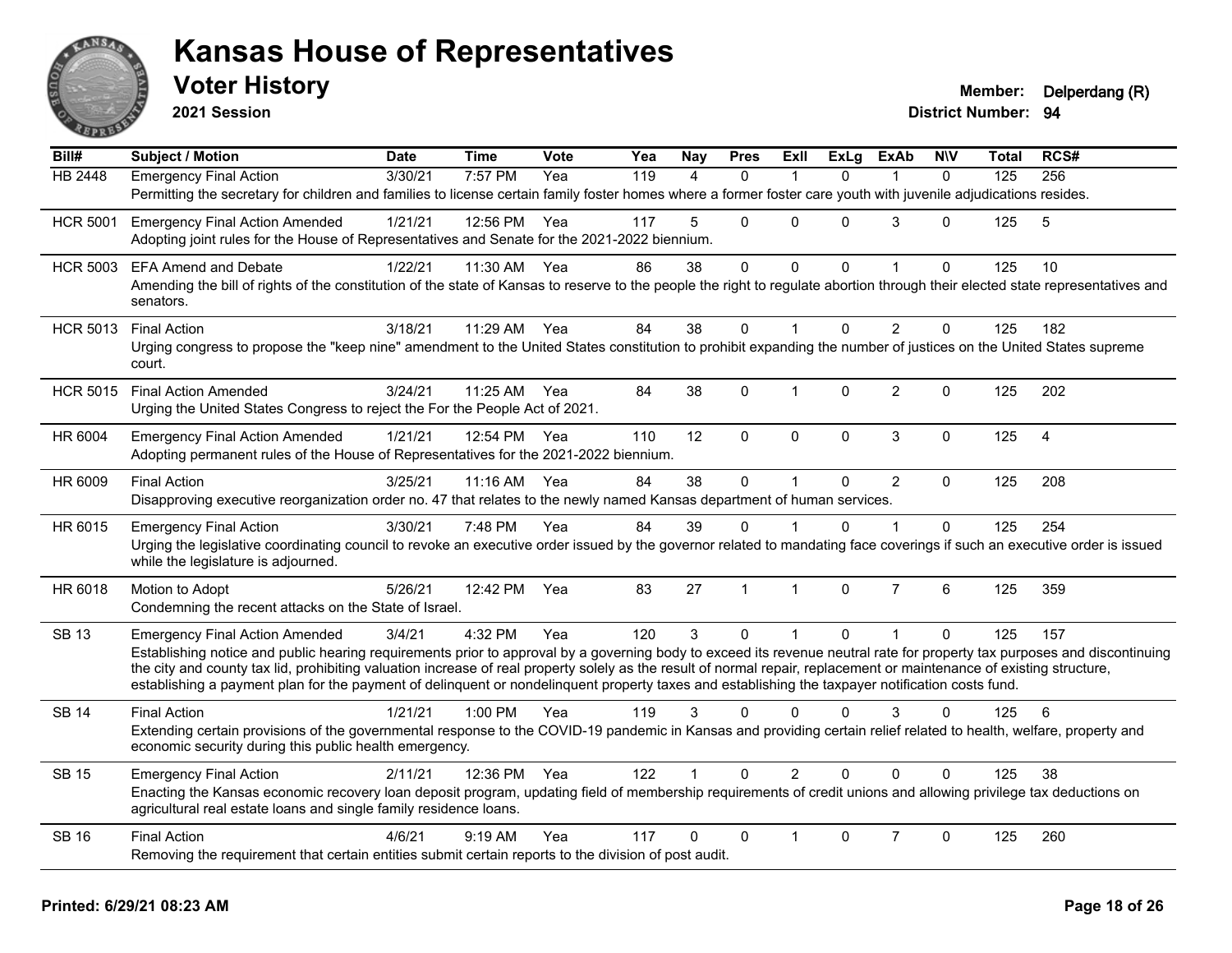

**2021 Session**

**Bill# Subject / Motion Date Time Vote Yea Nay Pres Exll ExLg ExAb N\V Total RCS#** SB 21 Emergency Final Action Amended 3/4/21 4:40 PM Yea 119 4 0 1 0 1 0 125 163 Approving election for sales tax authority for Cherokee county. SB 24 Final Action Amended 3/24/21 11:27 AM Yea 93 29 0 1 0 2 0 125 203 Prohibiting municipalities from imposing restrictions on customer's use of energy based upon source of energy. SB 26 Final Action Sub Bill 3/23/21 11:14 AM Yea 123 0 0 2 0 0 0 125 190 House Substitute for SB 26 by Committee on Transportation - Designating a portion of K-7 as the Senator Bud Burke memorial highway and designating a portion of United States highway 77 as the CPL Allen E Oatney and SP4 Gene A Myers memorial highway. SB 26 Motion to adopt CCR 4/8/21 2:17 PM Yea 123 0 0 1 0 1 0 125 280 House Substitute for SB 26 by Committee on Transportation - Updating motor carrier laws and the regulation of motor carriers by the state corporation commission. SB 27 Final Action 2/24/21 11:27 AM Yea 123 0 0 1 0 1 0 125 71 Amending the Kansas storage tank act to extend the sunsets of certain funds and to increase certain liability and reimbursement amounts. SB 29 Emergency Final Action Amended 2/25/21 12:57 PM Yea 124 0 0 1 0 0 0 0 125 84 Updating the version of risk-based capital instructions in effect. SB 29 Motion to Adopt CCR 5/7/21 11:53 AM Yea 68 51 0 1 0 3 2 125 347 Providing for short-term, limited-duration health plans. SB 29 Consideration of Veto 5/26/21 11:53 AM Yea 67 48 0 1 0 7 2 125 357 Providing for short-term, limited-duration health plans. SB 33 Final Action 3/2/21 11:12 AM Yea 124 0 0 1 0 0 0 125 113 Providing for display show licenses under the vehicle dealers and manufacturers licensing act. SB 36 Final Action Amended 3/24/21 11:28 AM Yea 116 6 0 1 0 2 0 125 204 Requiring the Kansas highway patrol to make multiple vehicle checks within a set time period for certain salvage vehicle pools and allowing salvage vehicle pools and dealers to apply for ownership documents for vehicles that are disclaimed by insurance companies. SB 36 Motion to adopt CCR 4/8/21 10:35 AM Yea 118 4 0 1 0 1 1 1 125 273 Requiring the Kansas highway patrol to make multiple vehicle checks within a set time period for certain salvage vehicle pools and allowing salvage vehicle pools and dealers to apply for ownership documents for vehicles that are disclaimed by insurance companies, prohibiting the towing vehicles outside the state of Kansas without prior consent, requiring an interstate search of registered owners and lienholders prior to sale of vehicles less than 15 years old and requiring publication in the newspaper seven days prior to sale of vehicles and property at auction. SB 37 Final Action 3/25/21 11:19 AM Nay 109 13 0 1 0 2 0 125 210 Updating producer licensing statutes pertaining to appointment, examinations, fees, licensing, renewal dates, continuing education, suspension, revocation and denial of licensure and reinstatement. SB 38 Emergency Final Action Amended 3/25/21 12:13 PM Yea 121 1 0 1 0 2 0 125 216 Establishing the Kansas pesticide waste disposal program and permitting up to \$50,000 to be transferred annually from the Kansas agricultural remediation fund to a new Kansas pesticide waste disposal fund.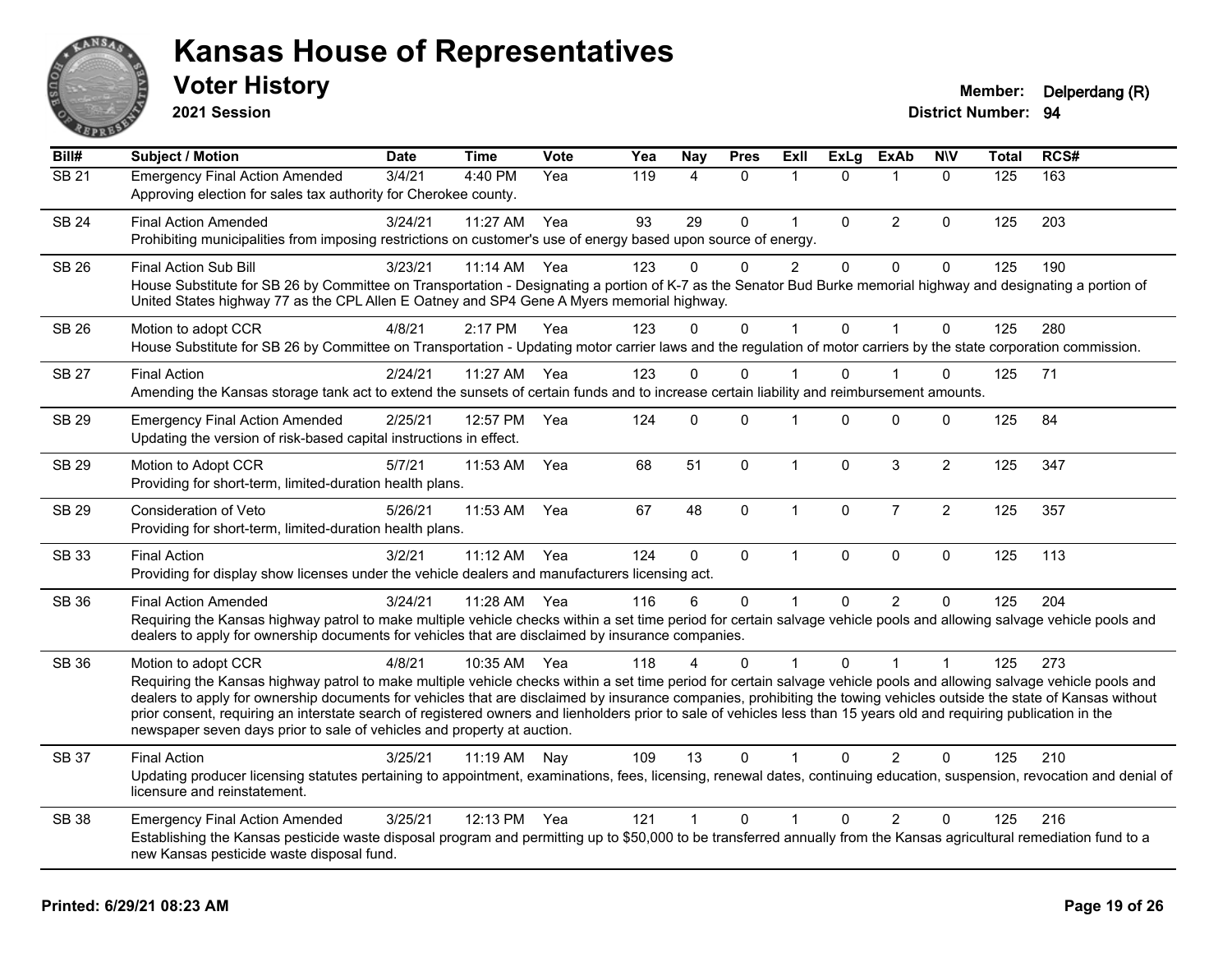# ANS **PARTIE**

#### **Kansas House of Representatives**

**2021 Session**

| Bill#        | <b>Subject / Motion</b>                                                                                                                                                                                                                                                                                                                                    | <b>Date</b> | <b>Time</b> | <b>Vote</b> | Yea | Nay | <b>Pres</b>  | <b>Exll</b> | <b>ExLg</b> | <b>ExAb</b> | <b>NIV</b>   | <b>Total</b> | RCS# |
|--------------|------------------------------------------------------------------------------------------------------------------------------------------------------------------------------------------------------------------------------------------------------------------------------------------------------------------------------------------------------------|-------------|-------------|-------------|-----|-----|--------------|-------------|-------------|-------------|--------------|--------------|------|
| <b>SB 38</b> | Motion to adopt CCR                                                                                                                                                                                                                                                                                                                                        | 4/8/21      | 2:19 PM     | Yea         | 120 | 3   | $\Omega$     | $\mathbf 1$ | $\Omega$    | 1           | $\mathbf{0}$ | 125          | 281  |
|              | Establishing the Kansas pesticide waste disposal program and implementing the provisions of 2011 executive reorganization order No. 40 relating to the Kansas<br>department of agriculture's division of conservation.                                                                                                                                     |             |             |             |     |     |              |             |             |             |              |              |      |
| SB 39        | <b>Emergency Final Action Amended</b>                                                                                                                                                                                                                                                                                                                      | 2/25/21     | 12:54 PM    | Yea         | 117 | 7   | $\mathbf{0}$ |             | $\Omega$    | $\Omega$    | $\mathbf 0$  | 125          | 82   |
|              | Changing Kansas department of agriculture division of animal health license, permit and registration renewal deadlines and allowing the animal health commissioner to<br>recover the actual cost of official calfhood vaccination tags.                                                                                                                    |             |             |             |     |     |              |             |             |             |              |              |      |
| <b>SB 40</b> | <b>Emergency Final Action Amended</b>                                                                                                                                                                                                                                                                                                                      | 2/25/21     | 12:59 PM    | Yea         | 123 |     | $\Omega$     |             | 0           | $\Omega$    | $\mathbf{0}$ | 125          | 85   |
|              | Updating provisions related to the Kansas department of agriculture division of conservation.                                                                                                                                                                                                                                                              |             |             |             |     |     |              |             |             |             |              |              |      |
| <b>SB 40</b> | Motion to adopt CCR                                                                                                                                                                                                                                                                                                                                        | 3/16/21     | 12:40 PM    | Yea         | 118 | 5   | $\Omega$     |             | 0           | 0           |              | 125          | 171  |
|              | Prescribing powers, duties and functions of the board of education of each school district, the governing body of each community college and the governing body of                                                                                                                                                                                         |             |             |             |     |     |              |             |             |             |              |              |      |
|              | each technical college related to the COVID-19 health emergency, adding the vice president of the senate to the legislative coordinating council, modifying the<br>procedure for the declaration and extension of a state of disaster emergency under the Kansas emergency management act, prohibiting certain actions by the governor                     |             |             |             |     |     |              |             |             |             |              |              |      |
|              | related to the COVID-19 health emergency and revoking all executive orders related to such emergency on March 31, 2021, establishing judicial review for certain                                                                                                                                                                                           |             |             |             |     |     |              |             |             |             |              |              |      |
|              | executive orders issued during a state of disaster emergency and certain actions taken by a local unit of government during a state of local disaster emergency,                                                                                                                                                                                           |             |             |             |     |     |              |             |             |             |              |              |      |
|              | authorizing the legislature or the legislative coordinating council to revoke certain orders issued by the secretary of health and environment and limiting powers granted<br>to local health officers related to certain orders.                                                                                                                          |             |             |             |     |     |              |             |             |             |              |              |      |
| SB 47        | <b>Emergency Final Action Amended</b>                                                                                                                                                                                                                                                                                                                      | 3/4/21      | 4:29 PM     | Yea         | 115 | 8   | $\mathbf{0}$ |             | 0           |             | 0            | 125          | 156  |
|              | Enacting the Kansas taxpayer protection act, requiring the signature and tax identification number of paid tax return preparers on income tax returns and authorizing<br>actions to enjoin paid tax return preparers from engaging in certain conduct.                                                                                                     |             |             |             |     |     |              |             |             |             |              |              |      |
| SB 47        | Motion to adopt CCR                                                                                                                                                                                                                                                                                                                                        | 5/4/21      | 11:26 AM    | Yea         | 107 | 14  | $\Omega$     |             | 0           | 3           | 0            | 125          | 328  |
|              | Enacting the Kansas taxpayer protection act requiring the signature and tax identification number of paid tax return preparers on income tax returns and authorizing                                                                                                                                                                                       |             |             |             |     |     |              |             |             |             |              |              |      |
|              | actions to enjoin paid tax return preparers from engaging in certain conduct, exempting compensation attributable as a result of identity fraud, extending the dates when<br>corporate returns are required to be filed, providing conformity with the federal return due date for returns other than corporate returns, providing a temporary withholding |             |             |             |     |     |              |             |             |             |              |              |      |
|              | option for certain teleworking employees, establishing the Eisenhower foundation contribution credit and the friends of cedar crest association contribution credit,                                                                                                                                                                                       |             |             |             |     |     |              |             |             |             |              |              |      |
|              | extending the time period and expanding eligibility for the single city port authority credit, extending the time period for eligibility in the loan repayment program and                                                                                                                                                                                 |             |             |             |     |     |              |             |             |             |              |              |      |
|              | income tax credit related to rural opportunity zones and defining rural opportunity zone on the basis of population.                                                                                                                                                                                                                                       |             |             |             |     |     |              |             |             |             |              |              |      |
| <b>SB 50</b> | <b>Final Action Amended</b>                                                                                                                                                                                                                                                                                                                                | 3/30/21     | 10:46 AM    | Yea         | 81  | 43  | 0            |             |             | $\Omega$    | 0            | 125          | 240  |
|              | Requiring marketplace facilitators to collect and remit sales, compensating use and transient guest taxes and prepaid wireless 911 fees, removing clickthrough nexus<br>provisions, providing for addition and subtraction modifications for the treatment of global intangible low-taxed income, business interest, capital contributions, FDIC           |             |             |             |     |     |              |             |             |             |              |              |      |
|              | premiums and business meals, expanding the expense deduction for income taxpayers and calculating the deduction amount, providing the ability to elect to itemize for                                                                                                                                                                                      |             |             |             |     |     |              |             |             |             |              |              |      |
|              | individuals, providing an exemption of unemployment compensation income attributable as a result of identity fraud, removing the line for reporting compensating use                                                                                                                                                                                       |             |             |             |     |     |              |             |             |             |              |              |      |
|              | tax from individual tax returns, extending the dates when corporate tax returns are required to be filed, increasing the Kansas standard deduction and providing for an<br>extension of the corporate net operating loss carryforward period.                                                                                                              |             |             |             |     |     |              |             |             |             |              |              |      |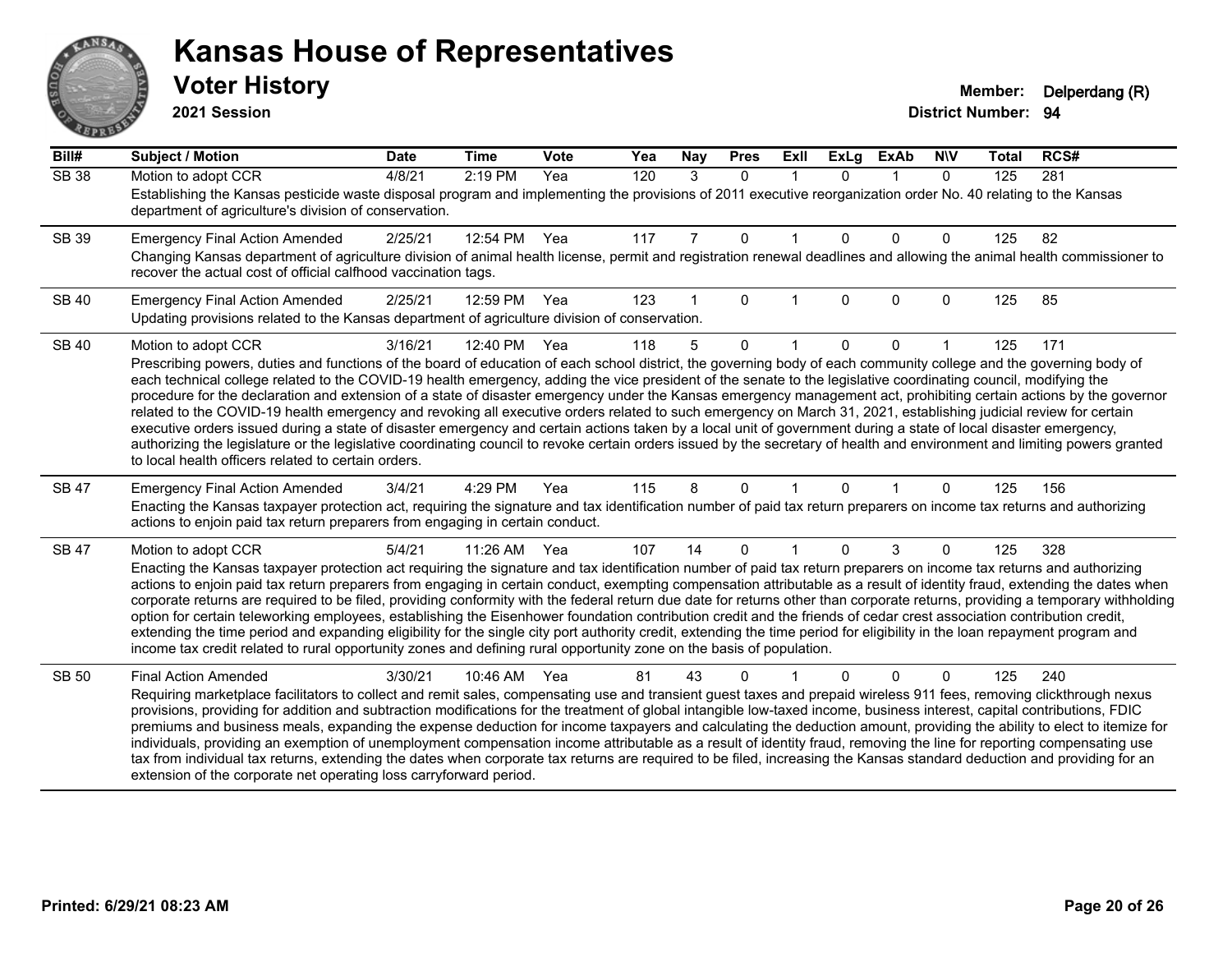

**2021 Session**

| Bill#        | <b>Subject / Motion</b>                                                                                                                                                                                                                                                                                                                                                                                                                                                                                                                                                                                                                                                                                                                                                                                                                                                                                                                            | <b>Date</b> | <b>Time</b>  | <b>Vote</b> | Yea | Nay            | <b>Pres</b>  | Exll           | <b>ExLg</b>  | <b>ExAb</b>    | <b>NIV</b>     | <b>Total</b> | RCS# |
|--------------|----------------------------------------------------------------------------------------------------------------------------------------------------------------------------------------------------------------------------------------------------------------------------------------------------------------------------------------------------------------------------------------------------------------------------------------------------------------------------------------------------------------------------------------------------------------------------------------------------------------------------------------------------------------------------------------------------------------------------------------------------------------------------------------------------------------------------------------------------------------------------------------------------------------------------------------------------|-------------|--------------|-------------|-----|----------------|--------------|----------------|--------------|----------------|----------------|--------------|------|
| <b>SB 50</b> | Consideration of Veto                                                                                                                                                                                                                                                                                                                                                                                                                                                                                                                                                                                                                                                                                                                                                                                                                                                                                                                              | 5/3/21      | 12:47 PM     | Yea         | 84  | 39             | $\Omega$     | $\Omega$       |              |                |                | 125          | 321  |
|              | Requiring marketplace facilitators to collect and remit sales, compensating use and transient guest taxes and prepaid wireless 911 fees, removing clickthrough nexus<br>provisions, providing for addition and subtraction modifications for the treatment of global intangible low-taxed income, business interest, capital contributions, FDIC<br>premiums and business meals, expanding the expense deduction for income taxpayers and calculating the deduction amount, providing the ability to elect to itemize for<br>individuals, providing an exemption of unemployment compensation income attributable as a result of identity fraud, removing the line for reporting compensating use<br>tax from individual tax returns, extending the dates when corporate tax returns are required to be filed, increasing the Kansas standard deduction and providing for an<br>extension of the corporate net operating loss carryforward period. |             |              |             |     |                |              |                |              |                |                |              |      |
| <b>SB 52</b> | <b>Emergency Final Action</b><br>Creating the Sedgwick county urban area nuisance abatement act.                                                                                                                                                                                                                                                                                                                                                                                                                                                                                                                                                                                                                                                                                                                                                                                                                                                   | 3/25/21     | 12:18 PM     | Nay         | 80  | 42             | $\Omega$     |                | $\Omega$     | $\overline{2}$ | $\Omega$       | 125          | 220  |
| <b>SB 55</b> | <b>Final Action Amended</b><br>Clarifying the authority of healing arts school clinics to provide healing arts services.                                                                                                                                                                                                                                                                                                                                                                                                                                                                                                                                                                                                                                                                                                                                                                                                                           | 3/24/21     | 11:29 AM     | Yea         | 122 | $\Omega$       | $\mathbf{0}$ | 1              | $\Omega$     | $\overline{2}$ | $\mathbf{0}$   | 125          | 205  |
| SB 55        | Motion to Adopt CCR                                                                                                                                                                                                                                                                                                                                                                                                                                                                                                                                                                                                                                                                                                                                                                                                                                                                                                                                | 4/8/21      | 11:43 PM     | Yea         | 76  | 43             | $\Omega$     |                | $\Omega$     | 3              | $\overline{2}$ | 125          | 298  |
|              | Creating the fairness in women's sports act to require that female student athletic teams only include members who are biologically female.                                                                                                                                                                                                                                                                                                                                                                                                                                                                                                                                                                                                                                                                                                                                                                                                        |             |              |             |     |                |              |                |              |                |                |              |      |
| <b>SB 58</b> | <b>Final Action Amended</b>                                                                                                                                                                                                                                                                                                                                                                                                                                                                                                                                                                                                                                                                                                                                                                                                                                                                                                                        | 3/25/21     | 11:20 AM     | Yea         | 122 | $\Omega$       | $\Omega$     |                | $\Omega$     | 2              | $\Omega$       | 125          | 211  |
|              | Prohibiting the filing of certain liens or claims against real or personal property and providing for criminal penalties.                                                                                                                                                                                                                                                                                                                                                                                                                                                                                                                                                                                                                                                                                                                                                                                                                          |             |              |             |     |                |              |                |              |                |                |              |      |
| SB 60        | <b>Final Action Amended</b>                                                                                                                                                                                                                                                                                                                                                                                                                                                                                                                                                                                                                                                                                                                                                                                                                                                                                                                        | 3/30/21     | 10:48 AM Yea |             | 113 | 11             | $\Omega$     |                | $\Omega$     | $\Omega$       | $\Omega$       | 125          | 241  |
|              | Defining proximate result for purposes of determining when a crime is committed partly within this state and amending the crimes of criminal sodomy and sexual battery<br>to make certain conduct unlawful when the victim's consent was obtained through a knowing misrepresentation.                                                                                                                                                                                                                                                                                                                                                                                                                                                                                                                                                                                                                                                             |             |              |             |     |                |              |                |              |                |                |              |      |
| SB 60        | Motion to adopt CCR                                                                                                                                                                                                                                                                                                                                                                                                                                                                                                                                                                                                                                                                                                                                                                                                                                                                                                                                | 5/4/21      | 11:05 AM Yea |             | 118 | 3              | $\mathbf{0}$ |                | $\Omega$     | 3              | $\Omega$       | 125          | 327  |
|              | Creating the crime of sexual extortion and requiring an offender to register under the Kansas offender registration act, prohibiting a court from requiring psychiatric or<br>psychological examinations of an alleged victim of any crime, increasing criminal penalties for fleeing or attempting to elude a police officer when operating a stolen<br>vehicle, committing certain driving violations or causing a collision involving another driver, defining proximate result for purposes of determining when a crime is<br>committed partly within this state, removing the spousal exception from the crime of sexual battery and making fleeing or attempting to elude a police officer evidence of<br>intent to commit theft of a vehicle.                                                                                                                                                                                               |             |              |             |     |                |              |                |              |                |                |              |      |
| SB 63        | <b>Final Action Sub Bill</b>                                                                                                                                                                                                                                                                                                                                                                                                                                                                                                                                                                                                                                                                                                                                                                                                                                                                                                                       | 3/23/21     | 11:19 AM Yea |             | 77  | 46             | $\Omega$     | $\overline{2}$ | $\Omega$     | $\Omega$       | $\Omega$       | 125          | 191  |
|              | House Substitute for SB 63 by Committee on K-12 Education Budget - Enacting the back to school act to require school districts to provide a full-time, in person<br>attendance option for all students beginning March 31, 2021, for school year 2020-2021.                                                                                                                                                                                                                                                                                                                                                                                                                                                                                                                                                                                                                                                                                        |             |              |             |     |                |              |                |              |                |                |              |      |
| <b>SB 64</b> | <b>Final Action</b>                                                                                                                                                                                                                                                                                                                                                                                                                                                                                                                                                                                                                                                                                                                                                                                                                                                                                                                                | 3/24/21     | 11:12 AM Yea |             | 120 | $\overline{2}$ | $\Omega$     |                | $\Omega$     | $\overline{2}$ | $\mathbf{0}$   | 125          | 199  |
|              | Amending the private and out-of-state postsecondary educational institution act to clarify the state board of regents' authority and provide additional student<br>protections and institutional accountability.                                                                                                                                                                                                                                                                                                                                                                                                                                                                                                                                                                                                                                                                                                                                   |             |              |             |     |                |              |                |              |                |                |              |      |
| SB 65        | <b>Emergency Final Action Amended</b>                                                                                                                                                                                                                                                                                                                                                                                                                                                                                                                                                                                                                                                                                                                                                                                                                                                                                                              | 3/25/21     | 12:16 PM     | Yea         | 121 |                | $\Omega$     |                | <sup>n</sup> | $\mathfrak{D}$ | $\Omega$       | 125          | 219  |
|              | Enhancing the high performance incentive program by decoupling the KIT and KIR workforce training programs and by providing for the transferability of the tax credit.                                                                                                                                                                                                                                                                                                                                                                                                                                                                                                                                                                                                                                                                                                                                                                             |             |              |             |     |                |              |                |              |                |                |              |      |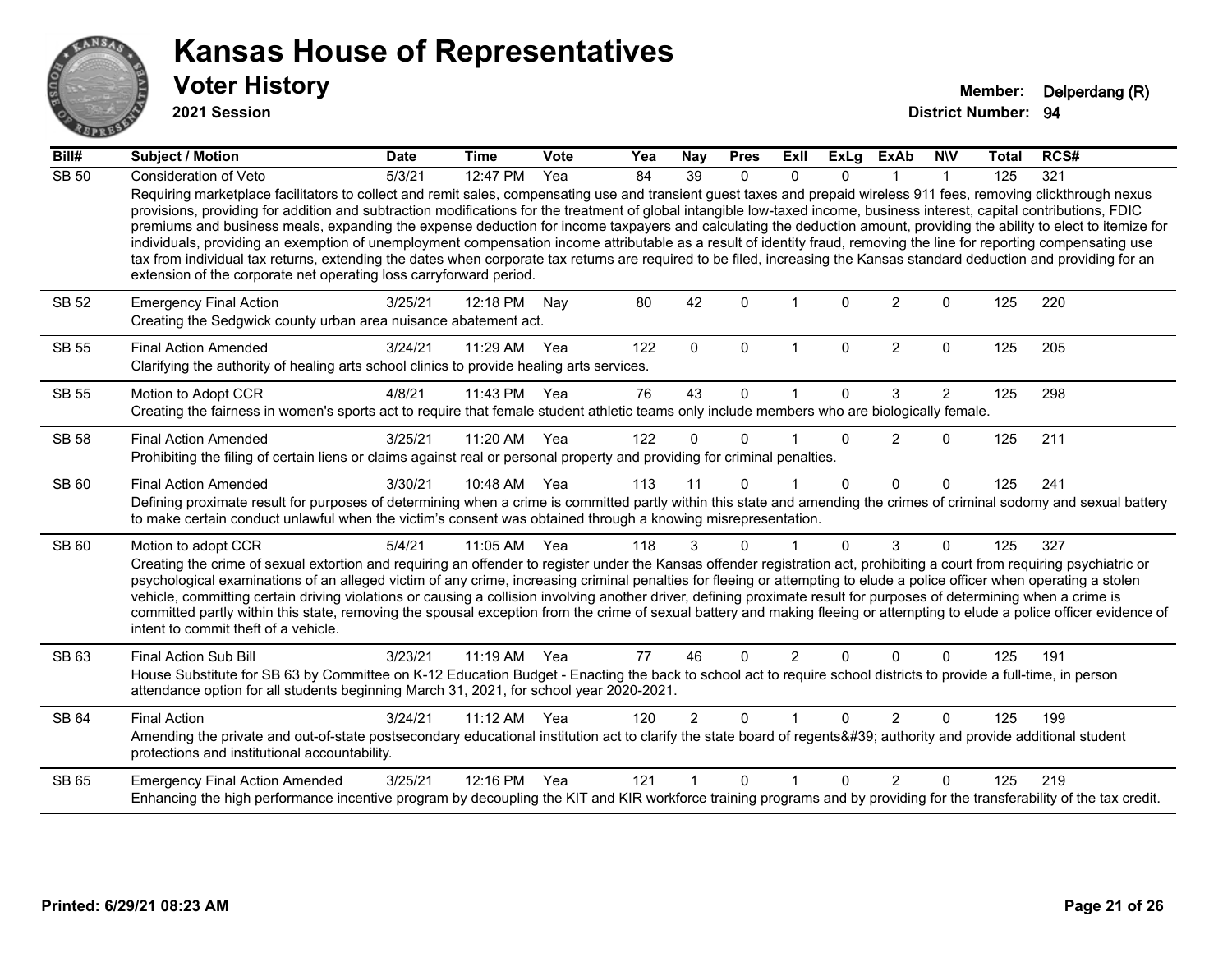# ANS PIVE

#### **Kansas House of Representatives**

**2021 Session**

**Voter History Member: Delperdang (R)** 

| Bill#        | Subject / Motion                                                                                                                                                                                                                                                                                                                                                                                                                                                                                                                                                                                                                                                                                                                               | <b>Date</b> | <b>Time</b> | <b>Vote</b> | Yea | <b>Nay</b>        | <b>Pres</b> | ExII           | <b>ExLg</b> | <b>ExAb</b>    | <b>NIV</b>   | <b>Total</b> | RCS# |
|--------------|------------------------------------------------------------------------------------------------------------------------------------------------------------------------------------------------------------------------------------------------------------------------------------------------------------------------------------------------------------------------------------------------------------------------------------------------------------------------------------------------------------------------------------------------------------------------------------------------------------------------------------------------------------------------------------------------------------------------------------------------|-------------|-------------|-------------|-----|-------------------|-------------|----------------|-------------|----------------|--------------|--------------|------|
| SB 66        | <b>Emergency Final Action Amended</b><br>Amending the angel investor tax credit with respect to the definition of qualified securities, tax credit limitations and amounts, investor requirements and extending the<br>date that credits may be allowed, and also amending the tax credit for expenses incurred to make a residence accessible to persons with a disability by increasing the                                                                                                                                                                                                                                                                                                                                                  | 3/25/21     | 12:14 PM    | Yea         | 109 | $12 \overline{ }$ | 1           | -1             | 0           | $\overline{2}$ | $\mathbf{0}$ | 125          | 217  |
|              | credit.                                                                                                                                                                                                                                                                                                                                                                                                                                                                                                                                                                                                                                                                                                                                        |             |             |             |     |                   |             |                |             |                |              |              |      |
| SB 67        | <b>Final Action Amended</b><br>Expanding the definitions of all-terrain vehicles and recreational off-highway vehicles.                                                                                                                                                                                                                                                                                                                                                                                                                                                                                                                                                                                                                        | 3/23/21     | 11:21 AM    | Yea         | 99  | 24                | 0           | $\overline{2}$ | 0           | 0              | $\mathbf 0$  | 125          | 192  |
| SB 67        | Motion to adopt CCR<br>Permitting funeral escorts to direct traffic for funeral processions and requiring drivers to yield the right-of-way and move over for authorized utility or telecommunication<br>vehicles.                                                                                                                                                                                                                                                                                                                                                                                                                                                                                                                             | 4/8/21      | 10:37 AM    | Yea         | 119 | 3                 | 0           | $\mathbf{1}$   | 0           | $\mathbf{1}$   | $\mathbf 1$  | 125          | 274  |
| <b>SB 77</b> | <b>Final Action Amended</b><br>Enacting the audiology and speech-language pathology interstate compact.                                                                                                                                                                                                                                                                                                                                                                                                                                                                                                                                                                                                                                        | 3/18/21     | 11:30 AM    | Yea         | 119 | 3                 | 0           | $\mathbf{1}$   | $\Omega$    | $\overline{2}$ | $\mathbf 0$  | 125          | 183  |
| <b>SB78</b>  | Final Action Sub Bill<br>House Substitute for SB 78 by Committee on Insurance and Pensions - Updating the national insurance commissioners credit for insurance reinsurance model law,<br>codifying the national insurance commissioners credit for reinsurance model regulation and updating certain terms and definitions relating to the insurance holding<br>company act, service contracts and surplus lines insurance. Eliminating certain requirements relating to the annual submittal of certain documents by out-of-state risk<br>retention groups, extending the time frame to submit certain documents by professional employer organizations, abolishing the utilization review advisory committee and<br>replacing it with URAC. | 3/30/21     | 10:49 AM    | Yea         | 124 | $\Omega$          | 0           | $\overline{1}$ | $\Omega$    | 0              | $\mathbf 0$  | 125          | 242  |
| <b>SB78</b>  | Motion to adopt CCR<br>House Substitute for SB 78 by Committee on Insurance and Pensions - Updating the national insurance commissioners credit for insurance reinsurance model law,<br>codifying the national insurance commissioners credit for reinsurance model regulation and updating certain terms and definitions relating to the insurance holding<br>company act, service contracts and surplus lines insurance. Eliminating certain requirements relating to the annual submittal of certain documents by out-of-state risk<br>retention groups, extending the time frame to submit certain documents by professional employer organizations, abolishing the utilization review advisory committee and<br>replacing it with URAC.   | 5/7/21      | 11:24 AM    | Yea         | 113 | $\overline{7}$    | $\Omega$    | $\mathbf 1$    | $\Omega$    | 4              | $\mathbf{0}$ | 125          | 346  |
| SB 86        | <b>Final Action Amended</b><br>Conforming certain KPERS provisions with the federal CARES act.                                                                                                                                                                                                                                                                                                                                                                                                                                                                                                                                                                                                                                                 | 3/24/21     | 11:30 AM    | Yea         | 122 | 0                 | 0           | $\mathbf 1$    | 0           | $\overline{c}$ | 0            | 125          | 206  |
| SB 86        | Motion to adopt CCR<br>Establishing the Kansas extraordinary utility costs loan deposit program and the Kansas economic recovery loan deposit program and amending the city utility low-<br>interest loan program by providing for electronic repayment of loans, cash basis exception, payment frequency, loan security and an ending date for making loans.                                                                                                                                                                                                                                                                                                                                                                                  | 4/9/21      | 11:43 AM    | Yea         | 117 | 6                 | $\mathbf 0$ | $\overline{2}$ | 0           | 0              | $\mathbf{0}$ | 125          | 302  |
| <b>SB 88</b> | <b>EFA Amend and Debate</b><br>House Substitute for SB 88 by Committee on Financial Institutions and Rural Development - Establishing the city utility low-interest loan program, allowing cities to apply<br>to the state treasurer for loans from state unencumbered funds for extraordinary electric or natural gas costs incurred during the extreme winter weather event of<br>February 2021.                                                                                                                                                                                                                                                                                                                                             | 3/3/21      | 11:34 AM    | Yea         | 124 | 0                 | $\Omega$    |                | 0           | $\Omega$       | 0            | 125          | 116  |
| SB 89        | <b>Emergency Final Action Amended</b><br>Exempting the transport of agricultural forage commodities from secured load requirements.                                                                                                                                                                                                                                                                                                                                                                                                                                                                                                                                                                                                            | 3/25/21     | 12:15 PM    | Yea         | 122 | 0                 | 0           | 1              | 0           | 2              | $\mathbf 0$  | 125          | 218  |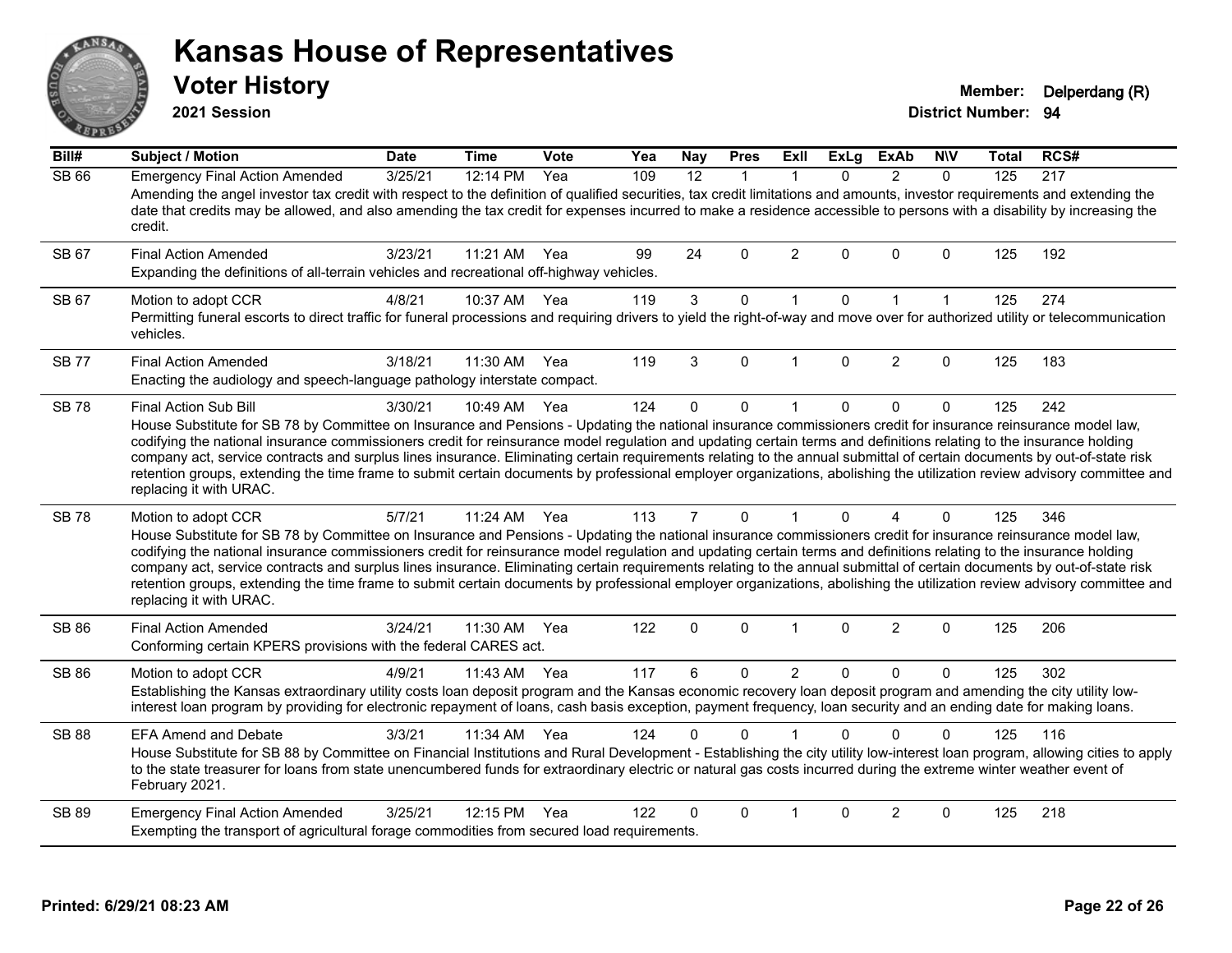

**2021 Session**

| Bill#         | <b>Subject / Motion</b>                                                                                                                                                                                                                                                                                                                                                        | <b>Date</b> | <b>Time</b> | Vote | Yea | Nay            | <b>Pres</b>  | ExIl           | <b>ExLg</b>  | <b>ExAb</b>    | <b>NIV</b> | Total | RCS# |
|---------------|--------------------------------------------------------------------------------------------------------------------------------------------------------------------------------------------------------------------------------------------------------------------------------------------------------------------------------------------------------------------------------|-------------|-------------|------|-----|----------------|--------------|----------------|--------------|----------------|------------|-------|------|
| <b>SB 90</b>  | <b>Emergency Final Action Amended</b><br>Amending the Kansas rural housing incentive district act to permit bond funding for vertical residential renovation of older buildings in central business districts and by<br>changing the definitions of an eligible city or county.                                                                                                | 3/25/21     | 12:20 PM    | Nay  | 105 | 17             | $\mathbf{0}$ | 1              | $\Omega$     | 2              | $\Omega$   | 125   | 222  |
| <b>SB 91</b>  | <b>EFA Sub Bill</b><br>House Substitute for SB 91 by Committee on Commerce, Labor and Economic Development - Providing liability protection for businesses, municipalities and<br>educational institutions that participate in high school work-based learning programs and providing that schools are responsible for injuries to students participating in<br>such programs. | 4/8/21      | 11:31 AM    | Yea  | 123 | $\mathbf{0}$   | $\Omega$     |                | $\Omega$     |                | $\Omega$   | 125   | 278  |
| <b>SB 95</b>  | <b>Final Action Amended</b><br>Exempting motor vehicle odometer reading recording requirements when such recording requirements are exempted by federal law.                                                                                                                                                                                                                   | 3/23/21     | 11:22 AM    | Yea  | 123 | $\Omega$       | $\Omega$     | $\overline{2}$ | $\Omega$     | $\Omega$       | $\Omega$   | 125   | 193  |
| <b>SB 95</b>  | Motion to adopt CCR<br>Exempting motor vehicle odometer reading recording requirements when such recording requirements are exempted by federal law and expanding the definitions of all-<br>terrain vehicles and recreational off-highway vehicles.                                                                                                                           | 4/8/21      | 10:40 AM    | Yea  | 116 | 6              | $\mathbf{0}$ | $\overline{1}$ | $\Omega$     |                | 1          | 125   | 275  |
| <b>SB 99</b>  | Final Action Sub Bill<br>House Substitute for SB 99 by Committee on Transportation - Increasing the bond amount required for a vehicle dealer license and providing for display show licenses<br>under the vehicle dealers and manufacturers licensing act.                                                                                                                    | 3/23/21     | 11:23 AM    | Yea  | 121 | $\overline{2}$ | $\mathbf 0$  | $\overline{2}$ | $\mathbf 0$  | $\mathbf 0$    | $\Omega$   | 125   | 194  |
| <b>SB 103</b> | <b>Final Action Amended</b><br>Amending the Kansas power of attorney act regarding the form of a power of attorney and the duties of third parties relying and acting on a power of attorney.                                                                                                                                                                                  | 3/25/21     | 11:21 AM    | Yea  | 122 | $\mathbf{0}$   | $\pmb{0}$    | $\mathbf{1}$   | $\Omega$     | $\overline{2}$ | $\Omega$   | 125   | 212  |
| SB 103        | Motion to adopt CCR<br>Amending the Kansas power of attorney act regarding the form of a power of attorney and the duties of third parties relying and acting on a power of attorney.                                                                                                                                                                                          | 4/7/21      | 3:44 PM     | Yea  | 123 | $\Omega$       | $\Omega$     |                | $\Omega$     |                | 0          | 125   | 268  |
| <b>SB 106</b> | <b>Final Action Amended</b><br>Enacting the revised uniform law on notarial acts and repealing the uniform law on notarial acts.                                                                                                                                                                                                                                               | 3/30/21     | 10:51 AM    | Yea  | 122 | $\overline{2}$ | $\mathbf 0$  | 1              | 0            | $\mathbf 0$    | $\Omega$   | 125   | 243  |
| <b>SB 106</b> | Motion to adopt CCR<br>Enacting the revised uniform law on notarial acts and repealing the uniform law on notarial acts.                                                                                                                                                                                                                                                       | 4/7/21      | 3:46 PM     | Yea  | 123 | $\Omega$       | $\mathbf 0$  | $\mathbf{1}$   | $\mathbf{0}$ | $\mathbf{1}$   | $\Omega$   | 125   | 269  |
| <b>SB 107</b> | <b>Final Action Amended</b><br>Enacting the uniform fiduciary income and principal act (UFIPA).                                                                                                                                                                                                                                                                                | 3/25/21     | 11:23 AM    | Yea  | 122 | $\Omega$       | $\mathbf{0}$ | $\mathbf{1}$   | 0            | $\overline{2}$ | $\Omega$   | 125   | 213  |
| SB 107        | Motion to adopt CCR<br>Enacting the uniform fiduciary income and principal act (UFIPA).                                                                                                                                                                                                                                                                                        | 4/7/21      | 3:48 PM     | Yea  | 123 | 0              | $\mathbf 0$  | $\mathbf{1}$   | 0            | $\mathbf{1}$   | 0          | 125   | 270  |
| <b>SB 118</b> | <b>Final Action</b><br>Providing for the dissolution of special districts and the assumption of responsibilities by a city or county.                                                                                                                                                                                                                                          | 3/23/21     | 11:26 AM    | Yea  | 121 | $\overline{2}$ | $\mathbf{0}$ | $\overline{2}$ | $\Omega$     | $\mathbf{0}$   | $\Omega$   | 125   | 195  |
| <b>SB 122</b> | <b>Final Action Amended</b><br>Modifying certain rules of evidence in the code of civil procedure related to authentication of records and documents.                                                                                                                                                                                                                          | 3/30/21     | 10:52 AM    | Yea  | 117 | 7              | $\Omega$     | 1              | $\Omega$     | $\Omega$       | $\Omega$   | 125   | 244  |
| <b>SB 122</b> | Motion to adopt CCR<br>Modifying certain rules of evidence in the code of civil procedure related to authentication of records and documents.                                                                                                                                                                                                                                  | 4/7/21      | 3:49 PM     | Yea  | 115 | 8              | 0            |                | 0            | $\mathbf{1}$   | 0          | 125   | 271  |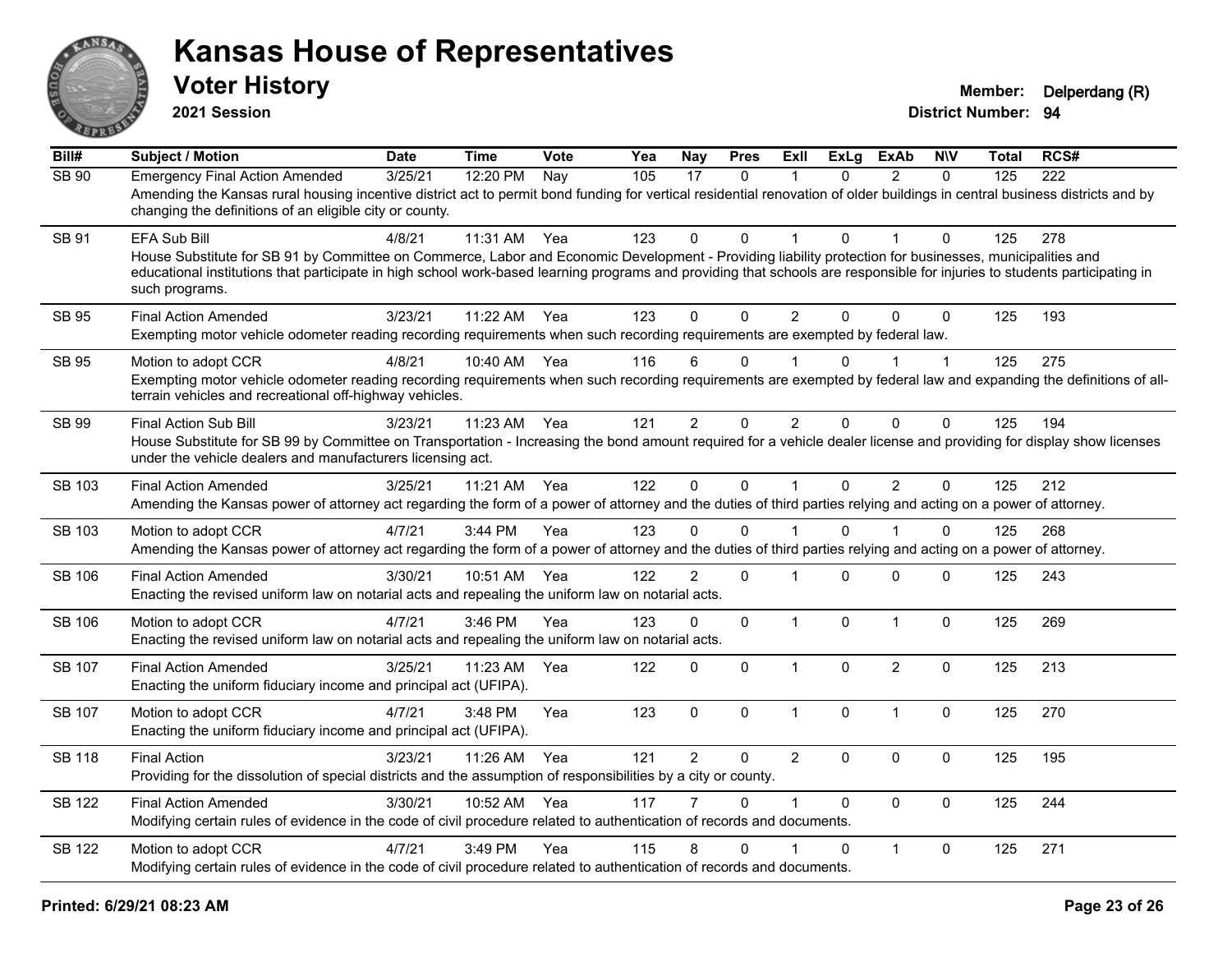

**2021 Session**

| Bill#         | <b>Subject / Motion</b>                                                                                                                                                                                                                                                                                                                                                                                                                                                                                                                                                                                                                                                                                                                                                                                                                                              | <b>Date</b> | <b>Time</b> | Vote | Yea | <b>Nay</b>     | <b>Pres</b>  | Exll         | <b>ExLg</b>  | <b>ExAb</b>    | <b>NIV</b>   | Total | RCS# |
|---------------|----------------------------------------------------------------------------------------------------------------------------------------------------------------------------------------------------------------------------------------------------------------------------------------------------------------------------------------------------------------------------------------------------------------------------------------------------------------------------------------------------------------------------------------------------------------------------------------------------------------------------------------------------------------------------------------------------------------------------------------------------------------------------------------------------------------------------------------------------------------------|-------------|-------------|------|-----|----------------|--------------|--------------|--------------|----------------|--------------|-------|------|
| <b>SB 124</b> | Final Action Sub Bill Amended<br>House Substitute for SB 124 by Committee on Commerce, Labor and Economic Development - Expanding STAR bonds by adding rural redevelopment projects and<br>major business facilities, prohibiting public officials from employment with a developer, providing for public notice of hearings on city or county websites, posting of<br>certain documents and links on websites, disclosure of names of developer, disclosure of state, federal and local tax incentives within a STAR bond district, changing<br>certain project financing, investment and sales provisions, adding visitor tracking plan requirements and additional feasibility study requirements with oversight by the<br>secretary, requiring approval by the secretary for real estate transfers, requiring district contiguity and extending the sunset date. | 3/30/21     | 10:53 AM    | Nay  | 101 | 23             | $\mathbf{0}$ |              | $\Omega$     | $\Omega$       | $\mathbf{0}$ | 125   | 245  |
| <b>SB 127</b> | <b>Final Action Amended</b><br>Modifying the eligibility requirements for restricted driving privileges, increasing the age for eligibility to renew drivers' licenses online to 65 and allowing drivers' license<br>renewal notices to be sent electronically.                                                                                                                                                                                                                                                                                                                                                                                                                                                                                                                                                                                                      | 3/30/21     | 10:55 AM    | Yea  | 123 |                | <sup>n</sup> |              |              |                | 0            | 125   | 246  |
| SB 127        | Motion to adopt CCR<br>Modifying the eligibility requirements for restricted driving privileges, increasing the age for eligibility to renew drivers' licenses online to 65, allowing drivers' license<br>renewal notices to be sent electronically, authorizing a waiver of traffic fines for manifest hardship situations and excluding the additional 90-day wait period for driver's<br>license suspension for certain offenses.                                                                                                                                                                                                                                                                                                                                                                                                                                 | 4/8/21      | 10:42 AM    | Yea  | 122 | $\Omega$       | $\Omega$     |              |              |                |              | 125   | 276  |
| <b>SB 142</b> | <b>Emergency Final Action Amended</b><br>Requiring coast guard-approved personal flotation devices as prescribed by the secretary of wildlife, parks and tourism in rules and regulations.                                                                                                                                                                                                                                                                                                                                                                                                                                                                                                                                                                                                                                                                           | 3/25/21     | 12:24 PM    | Nay  | 102 | 20             | $\mathbf 0$  | $\mathbf{1}$ | $\Omega$     | $\overline{2}$ | $\mathbf 0$  | 125   | 225  |
| <b>SB 142</b> | Motion to adopt CCR<br>Amending certain department of wildlife, parks and tourism statutes by requiring coast guard-approved personal flotation devices as prescribed by the secretary of<br>wildlife, parks and tourism in rules and regulations and updating the reference to the guidelines of the American fisheries society in the commercialization of wildlife<br>statute.                                                                                                                                                                                                                                                                                                                                                                                                                                                                                    | 4/8/21      | 2:23 PM     | Yea  | 109 | 14             | $\Omega$     |              | <sup>n</sup> |                | $\Omega$     | 125   | 282  |
| SB 143        | <b>Emergency Final Action Amended</b><br>Updating definitions and increasing maximum functional unit license and storage fees relating to grain and public warehouse laws.                                                                                                                                                                                                                                                                                                                                                                                                                                                                                                                                                                                                                                                                                           | 3/25/21     | 12:21 PM    | Yea  | 117 | 5              | $\Omega$     |              | 0            | 2              | $\Omega$     | 125   | 223  |
| SB 143        | Motion to adopt CCR<br>Updating definitions and increasing maximum functional unit license and storage fees relating to grain and public warehouse laws.                                                                                                                                                                                                                                                                                                                                                                                                                                                                                                                                                                                                                                                                                                             | 4/8/21      | 2:25 PM     | Yea  | 115 | 8              | $\Omega$     |              |              |                | $\mathbf{0}$ | 125   | 283  |
| SB 158        | <b>EFA Sub Bill Amended</b><br>House Substitute for SB 158 by Committee on Federal and State Affairs - Creating the Kansas medical marijuana regulation act.                                                                                                                                                                                                                                                                                                                                                                                                                                                                                                                                                                                                                                                                                                         | 5/6/21      | 3:36 PM     | Yea  | 79  | 42             | $\Omega$     | $\Omega$     |              | $\overline{2}$ | 1            | 125   | 342  |
| SB 159        | <b>Emergency Final Action Amended</b><br>Paying certain claims against the state submitted by the joint committee on special claims against the state.                                                                                                                                                                                                                                                                                                                                                                                                                                                                                                                                                                                                                                                                                                               | 3/30/21     | 8:01 PM     | Yea  | 106 | 17             | $\Omega$     |              | 0            |                | $\mathbf 0$  | 125   | 258  |
| SB 159        | Motion to adopt CCR<br>Appropriations for FY 2021, FY 2022, and FY 2023, for various state agencies; authorizing the payment of certain claims against the state; authorizing certain transfers<br>and capital improvement projects.                                                                                                                                                                                                                                                                                                                                                                                                                                                                                                                                                                                                                                 | 5/7/21      | 3:50 PM     | Yea  | 98  | 21             | $\Omega$     |              | 0            | 4              |              | 125   | 349  |
| <b>SB 160</b> | <b>Emergency Final Action Amended</b><br>Updating the reference to the guidelines of the American fisheries society in the commercialization of wildlife statute.                                                                                                                                                                                                                                                                                                                                                                                                                                                                                                                                                                                                                                                                                                    | 3/25/21     | 12:19 PM    | Yea  | 120 | $\overline{2}$ | $\Omega$     |              | $\Omega$     | 2              | $\Omega$     | 125   | 221  |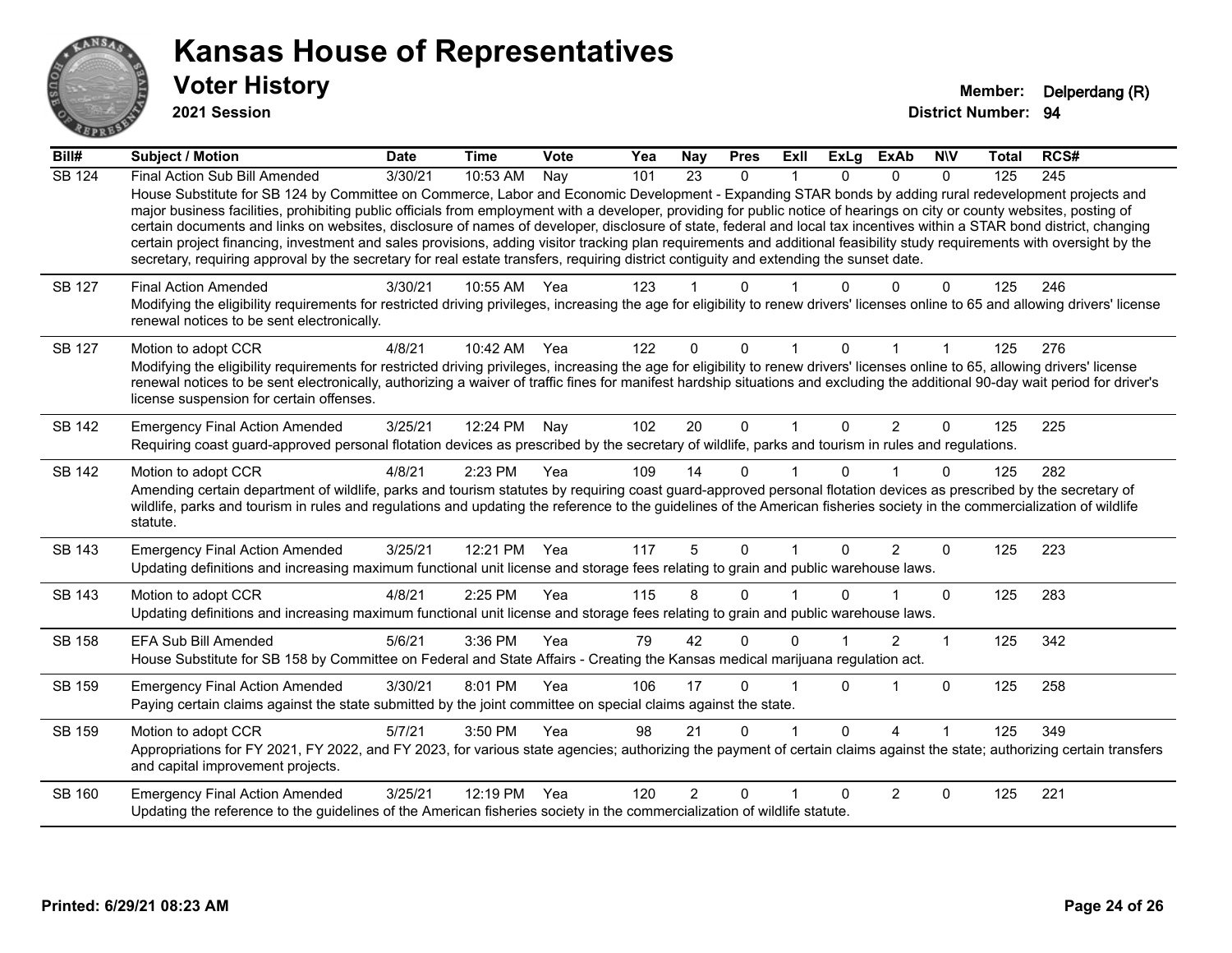

**2021 Session**

| Bill#         | <b>Subject / Motion</b>                                                                                                                                                                                                                                                                                                                                                                                                                                                                                                                                                                                                                                                       | <b>Date</b> | <b>Time</b> | <b>Vote</b> | Yea | <b>Nay</b>     | <b>Pres</b>  | ExII           | <b>ExLg</b>  | <b>ExAb</b>    | <b>N\V</b>   | <b>Total</b> | RCS# |
|---------------|-------------------------------------------------------------------------------------------------------------------------------------------------------------------------------------------------------------------------------------------------------------------------------------------------------------------------------------------------------------------------------------------------------------------------------------------------------------------------------------------------------------------------------------------------------------------------------------------------------------------------------------------------------------------------------|-------------|-------------|-------------|-----|----------------|--------------|----------------|--------------|----------------|--------------|--------------|------|
| <b>SB 170</b> | <b>Emergency Final Action Amended</b><br>Clarifying the authority of the Kansas commission for the deaf and hard of hearing with regard to registration of interpreters, establishing guidelines for communication<br>access services and authorizing the adoption of rules and regulations.                                                                                                                                                                                                                                                                                                                                                                                  | 3/18/21     | 11:54 AM    | Yea         | 98  | 23             | $\mathbf{0}$ | $\mathbf 1$    | $\Omega$     | $\overline{2}$ | 1            | 125          | 185  |
| <b>SB 170</b> | Motion to adopt CCR<br>Enacting the psychology interjurisdictional compact to provide for interjurisdictional authorization to practice telepsychology and temporary in-person, face-to-face<br>psychology and enacting the physical therapy licensure compact and authorizing criminal history record checks in the physical therapy practice act.                                                                                                                                                                                                                                                                                                                           | 4/9/21      | 2:25 PM     | Yea         | 119 | 4              | $\Omega$     | $\overline{2}$ | 0            | $\Omega$       | $\mathbf{0}$ | 125          | 304  |
| SB 172        | <b>Final Action Amended</b><br>Creating the crimes of trespassing on a critical infrastructure facility and criminal damage to a critical infrastructure facility and eliminating the crime of tampering with a<br>pipeline.                                                                                                                                                                                                                                                                                                                                                                                                                                                  | 3/30/21     | 10:56 AM    | Yea         | 82  | 42             | $\Omega$     |                | 0            | $\Omega$       | $\Omega$     | 125          | 247  |
| SB 175        | <b>Final Action Amended</b><br>Enacting the rural emergency hospital act to provide for the licensure of rural emergency hospitals and establishing the rural hospital innovation grant program to assist<br>rural hospitals in serving rural communities.                                                                                                                                                                                                                                                                                                                                                                                                                    | 3/25/21     | 11:24 AM    | Yea         | 119 | 3              | 0            |                | $\mathbf 0$  | 2              | 0            | 125          | 214  |
| SB 175        | Motion to adopt CCR<br>Enacting the rural emergency hospital act to provide for the licensure of rural emergency hospitals and establishing the rural hospital innovation grant program to assist<br>rural hospitals in serving rural communities.                                                                                                                                                                                                                                                                                                                                                                                                                            | 4/8/21      | 3:30 PM     | Yea         | 64  | 59             | $\mathbf 0$  | $\mathbf{1}$   | $\mathbf{0}$ | $\mathbf{1}$   | $\mathbf{0}$ | 125          | 284  |
| <b>SB 178</b> | <b>Final Action Amended</b><br>Providing for trust company charter conversions.                                                                                                                                                                                                                                                                                                                                                                                                                                                                                                                                                                                               | 3/18/21     | 11:31 AM    | Yea         | 121 | $\mathbf 1$    | $\Omega$     | 1              | $\Omega$     | $\overline{2}$ | $\mathbf{0}$ | 125          | 184  |
| SB 235        | <b>Final Action</b><br>Enacting the back to school act to require school districts to provide a full-time, in person attendance option for all students beginning on March 26, 2021.                                                                                                                                                                                                                                                                                                                                                                                                                                                                                          | 3/16/21     | 11:19 AM    | Yea         | 55  | 69             | $\Omega$     | $\mathbf{1}$   | $\mathbf{0}$ | $\Omega$       | $\mathbf{0}$ | 125          | 170  |
| <b>SB 238</b> | <b>Final Action Sub Amended</b><br>Establishing certification and funding for certified community behavioral health clinics, authorizing telemedicine waivers for out-of-state healthcare providers, reducing<br>certain requirements for licensure by the behavioral sciences regulatory board and expanding out-of-state temporary permits to practice behavioral sciences<br>professions.                                                                                                                                                                                                                                                                                  | 3/25/21     | 11:27 AM    | Yea         | 121 | 1              | $\Omega$     |                | 0            | $\overline{2}$ | $\mathbf{0}$ | 125          | 215  |
| <b>SB 238</b> | Motion to adopt CCR<br>Requiring emergency medical services operators be overseen by medical directors or physicians; clarifying duties and functions of the state board of pharmacy;<br>providing for confidentiality of investigations, inspections and audits; establishing fees on out-of-state facilities; defining telepharmacy and requiring the adoption of rules<br>and regulations related thereto.                                                                                                                                                                                                                                                                 | 4/9/21      | 2:28 PM     | Yea         | 116 | $\overline{7}$ | $\mathbf{0}$ | $\overline{2}$ | $\mathbf{0}$ | $\Omega$       | $\mathbf{0}$ | 125          | 305  |
| SB 273        | Final Action Sub Bill<br>House Substitute for Substitute for SB 273 by Committee on Judiciary - Directing that tobacco product manufacturer remittances be credited to the Kansas endowment<br>for youth fund rather than deposited into escrow upon certification by the attorney general.                                                                                                                                                                                                                                                                                                                                                                                   | 3/30/21     | 10:57 AM    | Yea         | 123 | $\mathbf{1}$   | $\Omega$     | $\mathbf 1$    | $\mathbf{0}$ | $\Omega$       | $\Omega$     | 125          | 248  |
| SB 273        | Motion to Adopt CCR<br>Enacting the COVID-19 small business relief act to provide funds for impacted small businesses, create the COVID-19 small business relief fund of the legislative<br>coordinating council and the COVID-19 small business relief claims board, require certain counties to establish and administer a county COVID-19 small business relief<br>fund and certain cities to establish and administer a city COVID-19 small business relief fund, require a study by the legislative division of post audit and prohibit<br>compensation for intangible losses related to the COVID-19 public health emergency under the Kansas emergency management act. | 5/7/21      | 11:59 PM    | Yea         | 68  | 42             | $\mathbf{1}$ | $\mathbf{1}$   | $\Omega$     | 13             | $\Omega$     | 125          | 354  |